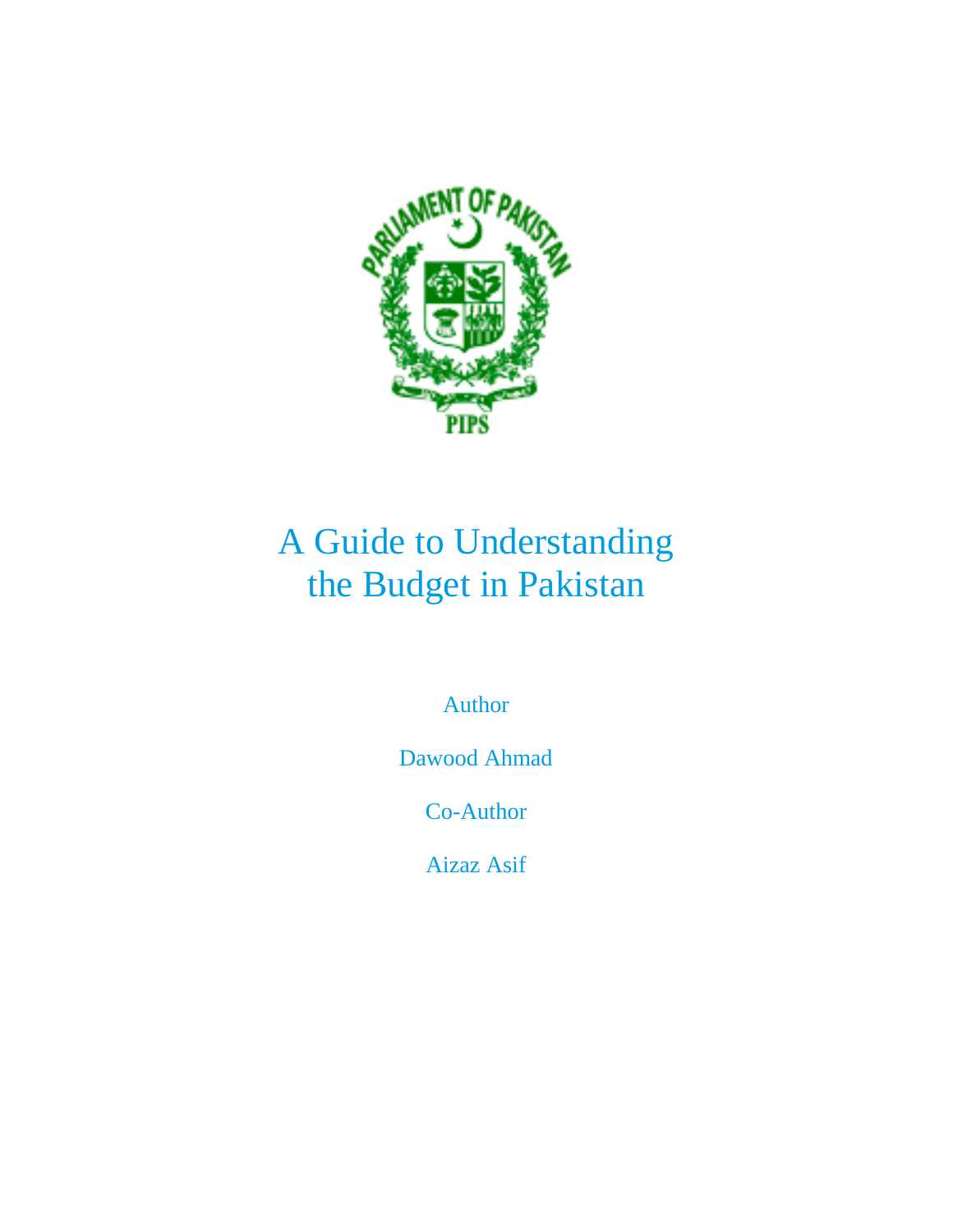# **Table of Contents**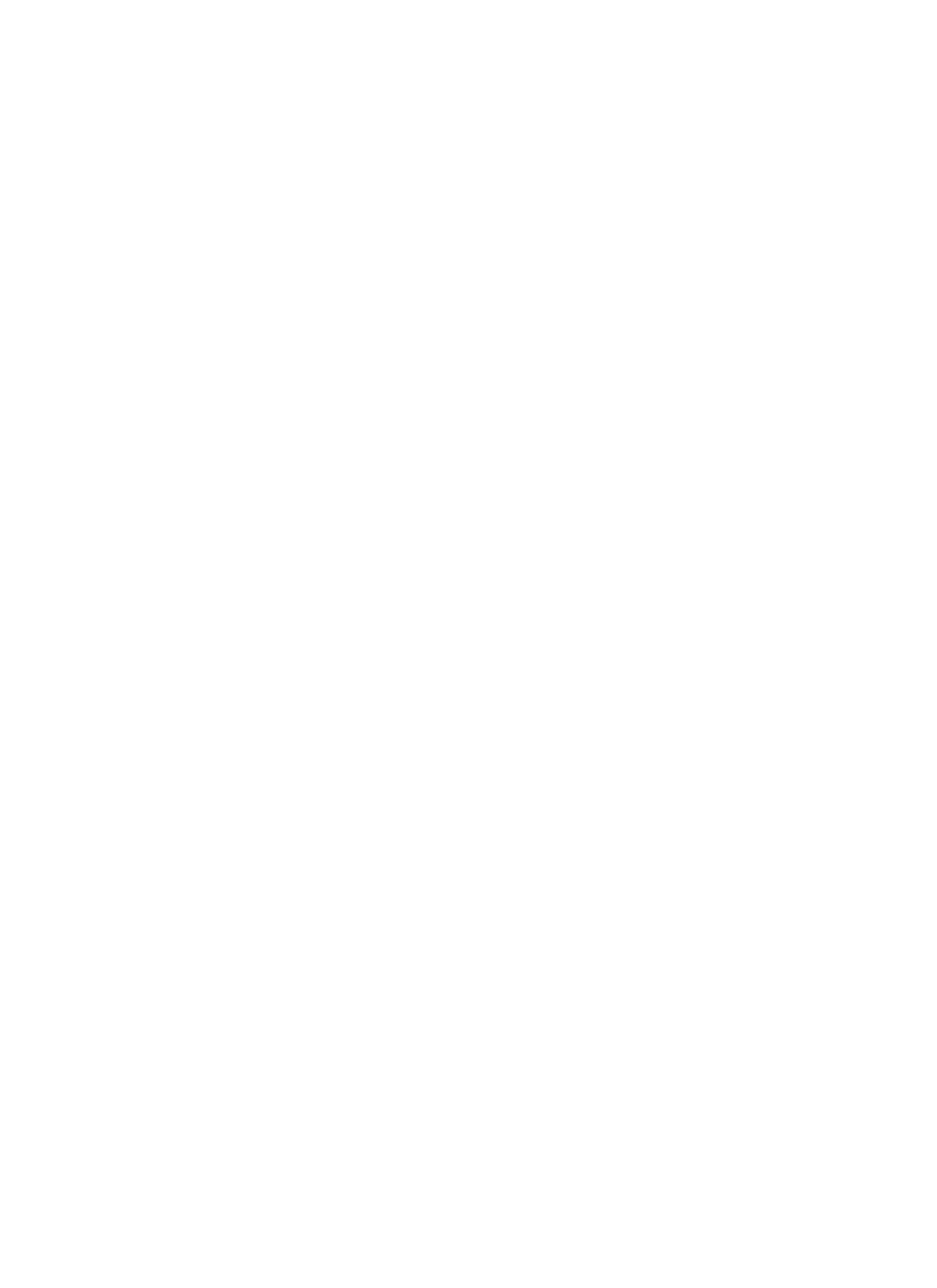## Preface

In modern governance, the budget of the state is one of the most important policy documents. Tabled every year in the parliament, it is here that ideas are translated into implementable policies prioritized by the allocations of funds. In Pakistan, the government and the parliament eagerly anticipate the moment in the month of June when the state budget is tabled in Parliament. As has been pointed out by so many before me, the time allocated to Pakistan's parliament and provincial assemblies to review the budget is abysmally short. Therefore, the ability of members of parliament or the public, to adequately analyze and comprehend the implications of proposed allocations is also compromised.

Greater understanding of the budget document itself and how to effectively approach budget analysis in one or more sectors is a critical skill for a successful legislator. Moreover, Pakistan continues to undertake critical budget reforms each year. Thus, the budget process is dynamic and worthy of periodic review and scrutiny.

The intention of this small volume is to provide a guideline not only to the budget documentation that is submitted to the parliament and provincial assemblies, but also to review the budget cycle. The volume therefore serves as a reminder to the Honorable Members that the budget is an on-going process and does not end once the budget has been passed in the National Assembly or the respective provincial assembly. To the contrary, the passage of the budget by the legislature signals the beginning of the next budget cycle. The ongoing process of legislative oversight over government expenditures, demands the attentions and the energies of the elected representatives yearround.

It is important to mention that this publication is one of many contributions of those economists and public sector finance analysts in Pakistan who strive each year to serve Members of Parliament with increasingly more reliable and informative analysis. In 2006, the USAID Pakistan Legislative Strengthening Project issued a similar volume (with less provincial relevance). We acknowledge that effort of Dr. Mohammed Ishfaq and Dr. Ahmed Nawaz Hakro which gave our team a solid base from which to build this enhanced and updated volume.

We trust that this booklet will be useful to the Honorable Members of the National Assembly, Senate and Provincial Assemblies in Pakistan as well as to legislative staff, journalists, analysts and civil society activists. We welcome your feedback which will be considered for future editions. Please send your comments to research@pips.org.pk or to Interim PIPS, Parliament Lodges, Islamabad.

> Eleanor Valentine USAID PLSP Project Director June 2007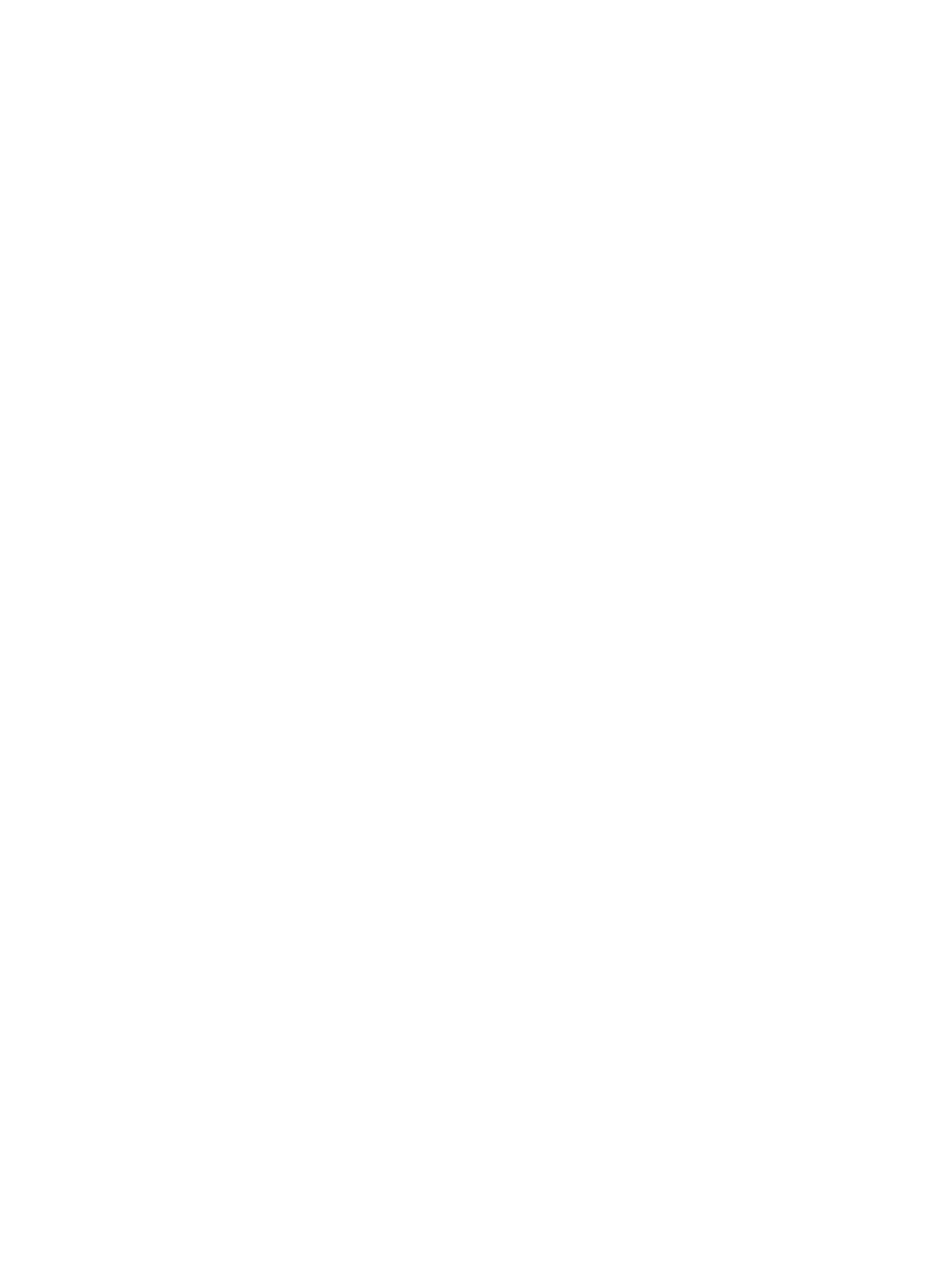## Abbreviations

### *Key Abbreviations commonly used in relation to budget are given below:*

| <b>ABS</b>  | <b>Annual Budget Statement</b>              |
|-------------|---------------------------------------------|
| <b>ADP</b>  | Annual Development Plan                     |
| AG          | <b>Accountant General</b>                   |
| <b>AGPR</b> | <b>Accountant General Pakistan Revenues</b> |
| <b>APCC</b> | <b>Annual Plan Coordination Committee</b>   |
| <b>BEs</b>  | <b>Budget Estimates</b>                     |
| <b>CBR</b>  | Central Board of Revenue                    |
| CoA         | <b>Chart of Accounts</b>                    |
| <b>DDO</b>  | Drawing and Disbursing Officer              |
| <b>GDP</b>  | <b>Gross Domestic Product</b>               |
| GoP         | Government of Pakistan                      |
| <b>MoF</b>  | Ministry of Finance                         |
| <b>MTBF</b> | Medium Term Budgetary Framework             |
| <b>MTDF</b> | Medium Term Development Framework           |
| <b>NIS</b>  | <b>New Items Statement</b>                  |
| <b>PAC</b>  | <b>Public Accounts Committee</b>            |
| PC          | Planning Commission                         |
| $PC-1$      | Planning Commission Pro-forma               |
| P&D         | Planning & Development Department           |
| <b>PRSP</b> | Poverty Reduction Strategy Paper            |
| <b>PSDP</b> | Public Sector Development Program           |
| <b>REs</b>  | <b>Revised Estimates</b>                    |
| <b>SNE</b>  | Schedule of New Expenditure                 |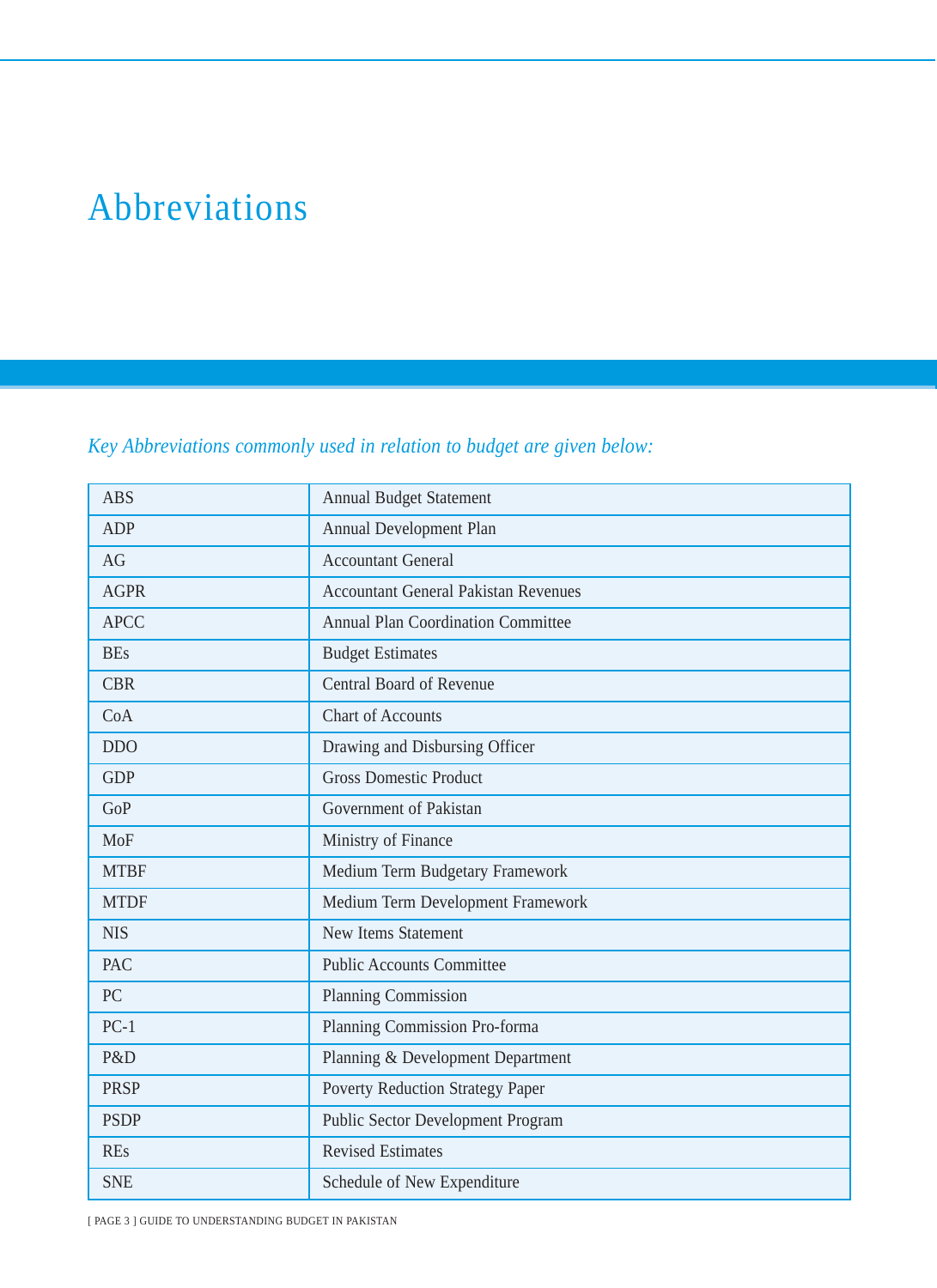## 1. Key Concepts and Terminology

*This Section covers key concepts and terminologies as generally used in relation to the budgetary processes in Pakistan.*

### Description of Key Concepts and Terminologies

|                                                      | Stated below are some of the key budget related concepts and terminologies<br>that are more frequently used in relation to government budgeting:                                                                                                                                                                                                                                                             |
|------------------------------------------------------|--------------------------------------------------------------------------------------------------------------------------------------------------------------------------------------------------------------------------------------------------------------------------------------------------------------------------------------------------------------------------------------------------------------|
| <b>Accountants General</b>                           | The officers responsible for government's overall accounting operations and<br>performing pre-audit of financial transactions within their jurisdiction.<br>Accountant General's office is established in each province and the federal gov-<br>ernment. Accountant General at federal government level is called Accountant<br>General of Pakistan Revenue (AGPR). (See also 'Auditor General of Pakistan') |
| <b>Actual Expenditure</b>                            | Amount expended by a spending department/spending unit out of the funds<br>allocated against a particular account head is called 'Actual Expenditure'.                                                                                                                                                                                                                                                       |
| <b>Appropriation Accounts</b>                        | Appropriation Accounts refer to a comparative statement of actual expenditure<br>against respective budget allocations separately for each grant. These Accounts<br>are published annually by Auditor General's office (through the provincial<br>Accountants General/AGPR) and are prepared according to Function and<br>Object classification.                                                             |
| <b>Annual Development Plan</b>                       | This document is issued by Planning Commission and includes yearly targets<br>as given in Medium Term Development Framework (MTDF) 2005-10. The key<br>sectors covered include Growth, Saving and Investment; Balance of Payments;<br>Fiscal and Monetary Development; Poverty Reduction and Human<br>Development. (See also 'Medium Term Development Framework')                                            |
| <b>Annual Development</b><br>Program (ADP) Statement | This refers to a statement of on going development schemes and those proposed<br>to be launched by a provincial government in a fiscal year. The ADP is similar<br>to the Public Sector Development program (PSDP) at the Federal level. (See<br>also 'Public Sector Development Program')                                                                                                                   |
| <i>Appropriation</i>                                 | Appropriation refers to an allocation of funds to a spending department. It is an<br>Act of the Parliament that enables the department to spend money for specific<br>purposes.                                                                                                                                                                                                                              |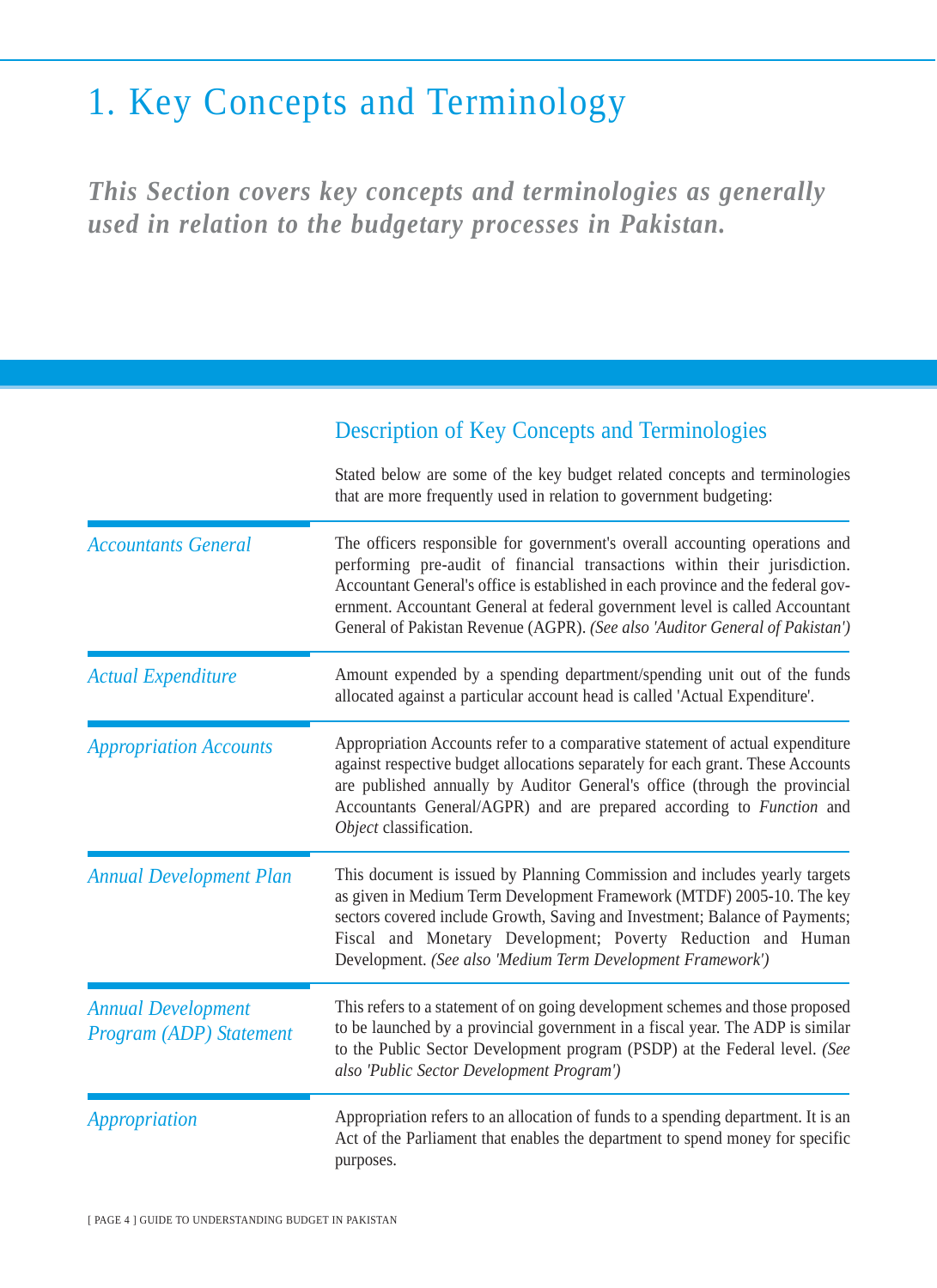**46 A Budget is a government's**<br>annual financial plan describin<br>proposed expenditures and the *annual financial plan describing the proposed expenditures and the means*  of financing them. *()* 

| <b>Auditor-General</b>                             | Auditor-General is responsible for keeping the accounts of the Federation and<br>of each Province in specific forms and according to principles and methods as<br>prescribed by the Auditor-General. Auditor-General's office performs functions<br>in collaboration with Accountants General /Accountant General of Pakistan<br>Revenue (AGPR) offices. (See also 'Accountants General')                                                                                                                                                                                                                  |
|----------------------------------------------------|------------------------------------------------------------------------------------------------------------------------------------------------------------------------------------------------------------------------------------------------------------------------------------------------------------------------------------------------------------------------------------------------------------------------------------------------------------------------------------------------------------------------------------------------------------------------------------------------------------|
| <b>Budget</b>                                      | A Budget is a government's annual financial plan describing the proposed<br>expenditures and the means of financing them.                                                                                                                                                                                                                                                                                                                                                                                                                                                                                  |
| <b>Budget Call Circular</b>                        | This represents an official notice issued by Ministry of Finance (or Finance<br>Department in case of a Province) to line ministries/departments inviting them<br>to prepare and submit budget estimates for the following fiscal year. This also<br>includes budget forms, instructions and guidelines for preparing budget esti-<br>mates and calendar of activities leading to final presentation of budget in the<br>Parliament. (For graphic details see flow diagram in Annexure).                                                                                                                   |
| <b>Budget Estimates (BEs)</b>                      | Budget Estimates are demands prepared for the next fiscal year submitted to the<br>Parliament for approval. (See also 'Actual Expenditure'; 'Revised Estimates';<br>'Expenditures')                                                                                                                                                                                                                                                                                                                                                                                                                        |
| <b>Budget Resolution</b>                           | This refers to the annual framework within which the Parliament makes its<br>decisions about spending and taxes. This framework includes targets for total<br>spending, total revenues and the deficit as well as allocations, within the spend-<br>ing target, for discretionary and mandatory spending.                                                                                                                                                                                                                                                                                                  |
| <b>Budget Review and</b><br><b>Approving Forum</b> | This represents various bodies/authorities empowered to make economic and<br>other budget related decisions within their jurisdiction. Key budget review and<br>approving bodies include the following:<br><b>Inter-Ministerial Priorities Committee</b><br>A budget review and approving forum that usually consists of officials from<br>Planning Commission, Finance Division, Line Ministries and Economic Affairs<br>Division.<br><b>APCC</b><br>Annual Plan Coordination Committee. Another high-level budget review<br>authority with representation from Planning Commission, Ministry of Finance, |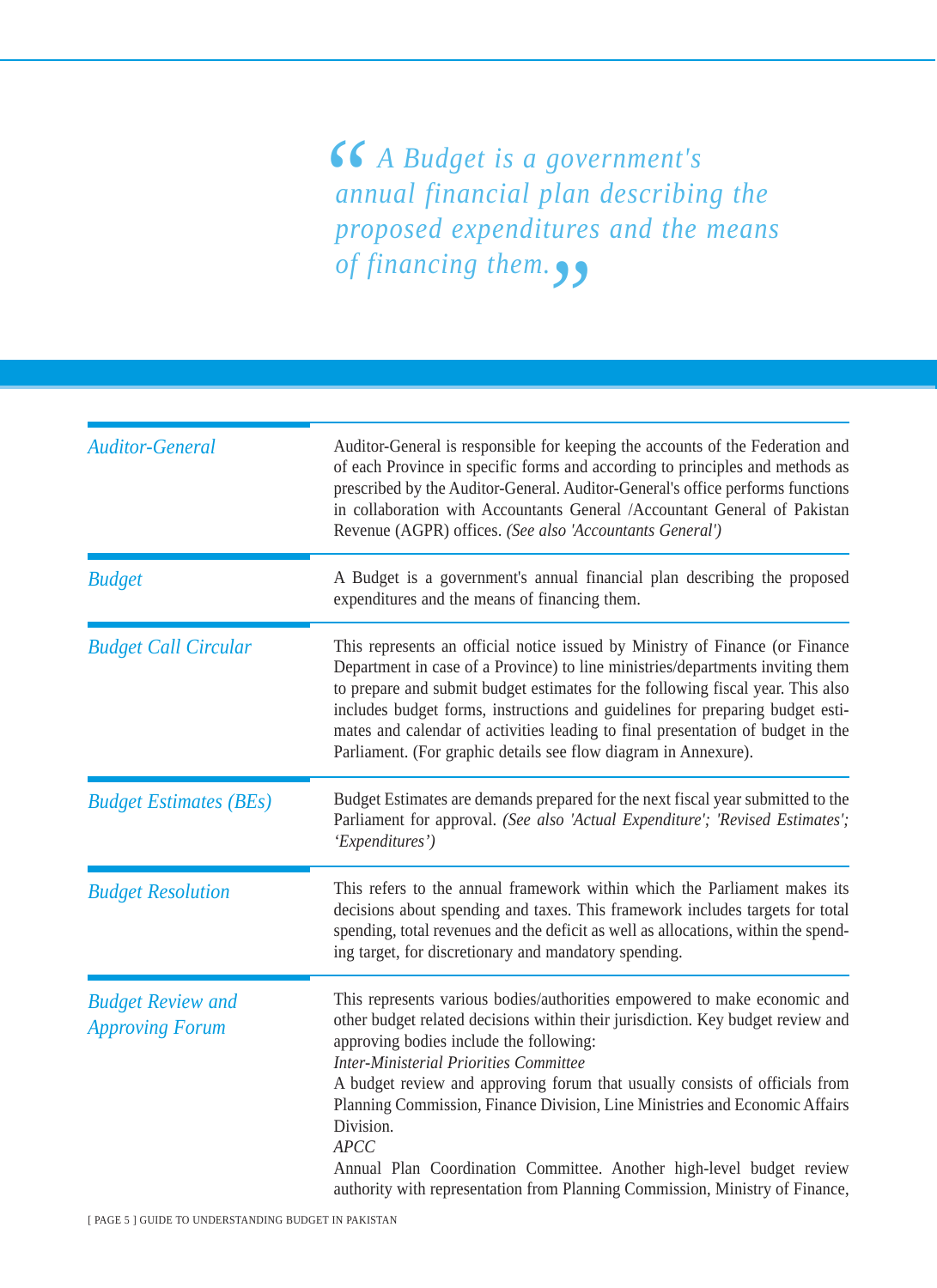*Direct tax is a taximposed directly on the income or capital of a person or organization, rather than as part of the price of goods or services.*  $\frac{66}{\pi}$ 

|                            | Line Ministries and Economic Affairs Division.<br><b>NEC</b><br>National Economic Council. It is a high-level economic decision-making body<br>at the federal level and is chaired by the Prime Minister.                                                                                                                                                                                                                              |
|----------------------------|----------------------------------------------------------------------------------------------------------------------------------------------------------------------------------------------------------------------------------------------------------------------------------------------------------------------------------------------------------------------------------------------------------------------------------------|
| <b>Capital Receipts</b>    | Capital Receipts in the context of government budget refer to receipts obtained<br>from sources of finance other than Revenue. Examples include loans, advances,<br>grants, etc. (See also 'Revenue Receipts')                                                                                                                                                                                                                         |
| Capital Expenditure        | This refers to expenditure met from capital receipt. For example, research and<br>development activity met from loan obtained from domestic sources. This can<br>be both Development and Non-Development (or Current) Expenditure. (See<br>also 'Revenue Expenditure')                                                                                                                                                                 |
| Cash & Work plan           | A system of budget control whereby funds are released to spending units on the<br>basis of activities planned to be carried out in a fiscal year. Currently, this sys-<br>tem is applicable to Federal Development Projects only.                                                                                                                                                                                                      |
| <b>Charged Expenditure</b> | This refers to certain expenditures met from the consolidated fund, which,<br>under the Constitution, must be discussed, but are not submitted to the vote of<br>the National or Provincial Assemblies. (See also 'Voted Expenditure')                                                                                                                                                                                                 |
| Chart of accounts          | A scheme of systematically recording, aggregating, consolidating summarizing<br>and reporting government financial transactions. Chart of Accounts (CoA) pre-<br>scribes various codes for Function, Object, Entity, Fund, Project, etc. All budg-<br>et books (including Annual Budget Statements) use codes prescribed under the<br>CoA. (See also 'Object'; 'Function')                                                             |
| <b>Consolidated Fund</b>   | Consolidated Fund is the operating account of the Government and is comprise<br>of various financial resources, the balance of which is available for appropria-<br>tion against the general operations of the Government. There are separate<br>Consolidated Funds for Federal and each of the Provincial Governments, i.e.:<br><b>Federal Consolidated Fund</b><br>Sum of internal and external resources of the federal government. |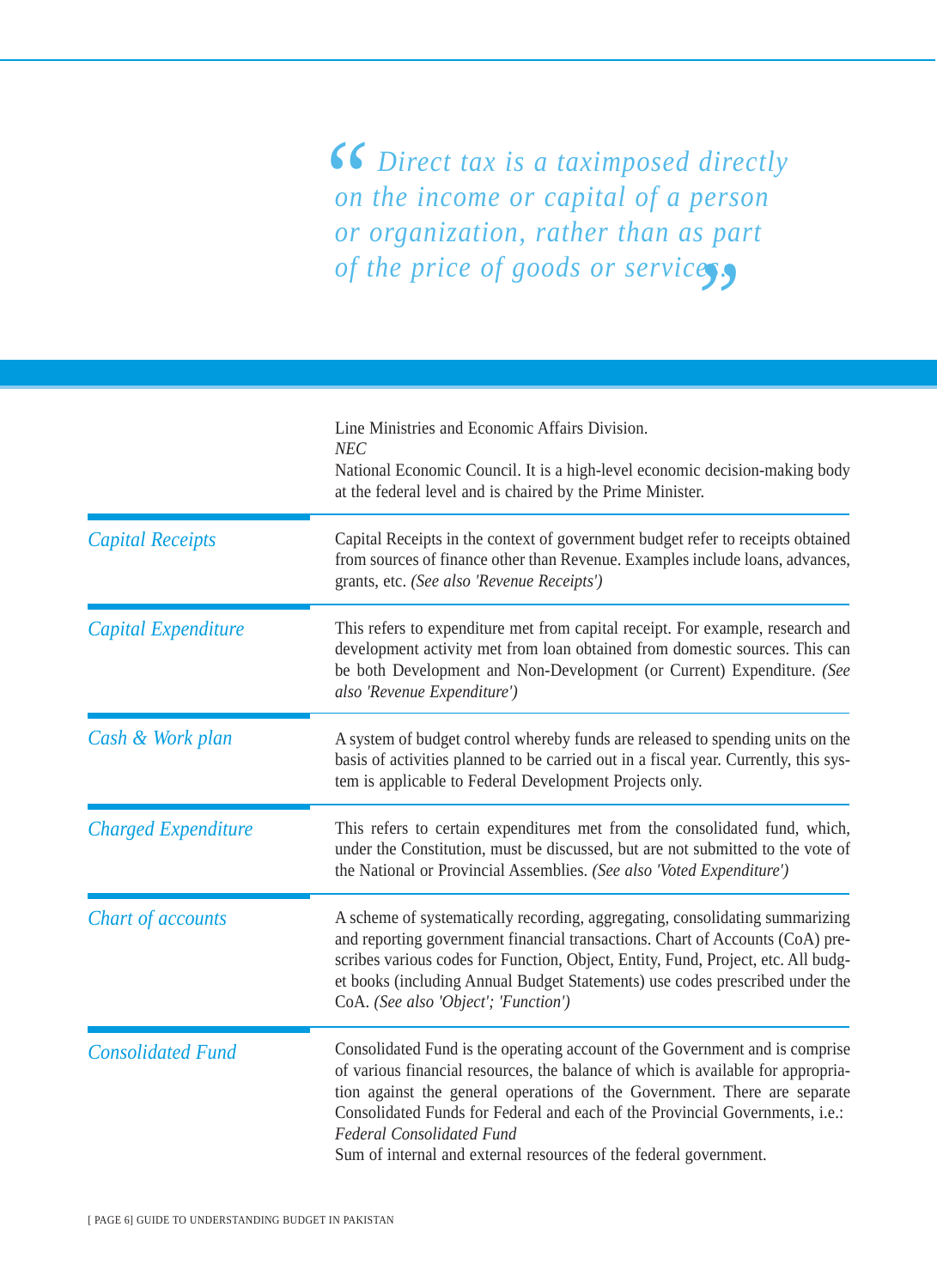**66 GDP** is the standard measurement of the size of the economy. It represents<br>the total value of acods and services *of the size of the economy. It represents the total value of goods and services* produced during a fiscal year... **()** 

|                                                                                                                                                                                                                                                                                                                                                                                                                                       | Provincial Consolidated Fund<br>Sum of internal and external resources of the provincial government.                                                                                                                                                                                                                            |  |
|---------------------------------------------------------------------------------------------------------------------------------------------------------------------------------------------------------------------------------------------------------------------------------------------------------------------------------------------------------------------------------------------------------------------------------------|---------------------------------------------------------------------------------------------------------------------------------------------------------------------------------------------------------------------------------------------------------------------------------------------------------------------------------|--|
| <b>Demand Number</b><br>This is a unique number assigned to each demand under a specific<br>ministry/department. (in case of provinces).                                                                                                                                                                                                                                                                                              |                                                                                                                                                                                                                                                                                                                                 |  |
| <b>Development Project</b><br>A development project is an activity undertaken to acquire, build or improve<br>physical assets or develop human resources and is provided within the devel-<br>opment expenditure grant. A development project usually has a finite life and a<br>specific source of funding. At the provincial level, it is normally referred to as<br>"Development Scheme". (See also 'Non-Development Expenditure') |                                                                                                                                                                                                                                                                                                                                 |  |
| <b>Direct Tax</b>                                                                                                                                                                                                                                                                                                                                                                                                                     | A tax imposed directly on the income or capital of a person or organization,<br>rather than as part of the price of goods or services. Tax on an individual's<br>income, referred to as Income Tax, is an example of a Direct Tax.                                                                                              |  |
| Drawing & Disbursing<br>Officer (DDO) Code                                                                                                                                                                                                                                                                                                                                                                                            | It is a six digit unique code allotted to each spending department and is pub-<br>lished in Budget Books along with names of spending departments/projects.                                                                                                                                                                     |  |
| Expenditure<br>This includes current and development expenditure on Revenue Account and<br>current and development expenditure on Capital Account. The term<br>'Expenditure' as used in Annual Budget Statement and related documents usu-<br>ally covers Budget Estimates, Revised Estimates and Actual Expenditure.                                                                                                                 |                                                                                                                                                                                                                                                                                                                                 |  |
| <b>Fiscal Year</b>                                                                                                                                                                                                                                                                                                                                                                                                                    | Refers to the accounting period of the government. It begins July 1st and ends<br>on June 30th. For example Fiscal year 2007 ends June 30th 2007.                                                                                                                                                                               |  |
| <b>Function Code</b>                                                                                                                                                                                                                                                                                                                                                                                                                  | Function Code is one of the Chart of Accounts' five components used to iden-<br>tify 'the purpose' for which a budget allocation is utilized. Some of the common<br>"functions" (and their relevant codes) are: Health (07), Education Affairs and<br>Services (09), Economic Affairs (04), etc. (See also 'Chart of Accounts') |  |
| Grant                                                                                                                                                                                                                                                                                                                                                                                                                                 | This refers to funding approved for a ministry or department against their<br>Demands through the Schedule of Authorized Expenditure.                                                                                                                                                                                           |  |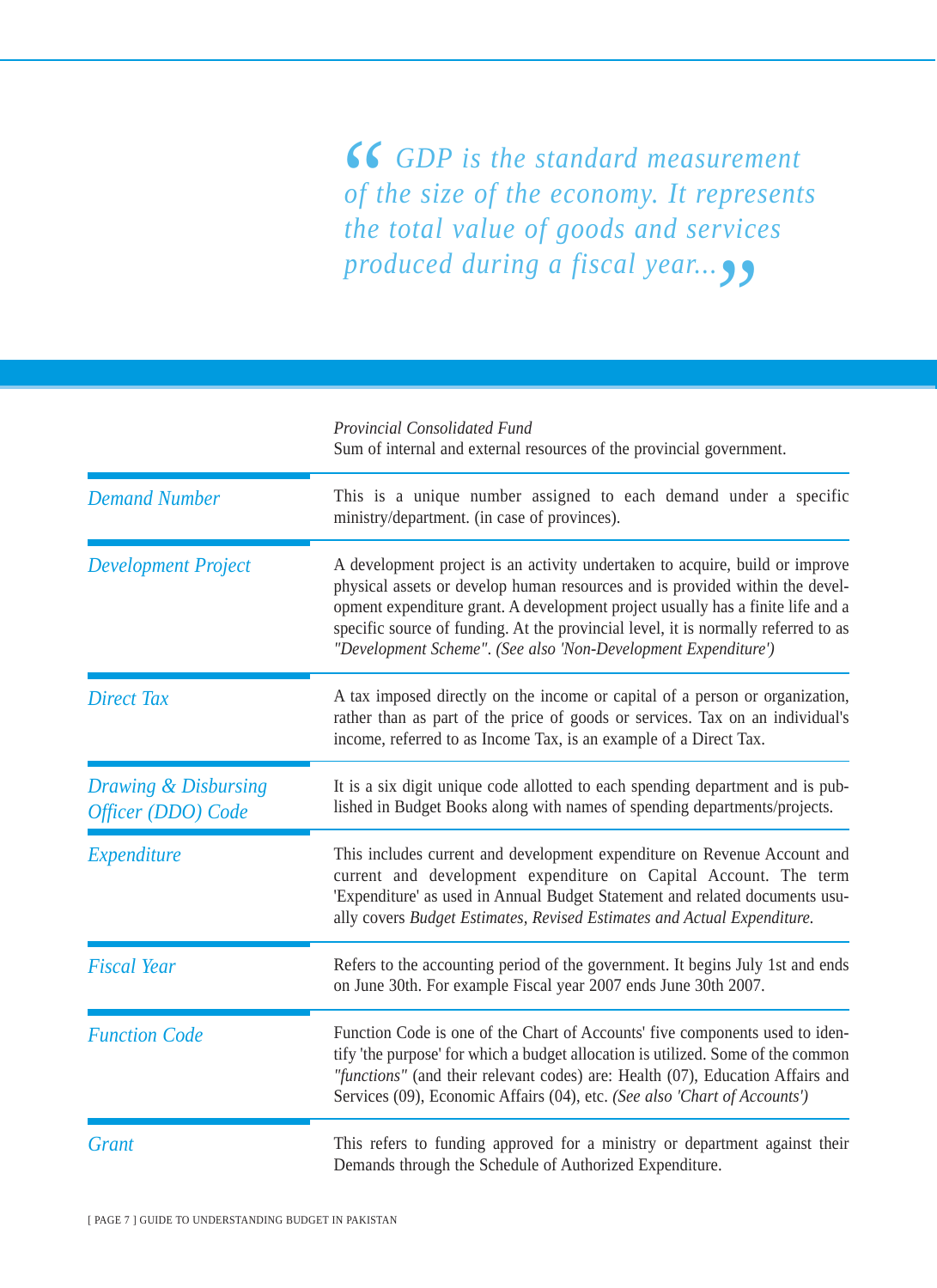| <b>Gross Domestic Product</b><br>(GDP)                    | GDP is the standard measurement of the size of the economy. It represents the<br>total value of goods and services produced during a fiscal year, including those<br>of the private sector and the government.                                                                                                                                                                                                                                                                                                                                                                                                                                  |  |
|-----------------------------------------------------------|-------------------------------------------------------------------------------------------------------------------------------------------------------------------------------------------------------------------------------------------------------------------------------------------------------------------------------------------------------------------------------------------------------------------------------------------------------------------------------------------------------------------------------------------------------------------------------------------------------------------------------------------------|--|
| <b>Medium Term Budgetary</b><br><b>Framework</b> (MTBF)   | A multi-year budgetary framework aimed at providing ministries/departments<br>the space and flexibility they need to formulate, plan and implement policies<br>that focus on public service delivery or 'output'. MTBF reforms were pilot<br>implemented in 2004 and are being rolled out to other ministries at the federal<br>level. Some provincial governments have also initiated such reforms and some<br>selected provincial Departments have developed MTBF budget statements.<br>Unlike an annual budget, the MTBF is a multi-year approach to budgeting<br>which links the spending plans of the government to its policy objectives. |  |
| <b>Medium Term Development</b><br><b>Framework</b> (MTDF) | The Medium Term Development Framework (MTDF) 2005-10 provides medi-<br>um term strategies for the key sectors of the economy. This document is pre-<br>pared by Planning Commission under the direction of National Economic<br>Council. It also serves as a programme and policy document for the period cov-<br>ered in the framework. It is implemented through Annual Development Plan,<br>which provides the flexibility for adjustments to targets/strategies given in the<br>MTDF. (See also 'Annual Development Plan')                                                                                                                  |  |
| <b>Mid-Year Budget Review</b>                             | A review of budget allocations and actual expenditure during a fiscal year. For<br>development projects, budget review is carried out on a quarterly basis with a<br>detailed review in the middle of the year and usually involves both financial<br>performance and physical progress of the projects/schemes.                                                                                                                                                                                                                                                                                                                                |  |
| <b>New Item Statement (NIS)/</b><br><b>Budget Order</b>   | NIS refers to a pro-forma used by federal government departments for prepara-<br>tion of Development budget estimates. It is also used for preparation of non-<br>development estimates of temporary nature, while BO is used for preparation<br>of non-development (or current) budget estimates of permanent nature.                                                                                                                                                                                                                                                                                                                          |  |
| Non-Development<br>Expenditure                            | Expenditure relating to the on-going/operational costs of the government.<br>Examples include Pay and Allowances of employees, operating expenditure,<br>repair & maintenance, etc. Non-Development Expenditure is also referred to as<br>Current Expenditure. (See also 'Development Project')                                                                                                                                                                                                                                                                                                                                                 |  |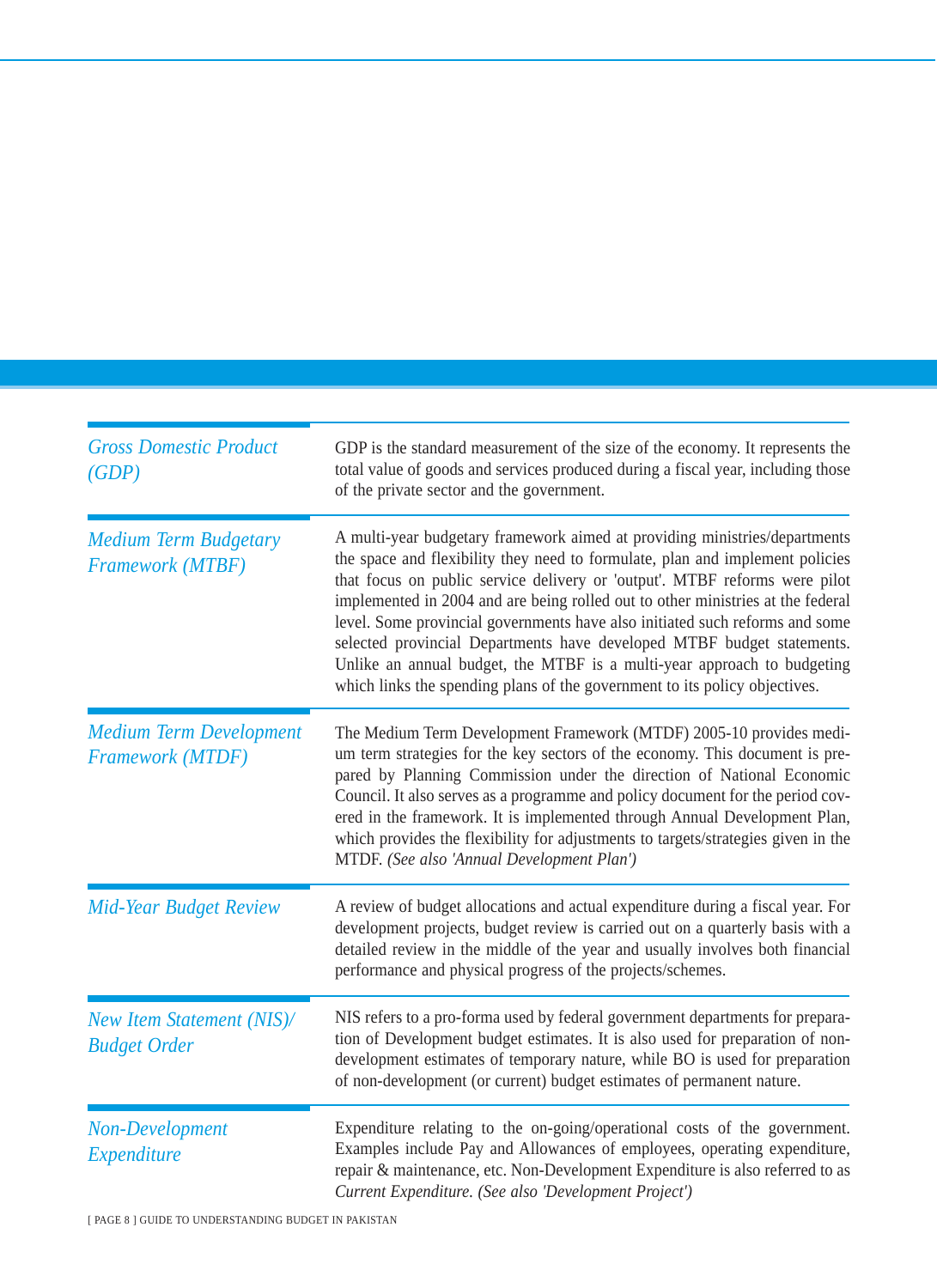**Example 2018** *Economic Survey of Pakistan*<br> *containing overall economic pergand vital statistics of the key see containing overall economic performance and vital statistics of the key sectors of the economy. This is published every year and is usually issued before the* announcement of federal budget. *()* 

| <b>Object Code</b>                                    | One of the Chart of Accounts' five components used to identify 'economic clas-<br>sification' of a budget allocation. Examples include Pay & Allowances (Code<br>A01), Repairs & Maintenance (Code A13), Operating Expenses (A03). (See<br>also 'Chart of Accounts')                                                                                                                                                    |  |
|-------------------------------------------------------|-------------------------------------------------------------------------------------------------------------------------------------------------------------------------------------------------------------------------------------------------------------------------------------------------------------------------------------------------------------------------------------------------------------------------|--|
| $PC-1$                                                | A pro-forma prescribed by Planning Commission for creation of development<br>projects. Prior to initiating any project, a PC-1 document is prepared.                                                                                                                                                                                                                                                                    |  |
| Economic Survey of<br>Pakistan                        | A publication containing overall economic performance and vital statistics of<br>the key sectors of the economy. This is published every year and is usually<br>issued before the announcement of federal budget.                                                                                                                                                                                                       |  |
| <b>Planning Commission</b>                            | National authority responsible for economic planning and monitoring of devel-<br>opment activity in Pakistan.                                                                                                                                                                                                                                                                                                           |  |
| <b>Planning &amp; Development</b><br>(P&D) Department | A body entrusted with the tasks of economic planning and monitoring of devel-<br>opment activity at provincial level. These functions are normally performed in<br>association with the Provincial Finance Department.                                                                                                                                                                                                  |  |
| <b>Poverty Reduction Strategy</b><br>Paper (PRSP)     | The document that provides focused strategy for poverty reduction based on<br>four pillars, i.e. accelerated and broad-based economic growth while maintain-<br>ing macroeconomic stability; improving governance and consolidating devolu-<br>tion; investing in human capital; and targeted programs with emphasis on social<br>inclusion.                                                                            |  |
| <b>PSDP</b>                                           | Public Sector Development Program. The federal and provincial governments'<br>combined expenditure relating to development projects/schemes. The PSDP<br>document includes project wise allocations for federal projects separately for<br>each Ministry/Division for a particular fiscal year. This is similar to the Annual<br>Development Program (ADP) in the provinces. (See also 'Annual Development<br>Program') |  |
| <b>Public Account</b>                                 | Public Account consists of those specific-purpose moneys for which Federal<br>and Provincial Governments have a statutory or other obligation to account for,                                                                                                                                                                                                                                                           |  |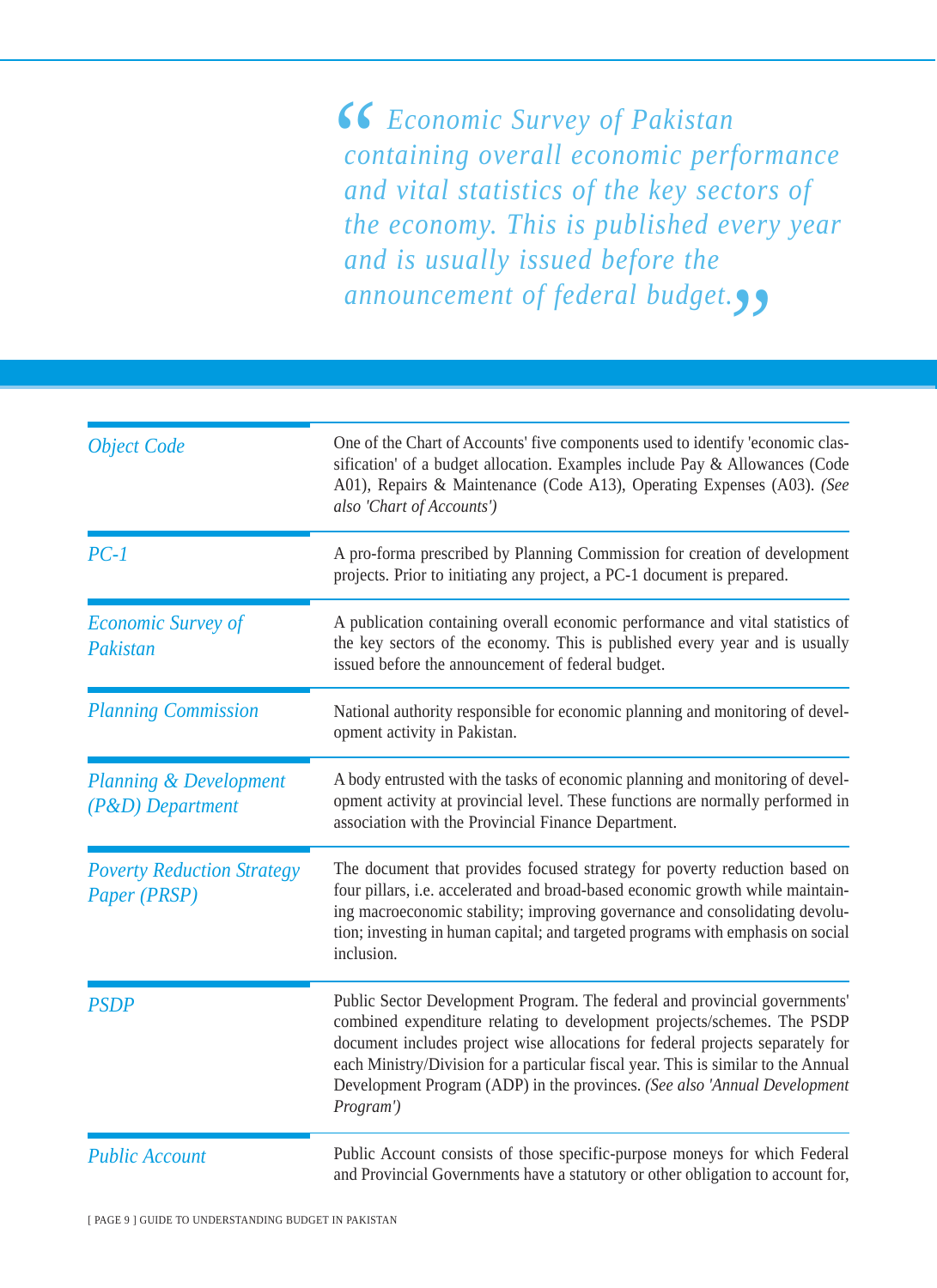|                                                                                                                                                                                                                                                                                                                                                                                                                                                                                                                                                       | but which are not available for appropriation against the general operations of<br>the Governments. For example, inflows into and disbursements from savings<br>schemes launched by the government from time to time.                                                                 |
|-------------------------------------------------------------------------------------------------------------------------------------------------------------------------------------------------------------------------------------------------------------------------------------------------------------------------------------------------------------------------------------------------------------------------------------------------------------------------------------------------------------------------------------------------------|---------------------------------------------------------------------------------------------------------------------------------------------------------------------------------------------------------------------------------------------------------------------------------------|
| <b>Public Accounts Committee</b>                                                                                                                                                                                                                                                                                                                                                                                                                                                                                                                      | A body constituted from the members of the National Assembly or provincial<br>assembly which is responsible for examing and reporting as detailed in the con-<br>solidated financial statements prepared by the Auditor General of Pakistan.                                          |
| Transfer of allocated amount from one unit of appropriation to another such<br>Re-appropriation<br>unit is called 'Re-appropriation'. This is done to utilize 'saving' of budget allo-<br>cation in a unit/head of appropriation. For example, if it is anticipated that<br>budget allocation for Utilities could not be fully utilized during the fiscal year,<br>the spending department can request for transfer of un-utilized amount to<br>another account head, e.g. repairs & maintenance. Certain restrictions apply on<br>Re-appropriations. |                                                                                                                                                                                                                                                                                       |
| Revenue Expenditure                                                                                                                                                                                                                                                                                                                                                                                                                                                                                                                                   | Expenditure met from revenue receipts. This can be both Development and<br>Non-Development (or Current) Expenditure. (See also 'Capital Expenditure')                                                                                                                                 |
| <b>Revenue Receipts</b><br>These represent receipts which are collected during the normal operations of<br>the government and make up the largest proportion of government's total<br>receipts in a fiscal year. For example, income tax, sales tax, capital value tax,<br>etc. collected by or on behalf of Central Board of Revenue are part of Revenue<br>Receipts. (See also 'Capital Receipts')                                                                                                                                                  |                                                                                                                                                                                                                                                                                       |
| <b>Revised Estimates (REs)</b>                                                                                                                                                                                                                                                                                                                                                                                                                                                                                                                        | Budget Estimates adjusted for any Supplementary grant, Surrenders or Re-<br>appropriations are called Revised Estimates. (See also 'Actual Expenditure';<br>'Budget Estimates'; 'Expenditure')                                                                                        |
| <b>Savings and Surrenders</b>                                                                                                                                                                                                                                                                                                                                                                                                                                                                                                                         | Amount un-utilized out of budget allocation is called 'Saving'. Relinquishment<br>of allocated funds by a spending department is called 'Surrender'. This general-<br>ly happens when the allocated funds are not likely to be spent by that spending<br>department in a fiscal year. |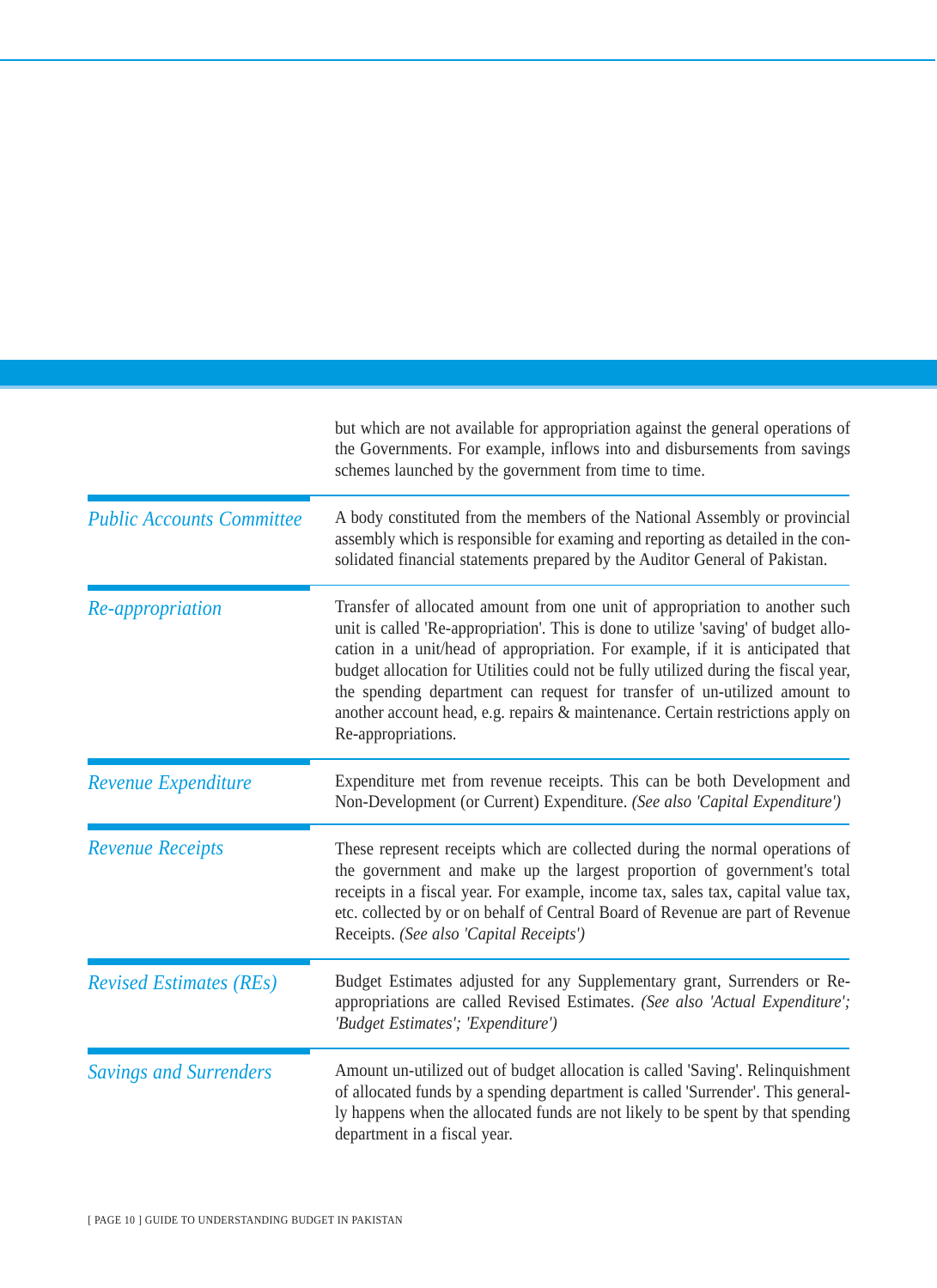| <b>Schedule of New</b><br><i>Expenditure (SNE)</i> | A pro-forma used by provincial government departments for preparation of<br>budget estimates.                                                                                                                                                                                            |  |
|----------------------------------------------------|------------------------------------------------------------------------------------------------------------------------------------------------------------------------------------------------------------------------------------------------------------------------------------------|--|
| <b>Supplementary Budget</b>                        | Additional funds under a particular object not provided in the original budget.<br>Supplementary budget is prepared and approved during the year of execution,<br>by the National Assembly.                                                                                              |  |
| <i>Voted Expenditure</i>                           | This refers to that portion of expenditure on which the Assembly votes. Under<br>the requirements of the Constitution, expenditure in the Annual Budget<br>Statement (ABS) is separately shown for "charged expenditures" and "voted<br>expenditures"). (See also 'Charged Expenditure') |  |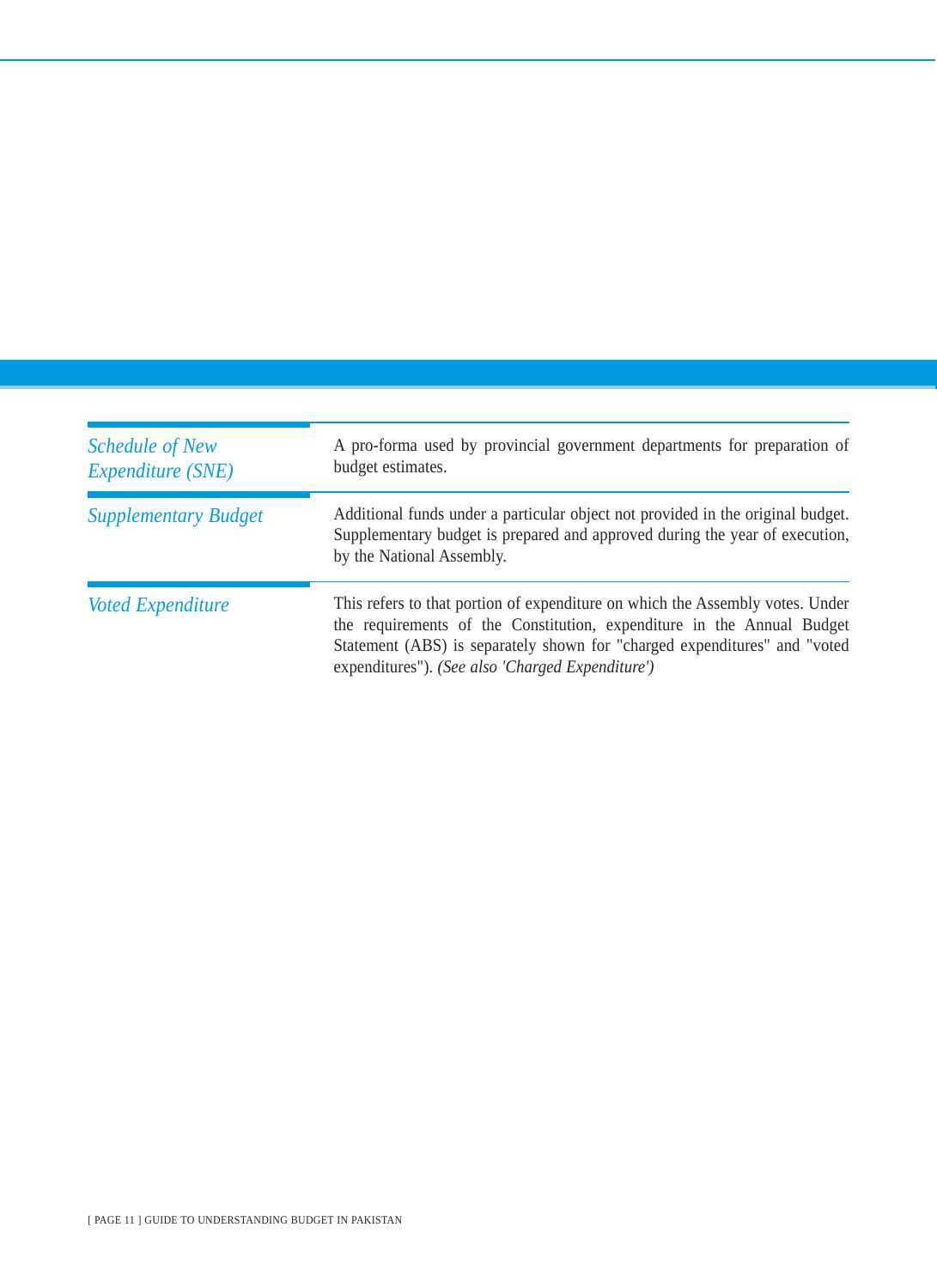## 2. Budget Cycle

*In this Section, overview of government budgetary cycle is given. The key stages involved are similar in respect of both Federal and Provincial budgets.* 

|  |  | <b>Budget Basics</b> |
|--|--|----------------------|
|  |  |                      |

|                                               | A Budget is the government's financial plan describing the proposed expendi-<br>tures and the means of financing them. Annual Budget Statement is the intend-<br>ed financial plan for a single fiscal year. It also serves as a policy document. An<br>excess of government's proposed expenditures over its estimated revenues is<br>called a 'budget deficit', whereas an excess of revenues over the expenditure is<br>generally termed 'budget surplus'. Budget deficit is financed through borrow-<br>ings, both domestic and foreign, and a surplus is normally utilized to reduce<br>such borrowings. |
|-----------------------------------------------|---------------------------------------------------------------------------------------------------------------------------------------------------------------------------------------------------------------------------------------------------------------------------------------------------------------------------------------------------------------------------------------------------------------------------------------------------------------------------------------------------------------------------------------------------------------------------------------------------------------|
|                                               | In Pakistan, the budget is presented usually in the first week of June every year<br>by the federal government in the National Assembly and is followed by each of<br>the provincial governments in their respective Provincial Assemblies.                                                                                                                                                                                                                                                                                                                                                                   |
|                                               | <b>Overview of Budget Cycle</b>                                                                                                                                                                                                                                                                                                                                                                                                                                                                                                                                                                               |
|                                               | The government's budget cycle usually consists of six stages broadly catego-<br>rized as follows:                                                                                                                                                                                                                                                                                                                                                                                                                                                                                                             |
| 1. Setting of budget policy<br>and priorities | The first stage of budget cycle usually covers setting of budget priorities, poli-<br>cies and initiatives by the National/Provincial Cabinet. These are then formu-<br>lated by ministries and departments via the Ministry of Finance/Finance<br>Department.                                                                                                                                                                                                                                                                                                                                                |
| 2. Budget Preparation                         | This stage includes the preparation and submission of budget estimates of<br>expenditure and receipts by spending departments and subsequent review and<br>consolidation of estimates by the Ministry of Finance/Finance Department.                                                                                                                                                                                                                                                                                                                                                                          |
| 3. Authorization                              | This stage involves submission of the Annual Budget Statement before the<br>National/Provincial Assembly. This consists of two stages: approval by the<br>National/Provincial Assembly after it is debated/discussed in the Assemblies,<br>and authentication by the Prime Minister/Chief Minister. The approved budget<br>is referred to as the 'Schedule of Authorized Expenditure' (SAE), which is then<br>submitted to the President/Governor for assent.                                                                                                                                                 |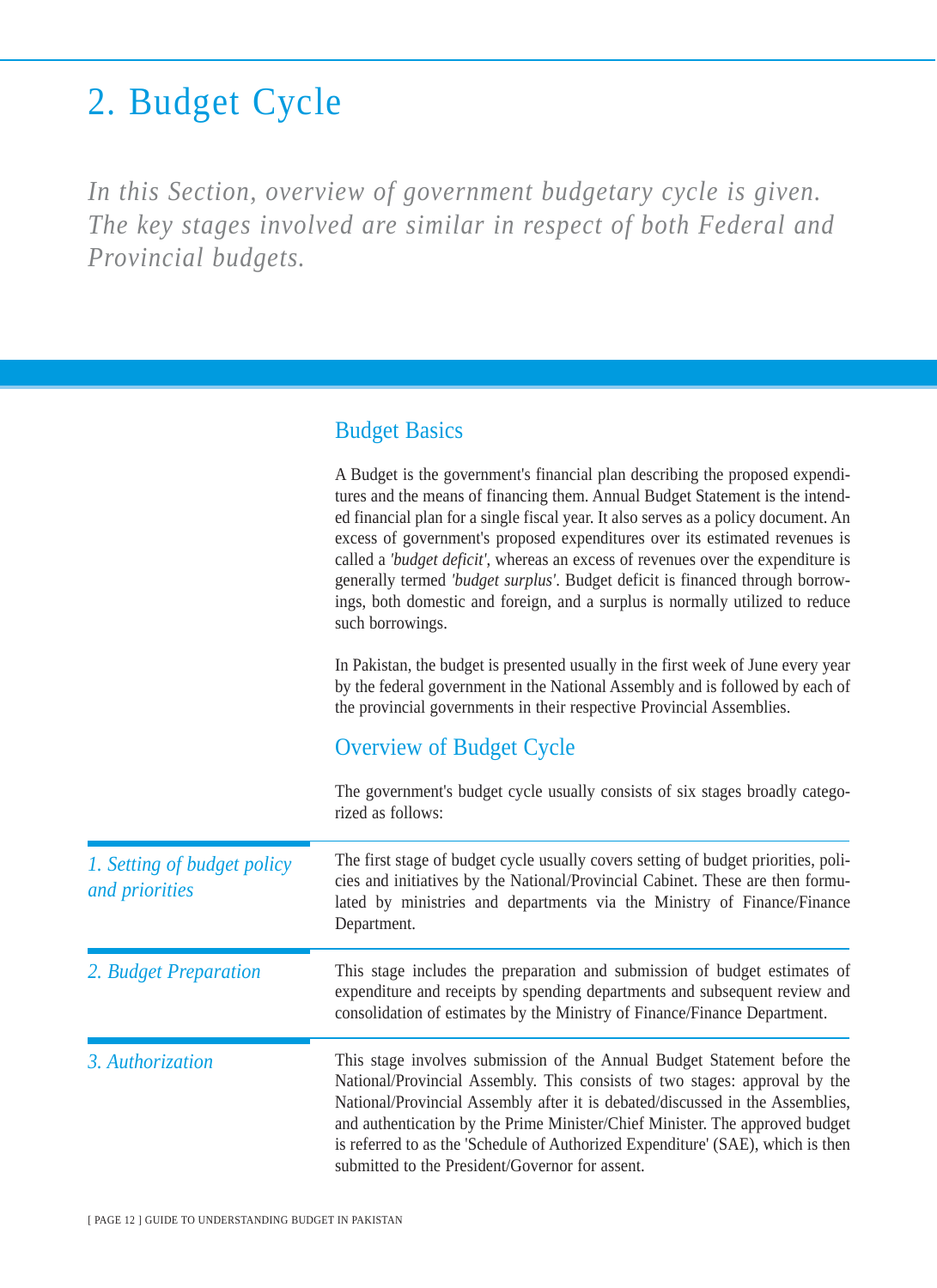

Figure 1: Overview of Budgetary Cycle

| 4. Execution                          | This stage refers to the communication of the budgets to the spending min-<br>istries, administrative departments and respective Accountant General<br>office/Accountant General of Pakistan Revenue by Ministry of<br>Finance/Finance Department. Budget execution supports the spending depart-<br>ments to carry out their planned activities and incur expenditure within the<br>authorized limits. |
|---------------------------------------|---------------------------------------------------------------------------------------------------------------------------------------------------------------------------------------------------------------------------------------------------------------------------------------------------------------------------------------------------------------------------------------------------------|
| 5. Reporting and<br><i>Monitoring</i> | In this stage, actual expenditure/revenue are recorded and reported by the<br>spending departments to facilitate monitoring of progress against budget allo-<br>cations throughout the fiscal year. Expenditure is recorded by Accountants<br>General/Accountant General Pakistan Revenue.                                                                                                              |
| 6. Periodic Review                    | This covers periodical review of financial performance and the achievement of<br>policy objectives by spending departments. This also includes audit reviews by<br>Auditor General's office and review by Public Accounts Committee. Standing<br>Committees of the Parliament and provincial assembly are also authorized to<br>review expenditures of the ministries under their jurisdiction.         |
|                                       | The above stages are linked together in the following way:<br>Budget Preparation diagrams are given separately for Federal and Provincial<br>Budget at pages  To                                                                                                                                                                                                                                        |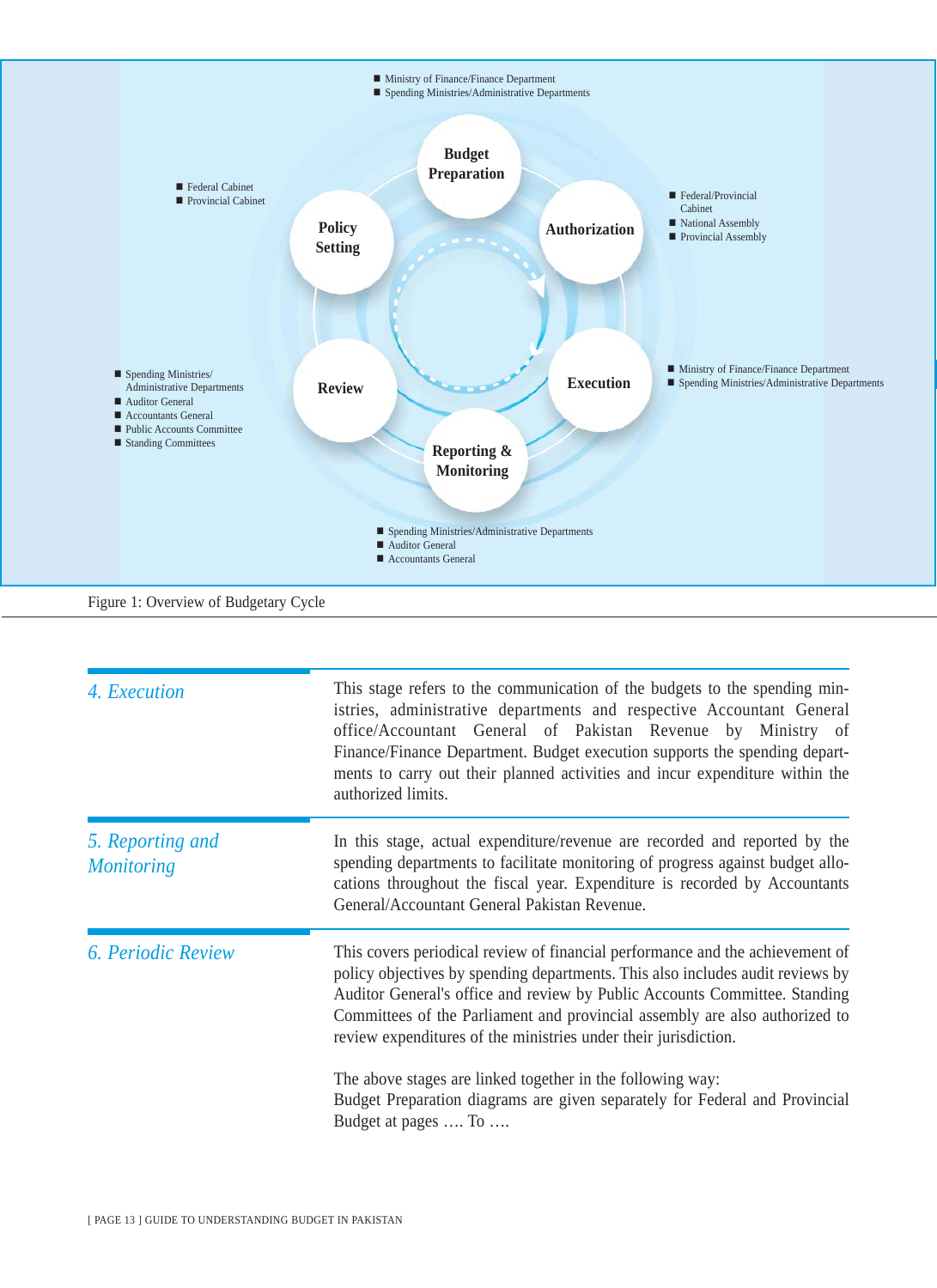## 3. Budget Publications

*This section briefly explains the purpose and key contents of budget publications tabled in the Parliament. In respect of the Provincial Budget, purpose and names of most of the books are similar to those of the Federal Budget.*

### A. Federal Budget Publications

The following briefly describes the budget documents presented to Parliament.

| 1. Budget Speech           | The Budget Speech is the government's budgetary policy statement for a fiscal<br>year. The finance minister or minister of state on finance reads the budget<br>speech in the parliament. The budget speech is a proposed account of the gov-<br>ernment's plan for expenditures and projected revenues and debts. The speech<br>covers the measures planned to be taken for raising revenues and financing the<br>proposed expenditure and other fiscal policy measures including key modes of<br>financing to meet any budget deficit. The speech also highlights the prevailing<br>macroeconomic situation including social indicators, budgetary performance,<br>financial discipline and key challenges, which can impact the economy. It also<br>includes major spending and tax proposals for the upcoming fiscal year. |
|----------------------------|--------------------------------------------------------------------------------------------------------------------------------------------------------------------------------------------------------------------------------------------------------------------------------------------------------------------------------------------------------------------------------------------------------------------------------------------------------------------------------------------------------------------------------------------------------------------------------------------------------------------------------------------------------------------------------------------------------------------------------------------------------------------------------------------------------------------------------|
| 2. The Budget Message      | The Budget Message provides an overview of the economy, highlights govern-<br>ment's response to the needs of the citizens, the direction or policy statement of<br>the executive branch of legislature and the tentative measures for the economy.                                                                                                                                                                                                                                                                                                                                                                                                                                                                                                                                                                            |
| 3. Annual Budget Statement | This document is tabled for each fiscal year in the National Assembly of<br>Pakistan, and transmitted to the Senate, to meet the requirements of Article<br>80(1) of the Constitution of the Islamic Republic of Pakistan. The Annual<br>Budget Statement (ABS) shows separately:<br>the sums required to meet "charged expenditures" described by the consti-<br>a)<br>tution<br>the sums required to meet other expenditure proposed to be made by the<br>b)<br>constitution "voted expenditures"                                                                                                                                                                                                                                                                                                                            |
|                            | The statement distinguishes expenditure on revenue account from other expen-<br>diture both for current and development expenditure.                                                                                                                                                                                                                                                                                                                                                                                                                                                                                                                                                                                                                                                                                           |
|                            | The Annual Budget Statement includes:                                                                                                                                                                                                                                                                                                                                                                                                                                                                                                                                                                                                                                                                                                                                                                                          |
|                            | <b>Receipts</b><br>This portion of ABS provides balances of all budgetary receipts, e.g. Revenue<br>Receipts, Capital Receipts, External Receipts, Public Account Receipts (net<br>balances). These resources constitute federal gross receipts. Provincial share is                                                                                                                                                                                                                                                                                                                                                                                                                                                                                                                                                           |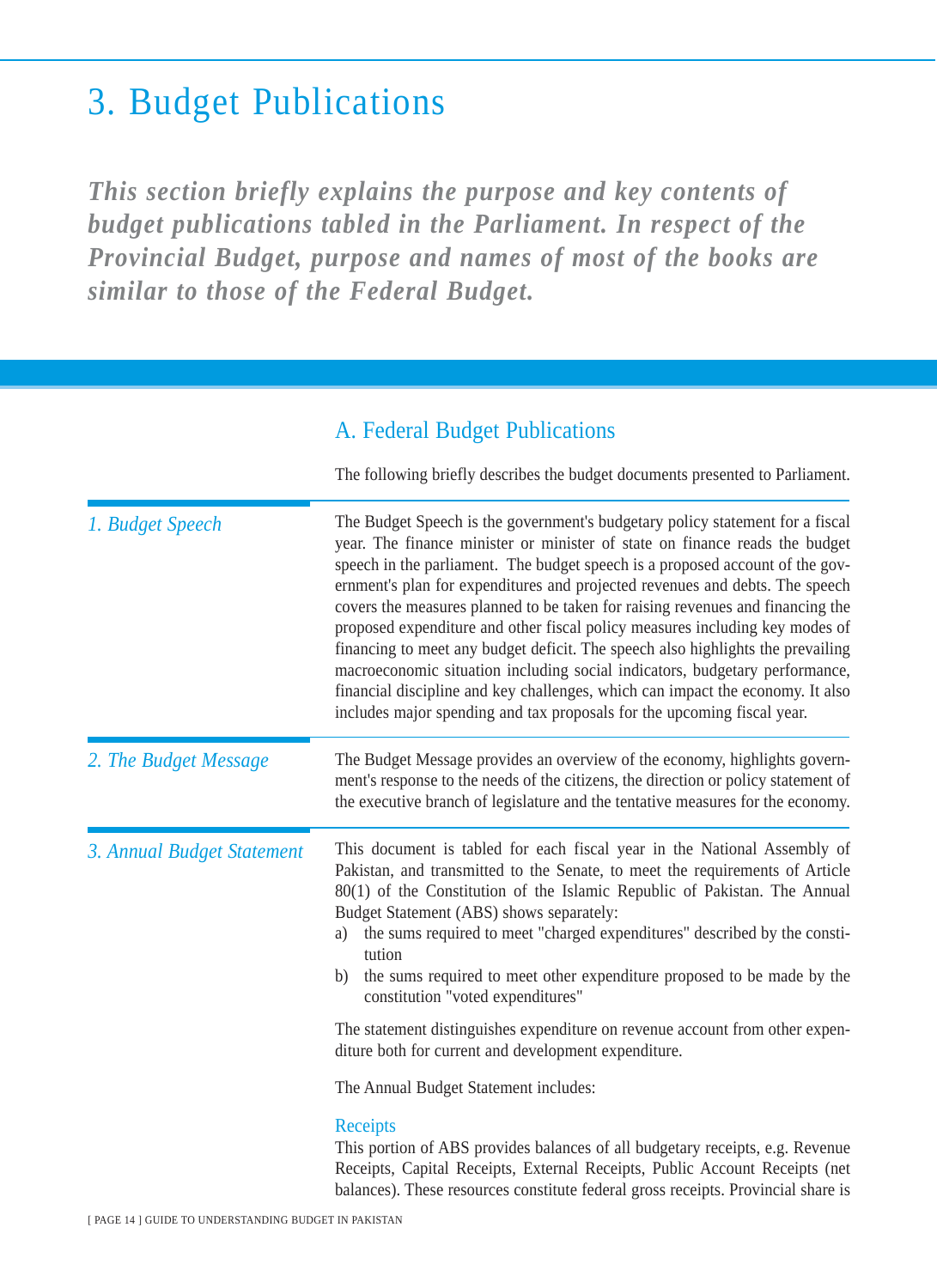deducted to arrive at net federal receipts available to finance federal expenditures. Additional resources may include privatization proceeds plus credit from the banking sector to finance government expenditures.

#### Expenditure

Expenditure is broken down into current expenditure and development expenditure and is separately shown for expenditure on Revenue Account and expenditure on Capital Account. Expenditure on Revenue Account signifies that portion of expenditure which is met from resources other than loans and grants, etc., whereas expenditure on Capital Account refers to expenditure which is financed from loans, finances, credits, grants, and other borrowings. ABS also includes: Demand-wise Summary segregated into 'Charged' and other than Charged' expenditure Object-wise classification of Budget Estimates (e.g. showing Pay & Allowances, Operating Expenses, etc.) The Budget in Brief gives further breakdown of receipts and expenditure as summarized in the ABS. This document also provides commentary on significant account balances and changes from the previous year's budget both for receipt and expenditure heads. This document provides detail on the amounts and structure of receipts included in the Annual Budget Statement. This includes explanatory notes on significant components of receipts, basis of collection along with significant variations from previous year's budget. Revenue receipt is further broken down as tax and non-tax receipt. The section on capital receipt provides information on public debt and external resources. Similarly, explanatory notes on Public Account balances are also given. A brief overview of self-financing of the pub-*4. Federal Budget in Brief 5. Explanatory Memorandum on Federal*

> This document covers receipts only and does not include any information on expenditure side of the budget. All receipts are identified and coded according to chart of accounts coding system.

lic sector development program by the provinces is also included.

### *6. Estimates of Foreign Assistance*

*Receipts*

This document expands the summary data concerning external resources as given in the Annual Budget Statement. This primarily is comprised of loans and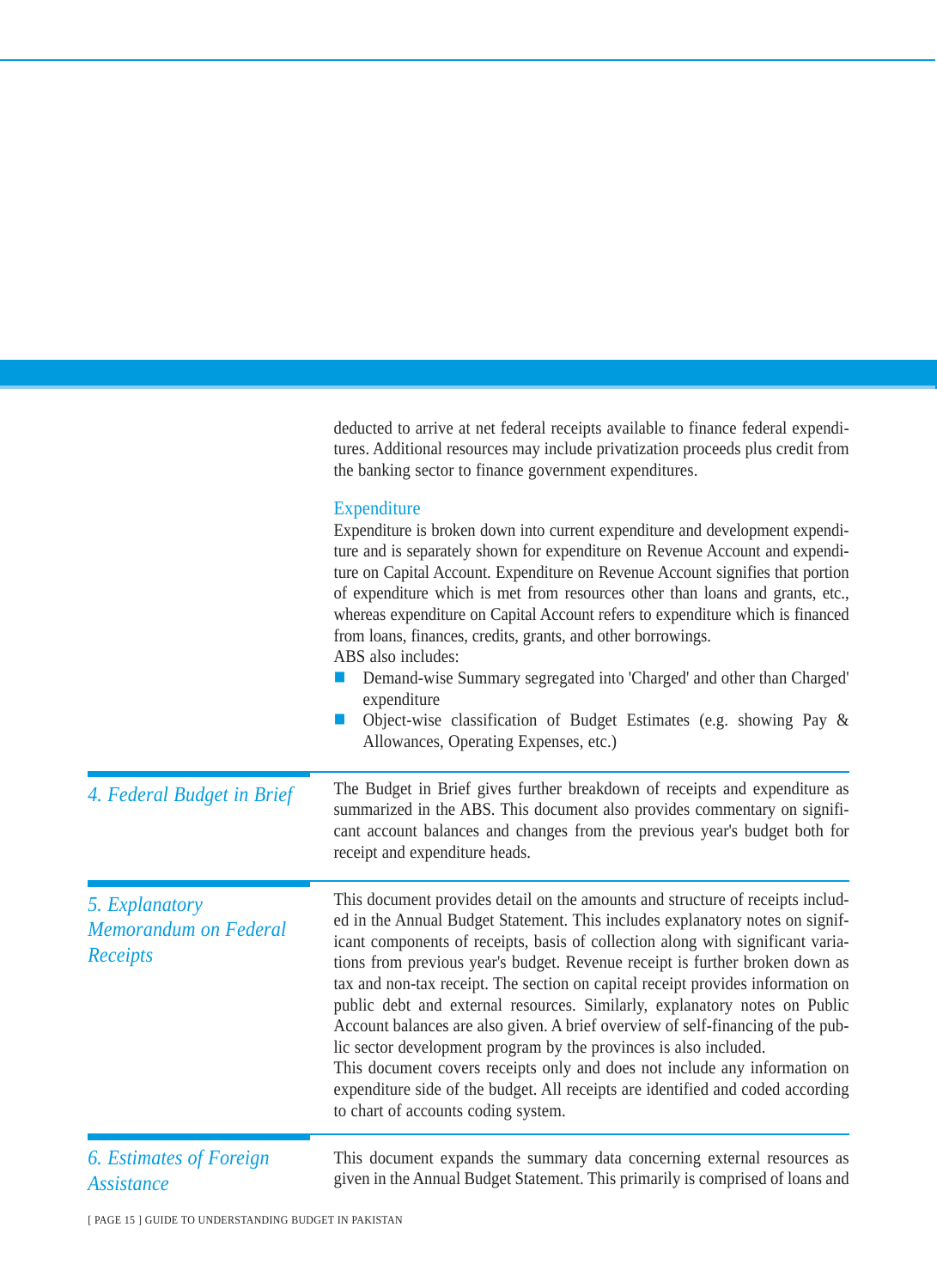|                                                                                                                                             | credits from friendly countries and international financial institutions and<br>Grant-in-aid and other specific purpose grants. This document also categorizes<br>the foreign aid as project aid, commodity aid, food aid and other aid.                                                                                                                                                                                                                                                                                                                        |
|---------------------------------------------------------------------------------------------------------------------------------------------|-----------------------------------------------------------------------------------------------------------------------------------------------------------------------------------------------------------------------------------------------------------------------------------------------------------------------------------------------------------------------------------------------------------------------------------------------------------------------------------------------------------------------------------------------------------------|
| 7. Demands for Grants and<br><b>Appropriations</b>                                                                                          | This publication gives further detail of the expenditure budget as summarized<br>in the ABS. The Demand-wise summary given in the ABS is presented for each<br>ministry separately and is broken down into:<br>Functional classification; and<br>Object classification<br>Functional classification for each Demand is meant to signify the 'purpose' for<br>which a budgetary allocation is made, while Object classification presents the<br>same allocation according to 'accounting' or 'economic' heads (e.g. Pay &<br>Allowances, Repairs & Maintenance). |
|                                                                                                                                             | The funds required to meet charged expenditure are shown in 'italics" and iden-<br>tified as appropriations proposed to be made. The funds required to meet other<br>than charged expenditure are shown in distinct codes and identified as grants.<br>This document contains the current expenditures both on revenue and capital<br>account, development expenditure on capital account and appropriations<br>charged upon the federal consolidated fund.                                                                                                     |
| 8. Details of Demands for<br><b>Grants and Appropriations</b><br>- (Current Expenditure<br>Volume-I & Development<br>Expenditure Volume-II) | This publication is the most detailed document tabled as it provides the lowest<br>level of detail of Demands for Grants and includes budget estimates for spend-<br>ing departments operating under various ministries. It is easily identifiable as it<br>has a distinct 'pink' color (i.e. different from all other budget publications) and<br>is usually referred to also as the 'Pink Book'.                                                                                                                                                              |
|                                                                                                                                             | The details of Demands for Grants are provided in two volumes:<br>Current Expenditure (Volume I) and<br>Development Expenditure (Volume II)<br>Further, following the pattern of reporting prescribed by the constitution and<br>followed by the Annual Budget Statement, both for current and development<br>expenditure, a clear distinction is made between expenditure on revenue and<br>expenditure on capital account. The estimated expenditures are reported on a<br>gross basis and any offsetting receipts or recoveries are shown in footnotes as    |

a reduction in budget estimates.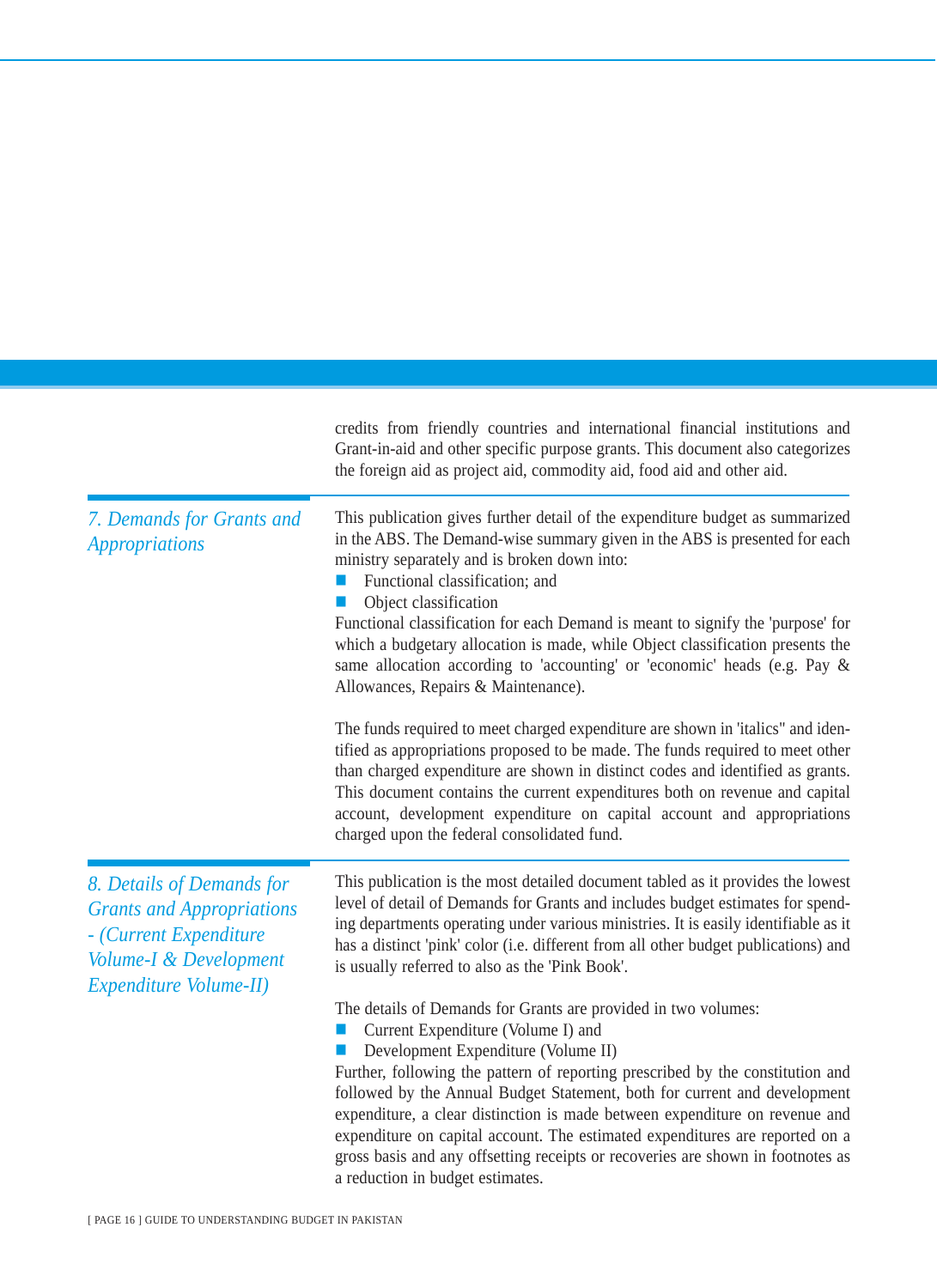*The function view provides a perspective about the purpose for which budget will be utilized. "* $\begin{array}{c} \begin{array}{c} \text{6} \\ \text{p} \end{array} \end{array}$ 

|                                                                     | The budget estimates are reported by spending ministries, divisions, depart-<br>ments, etc. and further disaggregated by objects of expenditure like employee-<br>related expenses, operating expenses, transfers, physical assets, etc. The func-<br>tion view provides a perspective about the purpose for which budget will be uti-<br>lized. Examples of function include General Public Services, Defense Affairs,<br>Public Order and Safety, etc. The detailed information related to Function<br>Classification is reported on all levels, while that relating to Object<br>Classification is reported at each major and minor head levels. Codes are used<br>according to Chart of Accounts coding system. |
|---------------------------------------------------------------------|---------------------------------------------------------------------------------------------------------------------------------------------------------------------------------------------------------------------------------------------------------------------------------------------------------------------------------------------------------------------------------------------------------------------------------------------------------------------------------------------------------------------------------------------------------------------------------------------------------------------------------------------------------------------------------------------------------------------|
| 9. Supplementary Demands<br>for Grants and<br><b>Appropriations</b> | This publication gives information on a pattern similar to that given in<br>"Demands for Grants and Appropriations." The difference is that<br>"Supplementary Demands for Grants and Appropriations" covers demands for<br>'additional' budget required to meet 'current' fiscal year's budget requirements<br>whereas "Demands for Grants and Appropriations" summarizes budget esti-<br>mates for the 'next' fiscal year.                                                                                                                                                                                                                                                                                         |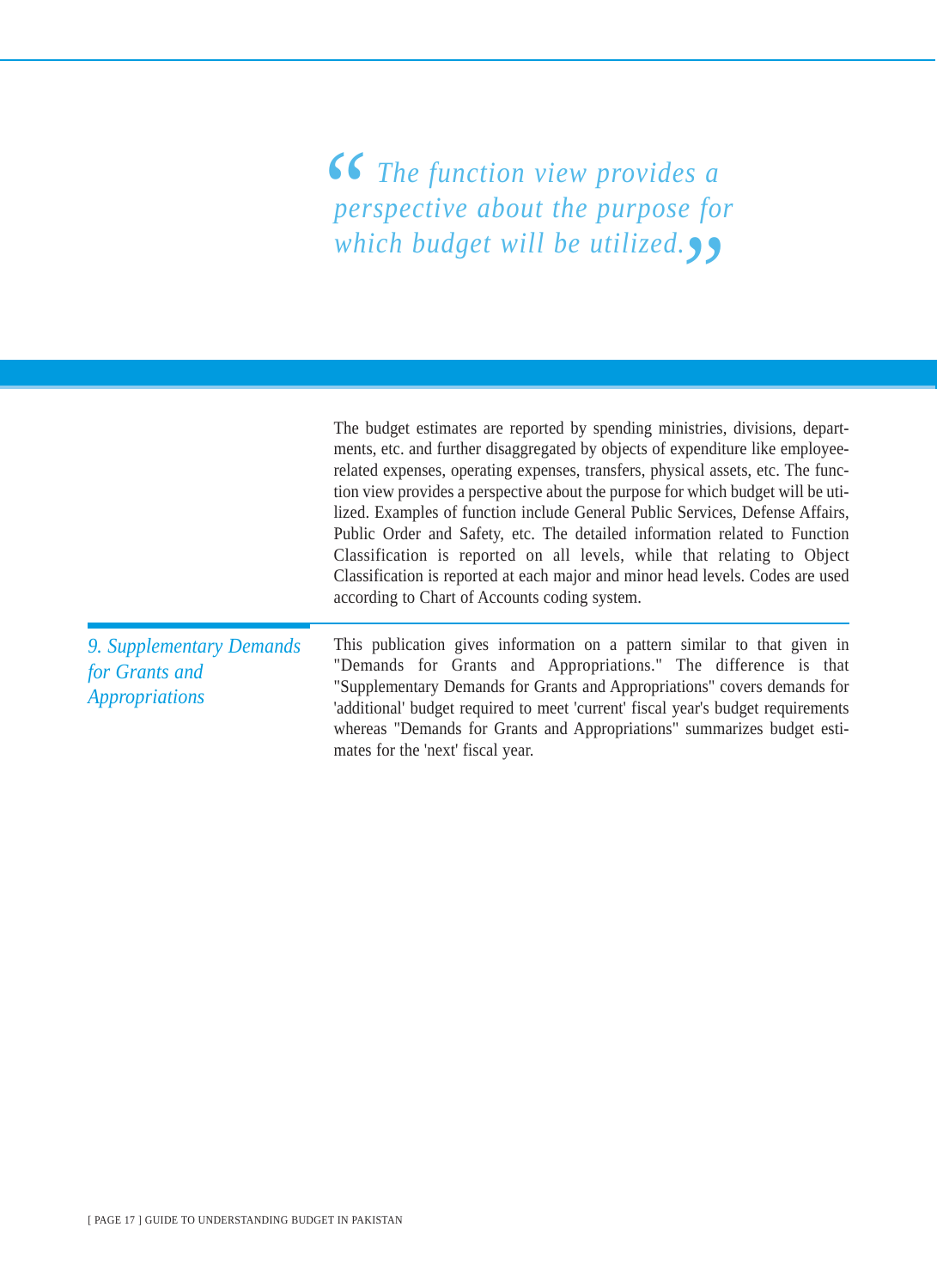### Relationship of Budget Books

The diagram gives a suggested sequence for reading the budget books along with how these books are related to each other:



Figure 2: Sequence and Relationship of key Budget Books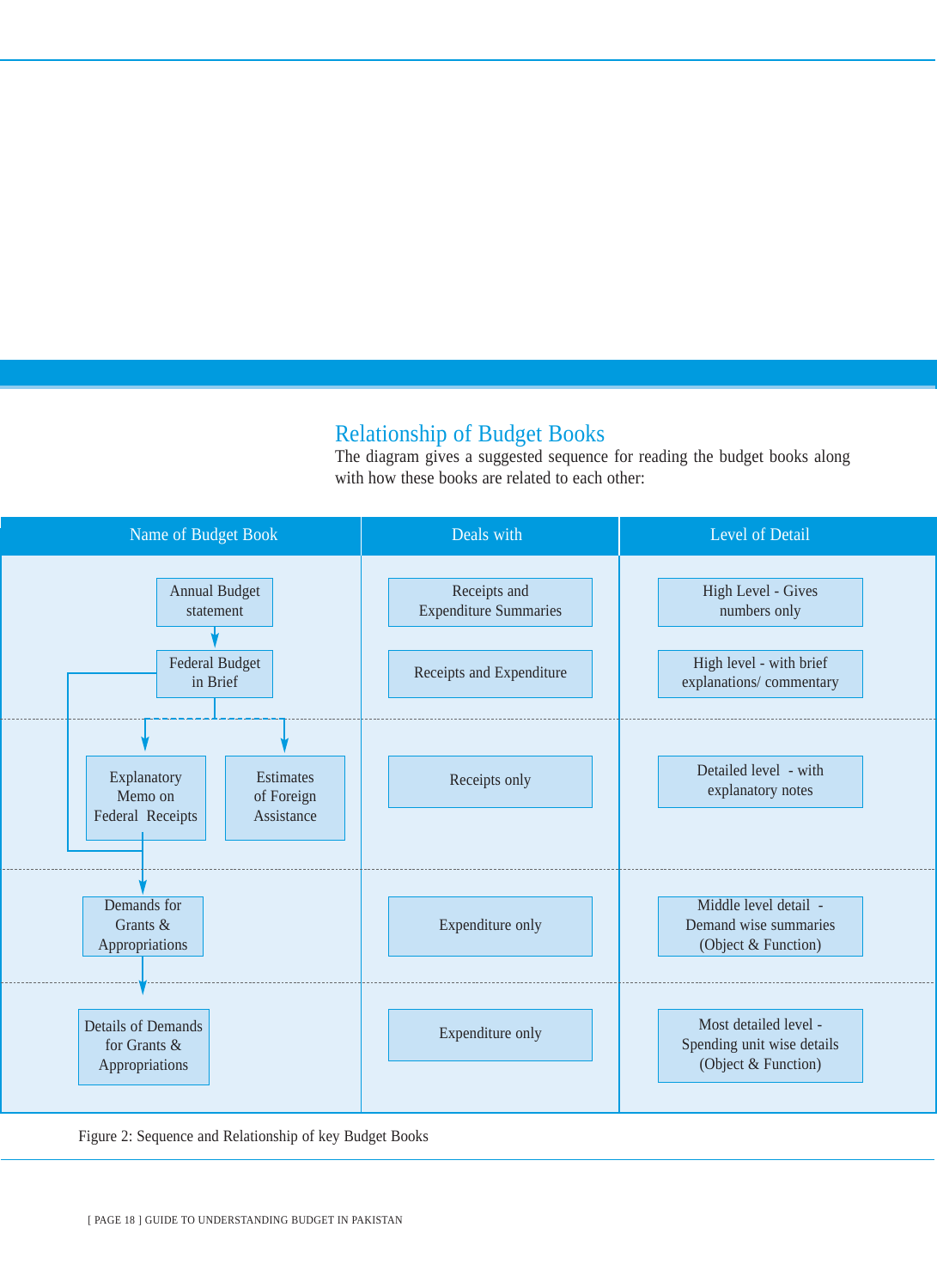## B. Provincial Budget Publications

|                                                                                          | Most of the provincial budget publications are similar to those of the federal<br>budget in nature, purpose and classification of Receipt and Expenditure. A list<br>of such publications is given below:                                                                                                                                                                                       |
|------------------------------------------------------------------------------------------|-------------------------------------------------------------------------------------------------------------------------------------------------------------------------------------------------------------------------------------------------------------------------------------------------------------------------------------------------------------------------------------------------|
| 1. Budget Speech:                                                                        | This covers essentially the same contents as the budget speech does in relation<br>to federal budget. The Provincial Finance Minister delivers the speech in the<br>Provincial Assembly. The speech highlights economic priorities of the<br>province, resource position, allocations from the federation, tax proposals in<br>respect of provincial taxes, etc.                                |
| 2. Annual Budget<br>Statement:                                                           | The provincial ABS is similar to the Federal ABS as far as the structure and<br>presentation of receipts and expenditure are concerned with comparatively<br>more detailed breakdown of receipt and expenditure components.                                                                                                                                                                     |
| 3. Estimates of Receipts:                                                                | This summarizes receipts from various sources, i.e; transfers from federation,<br>provincial taxes, non-tax receipts, borrowings, public account balances<br>(receipts and disbursements), etc.                                                                                                                                                                                                 |
| 4. Estimates of Charged<br><b>Expenditure and Demands</b><br>for Grants - (Current):     | This publication provides spending department/entity-wise detail of current<br>budget estimates under each grant separately covering all Administrative<br>Departments. The budget estimates are also presented according to 'Object' and<br>'Function' classification.                                                                                                                         |
| 5. Estimates of Charged<br><b>Expenditure and Demands</b><br>for Grants - (Development): | As in the federal budget for ministries, estimates for development schemes in<br>the provinces are presented for each provincial department separately and are<br>classified according to 'Object' and 'Function' classification.                                                                                                                                                               |
| 6. Provincial Annual<br><b>Development Program</b><br>(ADP) Statement:                   | Similar to the Public Sector Development Progress book (PSDP) at the federal<br>level, the ADP is published by the provincial Planning & Development<br>Department and provides detailed information on development schemes (both<br>on-going and new) launched in the province under each administrative depart-<br>ment separately. Key information provided, includes name of schemes, total |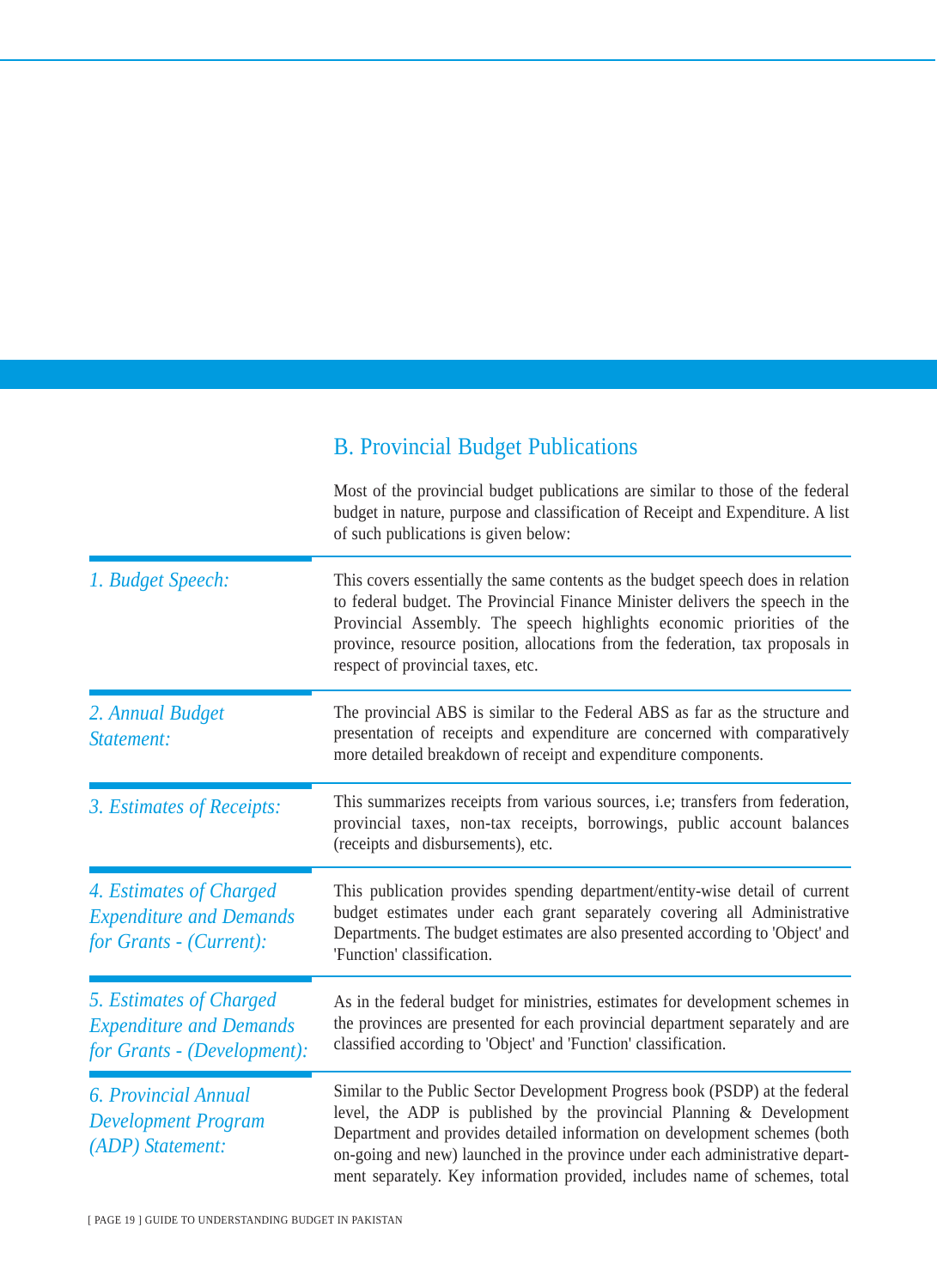|                                                       | cost, proposed allocation, future throw forward, etc.                                                                                                                                                                                     |  |
|-------------------------------------------------------|-------------------------------------------------------------------------------------------------------------------------------------------------------------------------------------------------------------------------------------------|--|
| 7. White Paper:                                       | This is produced by some provinces (e.g. Punjab $&$ NWFP) and gives an<br>overview of the fiscal operations and the development programme of the<br>provinces and briefly covers performance of major sectors and future outlook,<br>etc. |  |
| 8. Supplementary Budget<br>Statement:                 | This is similar to the Federal Government's Supplementary Demands for Grants<br>and Appropriations and includes additional budget demands over and above the<br>current year's budget estimates approved in the last fiscal year.         |  |
| $\Omega$ $\Omega$ $\Omega$ $\Omega$ $\Omega$ $\Omega$ |                                                                                                                                                                                                                                           |  |

*9. Relationship of Provincial Budget Books*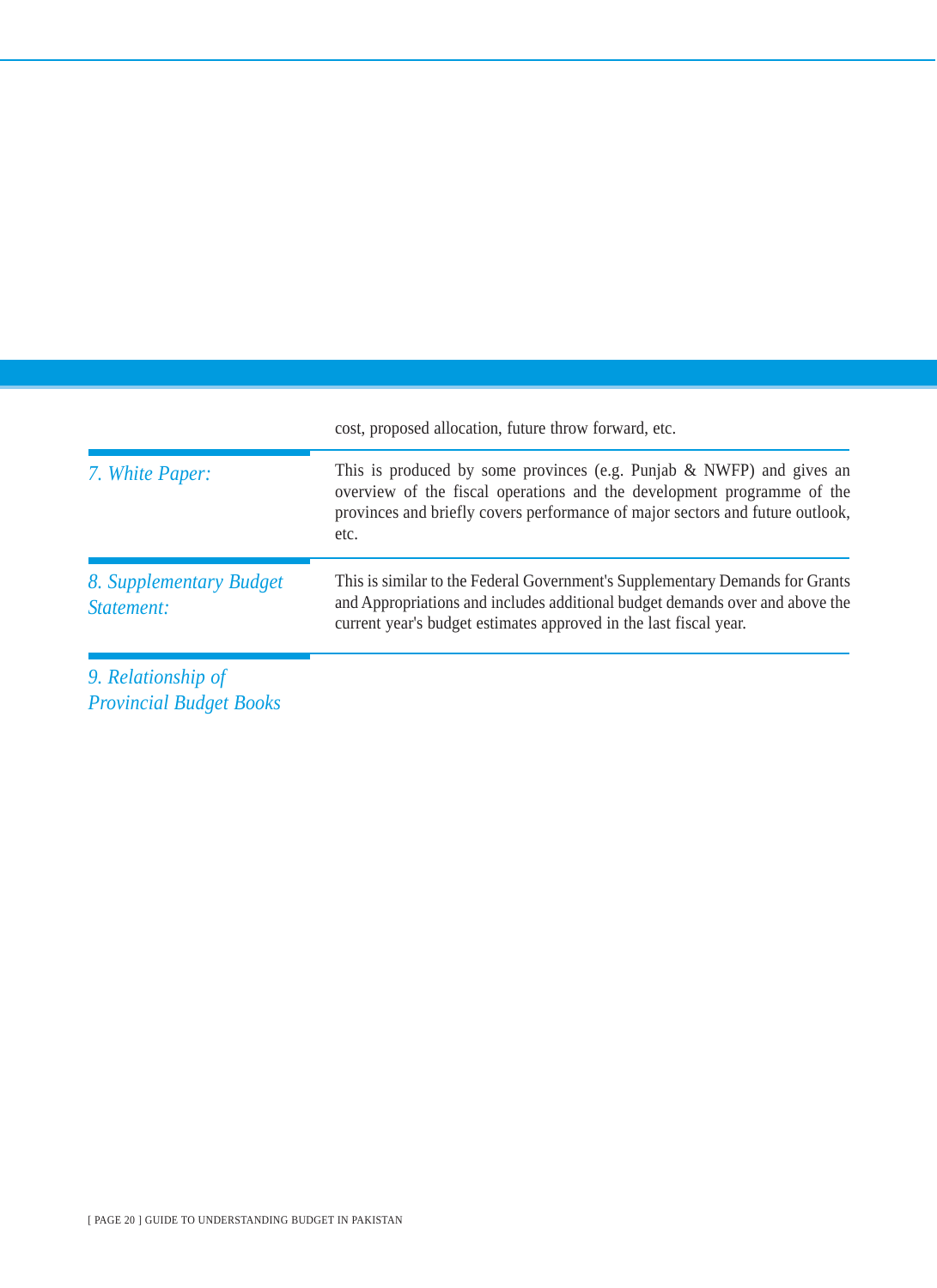## 4. Components of Budgetary Receipts and Expenditure

*This Section explains components of Receipts and Expenditure budgeted in the Annual Budget Statement (ABS). Most of the Provincial Receipts and Expenditure components are the same as used in the Federal ABS. Other provincial- specific components are explained later in this Section.* 

| A. Federal Budget                                                          |  |
|----------------------------------------------------------------------------|--|
| The components of the Federal Budget are discussed separately for Receipts |  |
| and Expenditure.                                                           |  |

|                                             | and Lapondrato.                                                                  |
|---------------------------------------------|----------------------------------------------------------------------------------|
| 1. Components of Federal<br><b>Receipts</b> | A brief description of the Receipt component is given below:                     |
|                                             | a. Federal Consolidated Fund                                                     |
|                                             | Federal Consolidated Fund is the total resources of the government consisting    |
|                                             | of Internal and External Receipts. Internal Receipts include revenue and capi-   |
|                                             | tal receipts, generated from internal resources and cover:                       |
|                                             | Tax revenue collected by Central Board of Revenue (CBR)                          |
|                                             | Tax revenue other than CBR collections                                           |
|                                             | Non-tax revenue                                                                  |
|                                             | Capital receipts                                                                 |
|                                             | External receipts are loans grants, and project aid, etc. from external sources. |
|                                             |                                                                                  |
|                                             | i. Tax Revenue Collected by CBR                                                  |
|                                             | <b>Direct Taxes</b>                                                              |
|                                             | Direct taxes are levied on income and wealth of individuals and organizations.   |
|                                             | These include taxes on income, wealth, capital value tax, foreign travel tax,    |
|                                             | Workers Welfare Tax and contributions under Companies Profit (Workers'           |
|                                             | Participation) Act, 1968.                                                        |
|                                             | <b>Indirect Taxes</b>                                                            |
|                                             | These represent taxes on transactions and commodities and include customs        |
|                                             | duties, federal excise, sales tax, petroleum development levy, surcharge on nat- |
|                                             | ural gas and airport tax and are briefly explained below:                        |
|                                             | <b>Customs Duties</b>                                                            |
|                                             | Goods imported into Pakistan are liable to customs duties at the tariff rates    |
|                                             | specified in First Schedule in the Customs Act 1969. Every year, the gov-        |
|                                             | ernment determines the expected level of receipts from this source and           |
|                                             | accordingly revises tax rates on all/certain goods imported into the country.    |
|                                             | Sales Tax                                                                        |
|                                             |                                                                                  |

Sales tax is a tax on consumption levied on manufacturers, importers,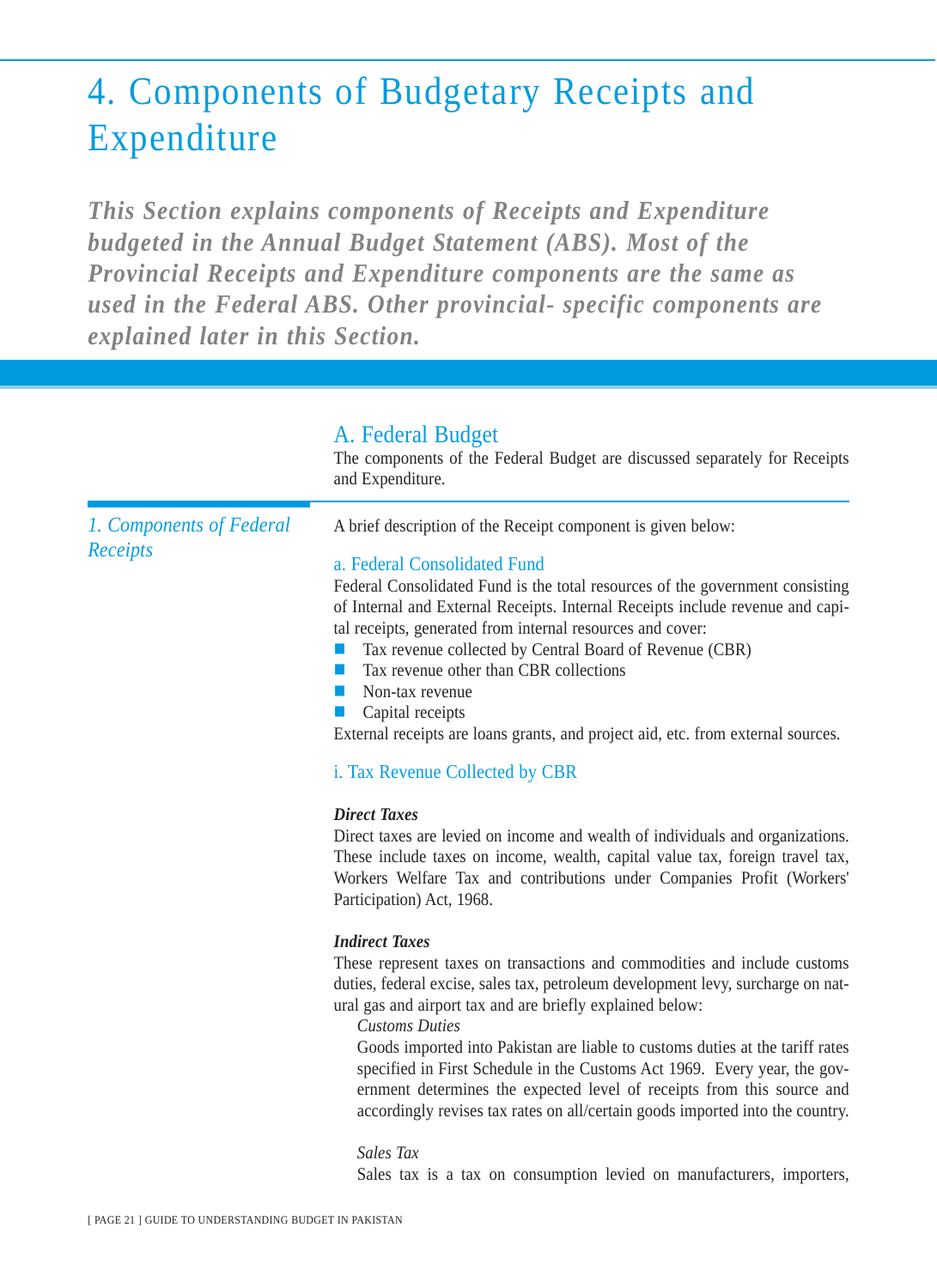**46 All industrial concerns having more than ten workers are required to be registered with the social sequrity denominants and must** *ten workers are required to be registered with the social security departments and must*  pay 5% of their profits **9 9** 

wholesalers, distributors, dealers, retailers with an annual turnover of more than Rs. 5 million as well as on some specified services.

#### *Federal Excise*

The federal excise duty is leviable on such excisable goods produced or manufactured in Pakistan or imported into Pakistan as are specified in the First Schedule in the Central Excise Act 1944. Collection of federal excise duty has remained a major source of federal tax receipts. However, this source of receipt is being gradually phased out and largely replaced with sales tax. The coverage of federal excise duty has therefore been limited to nine items<sup>1</sup> and one service.

The Central Board of Revenue administers the major part of tax revenue. The Petroleum Development Levy and Surcharge on Natural Gas are collected by Ministry of Petroleum & Natural Resources. The contributions under Companies Profit (Workers' Participation) Act, 1968 are administered by the Ministry of Labor & Manpower. Similarly, the foreign travel and airport taxes are collected by the Civil Aviation Authority.

#### ii. Tax Revenue Other Than CBR Collections

#### *Contributions under Companies-Profits (Workers Participation) Act, 1968.*

All industrial units having more than ten workers are required to be registered with the social security departments and must pay 5% of their profits towards workers (profit) participation. The balance of this fund, after disbursement to workers, is deposited in the government account to become part of the Workers Welfare Fund as per provision of the Workers Welfare Fund Ordinance 1971.

#### *Foreign Travel Tax*

Foreign travel tax is being levied since 1987 on all tickets, including those purchased abroad, for foreign air travel originating from or with a destinations to Pakistan. The present rate of this tax is Rs.1500-per ticket. Infants, diplomats and supernumerary crew are exempted.

<sup>&</sup>lt;sup>1</sup> Beverage, cement, cigarettes & tobacco, natural gas, paints and varnishes, perfumery and cosmetics, petroleum gases, petroleum products, soap & detergent, insurance, imported goods.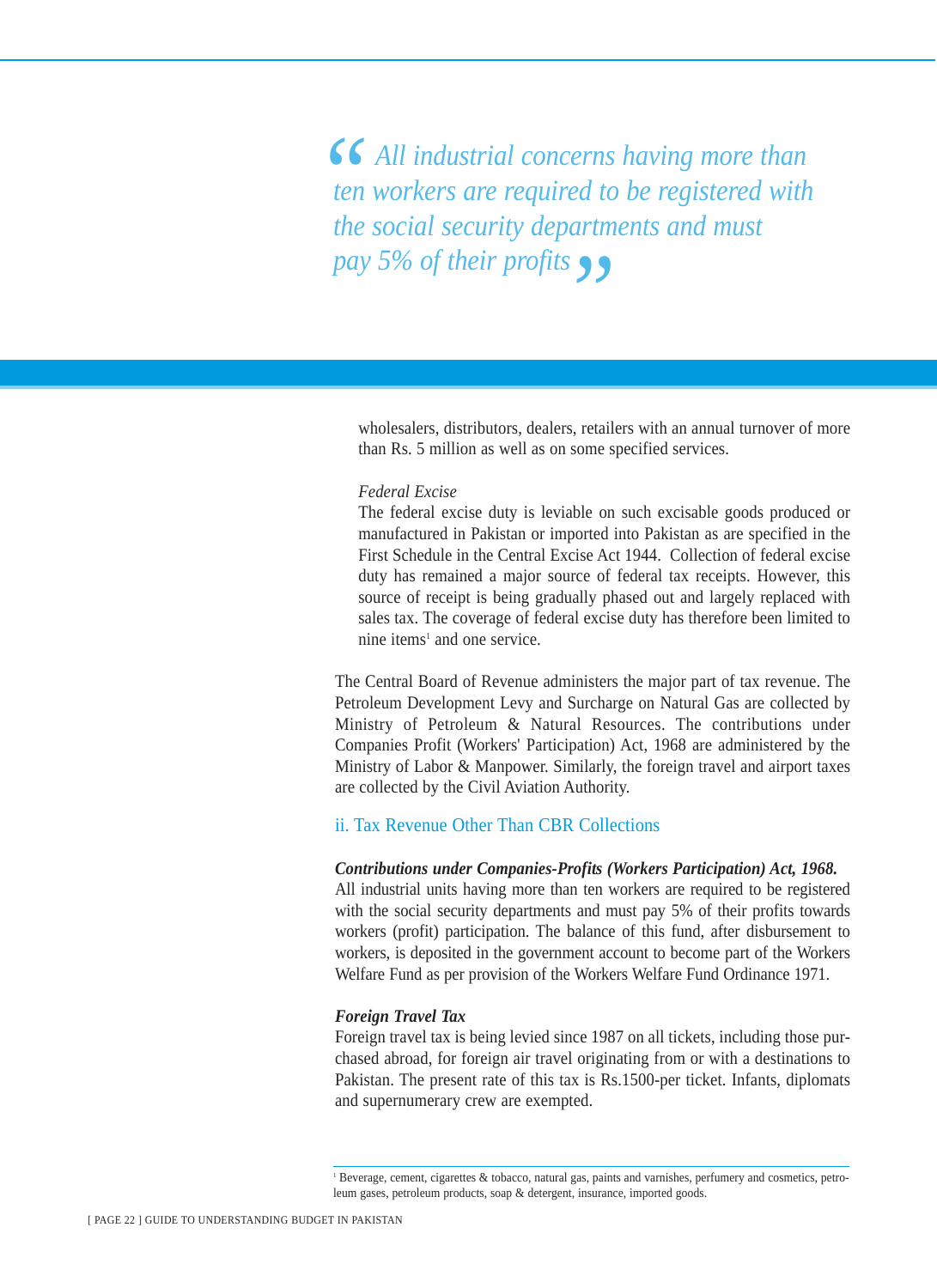**66** The surcharge on natural gas is<br>transferred to the provinces accord *transferred to the provinces according to the production of gas in a province.* 

#### *Petroleum Development Levy*

A development surcharge on petroleum products was levied under the Petroleum Products (Development Surcharge) Ordinance, 1961 and the rules framed hereunder. With the deregulation of prices of petroleum products, the mechanism of development surcharge was done away with in 2001. Instead, a fixed petroleum levy has been imposed through Finance Ordinance, 2001 at per liter price of various products notified by the government from time to time.

#### *Surcharge on Natural Gas*

The development surcharge on natural gas is levied under the Natural Gas Development Surcharge Ordinance, 1967. In pursuance of this Ordinance, the federal government has to fix the sale price for the consumers and prescribe a price for the gas companies. The difference between the two prices is the margin available to the government as development surcharge. The prescribed prices of the gas companies undergo changes from time to time to cover the well-head cost and the cost of transmission and distribution of gas. The surcharge on natural gas is transferred to the provinces according to the production of gas in a province.

#### *Airport Tax*

Airport tax is being levied since October, 1996. Its rates differ depending upon the nature (domestic or foreign) and class of travel. Infants, diplomats and supernumerary crew are exempt.

#### iii. Non -Tax Revenue

Non-tax revenue of the federal government is administered by various ministries/divisions.

#### *Income from Property and Enterprise*

Income from property and enterprise consists of profits, interest receipts dividends from government investment, like profits from Pakistan Post Office and profits from Pakistan Telecommunication Authority (PTA). Significant account balance under this category relates to interest on loans granted by the federal government to provincial governments, local bodies, financial institutions, nonfinancial institutions, commercial departments and government servants.

#### *Receipts from Civil Administration and other Functions*

These receipts are realized from a number of sources covering various organs of the state, for example, economic regulation, civil defense, courts, jails, com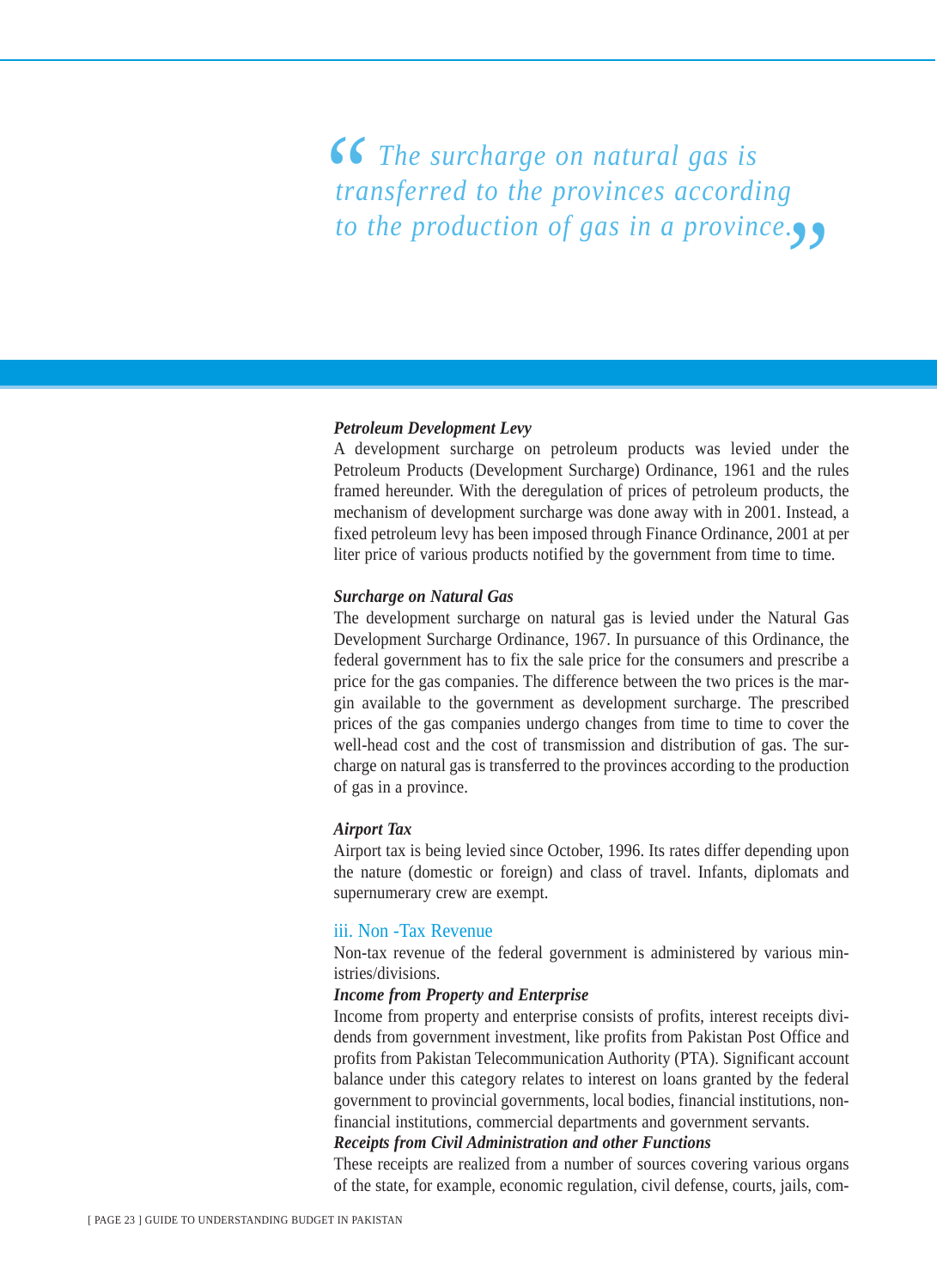munication and works, forest institutions, immigration, fisheries, agriculture, printing, education, irrigation, etc.

#### *Miscellaneous Receipts*

These include receipts on account of economic services and other receipts, e.g. agricultural receipts, receipts from explosives department, receipts from cabinet division, receipts from lighthouses and lightships etc.

#### iv. Capital Receipts

These consist of proceeds from borrowing, money received in repayment of loans, recoveries of advances/investments, proceeds of saving schemes and net receipts from transactions under deposits and reserves heads. The net capital receipts so realized by the federal government generally constitute the availability of resources for the financing of Public Sector Development Program (PSDP).

Capital Receipts include both Internal Receipts and External Receipts. *Internal Receipts* include Recovery of Investment against state enterprises; Recoveries of Loans and Advances from provinces; Domestic Debt Receipts against Government Domestic Bonds; and Floating Debt receipts against Prize Bonds, Treasury Bills, etc.

*External Receipts* mainly include project aid, loans, and credits from bilateral and multilateral donors, friendly countries and specialized international agencies; Receipts from Sovereign/Euro / Sukuk Bonds, grant assistance under Food Aid Convention, World Food Program (WFP), and the other specific country programs.

#### b. Public Account

The balances under Public Account are both receipts and disbursements. Receipts represent inflows into various savings schemes launched by the government and deposits and reserves accounts maintained on behalf of the government. Similarly disbursements signify outflows from such schemes, deposits and reserve accounts. Net balances are included in Receipts portion of the budget.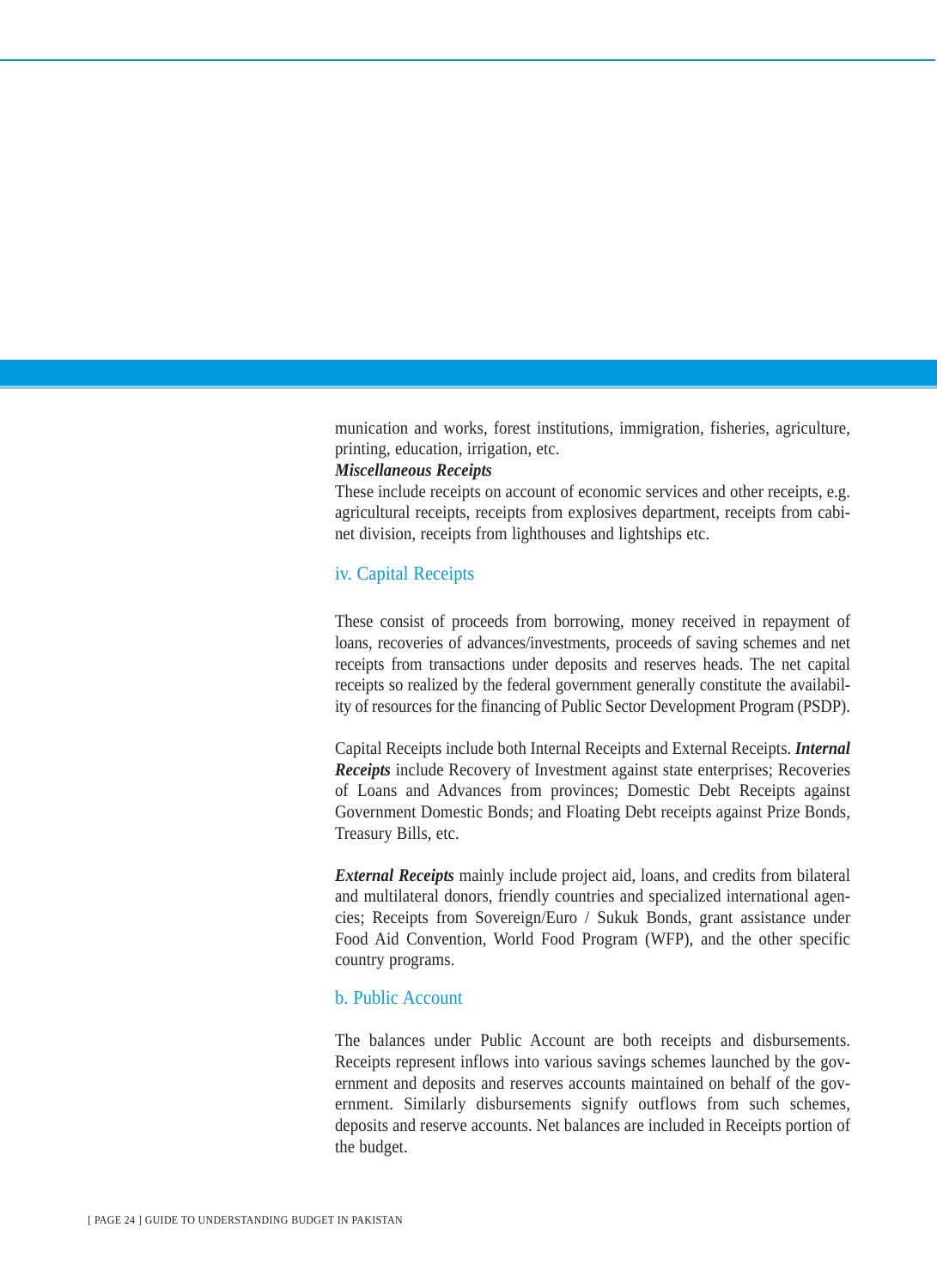**66** Under the Presidential Order of<br>
January 1st 2006, the percentage s *January 1st 2006, the percentage share of the provinces from a list of federal taxes<sup>2</sup> has been fixed at 41.5%.*  $\bullet$   $\bullet$ 

#### c. Privatization Proceeds

Privatization Commission Ordinance, 2000 provides that the net privatization proceeds received through sale of enterprises owned by the federal government shall be transferred to the federal government. The above mentioned ordinance further provides that the privatization proceeds transferred to federal government shall be utilized by the federal government as follows: a) ten percent shall be used for poverty alleviation programs and remaining ninety percent for retirement of the federal government debt.

#### d. Provincial Share in Revenue Receipts

Under the Presidential Order of January 1 2006, the percentage share of the provinces from a list of federal taxes<sup>2</sup> has been fixed at 41.5% for fiscal year 2006-07 with 1%-1.25% increase per year with maximum of 46.25% in year 2010-11 and onwards. The remainder will represent federal share of the receipts.

Under National Finance Commission (NFC) Award, 1996, effective July Ist 1997, the net proceeds of the divisible taxes are arrived at by deducting 5% collection charges by the federal government. In the case of Income tax, another 1% is also deducted being the amount collected from federal emoluments. The federal share in the net proceeds of divisible pool taxes was fixed at 62.5% while the balance 37% represents the share of the provinces as per decision under distribution of revenues and grants-in-aid order, 1997 (P.O.I of 1997).

*This item is deducted from Gross Federal Receipts in the ABS and appears as a Federal Transfer in Provincial Budget Receipts.* 

<sup>2</sup> Taxes on income, wealth tax, capital value tax, taxes on sales and purchase, export duties on cotton, custom duties, federal excise duties excluding excise duty on gas charged at well-head; and any other tax they may be levied by the federal government.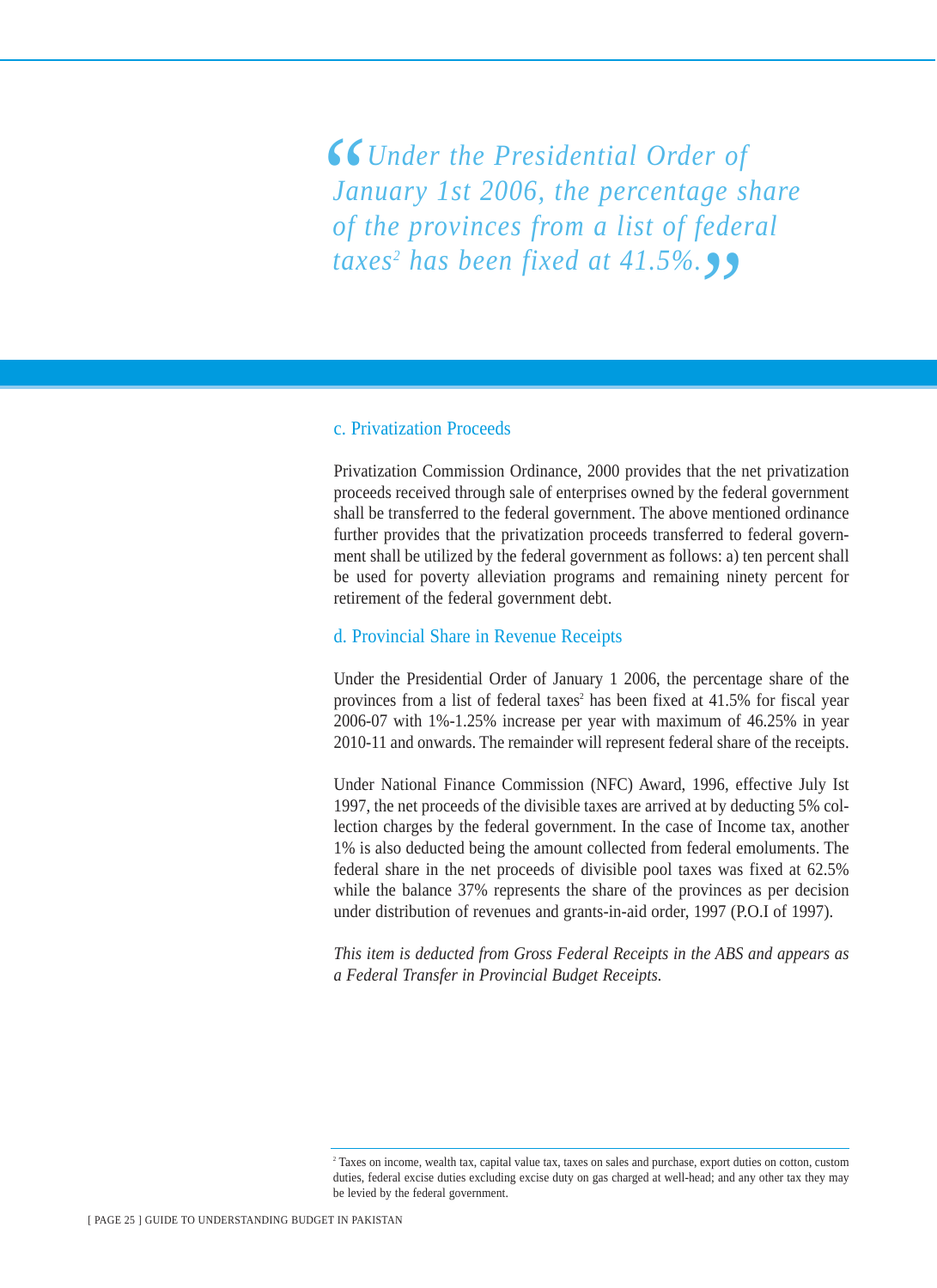### B. Components of Federal Expenditure

As discussed earlier, expenditure is classified into Current (non-development) and Development Expenditure.

#### Current Expenditure:

This consists of current expenditure on Revenue Account and Current Expenditure on Capital Account; thus both expenditure equal to **total current expenditure.** 

A brief breakdown of the Current Expenditure components is given below:

#### a. Current expenditure on Revenue Account

#### *General Public Services*

This includes budget estimates for executive & legislative organs of the government, financial & fiscal affairs, external affairs, debt servicing; foreign debt, loan payment, domestic debt, pensions etc

#### *Defense Affairs and Services*

Consists of budget estimates in respect of Military defense and defense administration.

#### *Public Order and Safety Affairs*

This covers expenditure for law courts, police, fire protection, prison administration and operation, administration of public order etc.

#### *Economic Affairs*

It includes allocations for general economic, commercial and labor affairs, agriculture, food, irrigation, forestry and fishing, fuel and energy, mining and manufacturing, construction and transport, communication and other industries, etc.

#### *Environmental Protection*

It covers budget estimates for waste water management, pollution abatement, R&D on environment, administration of environment protection, etc.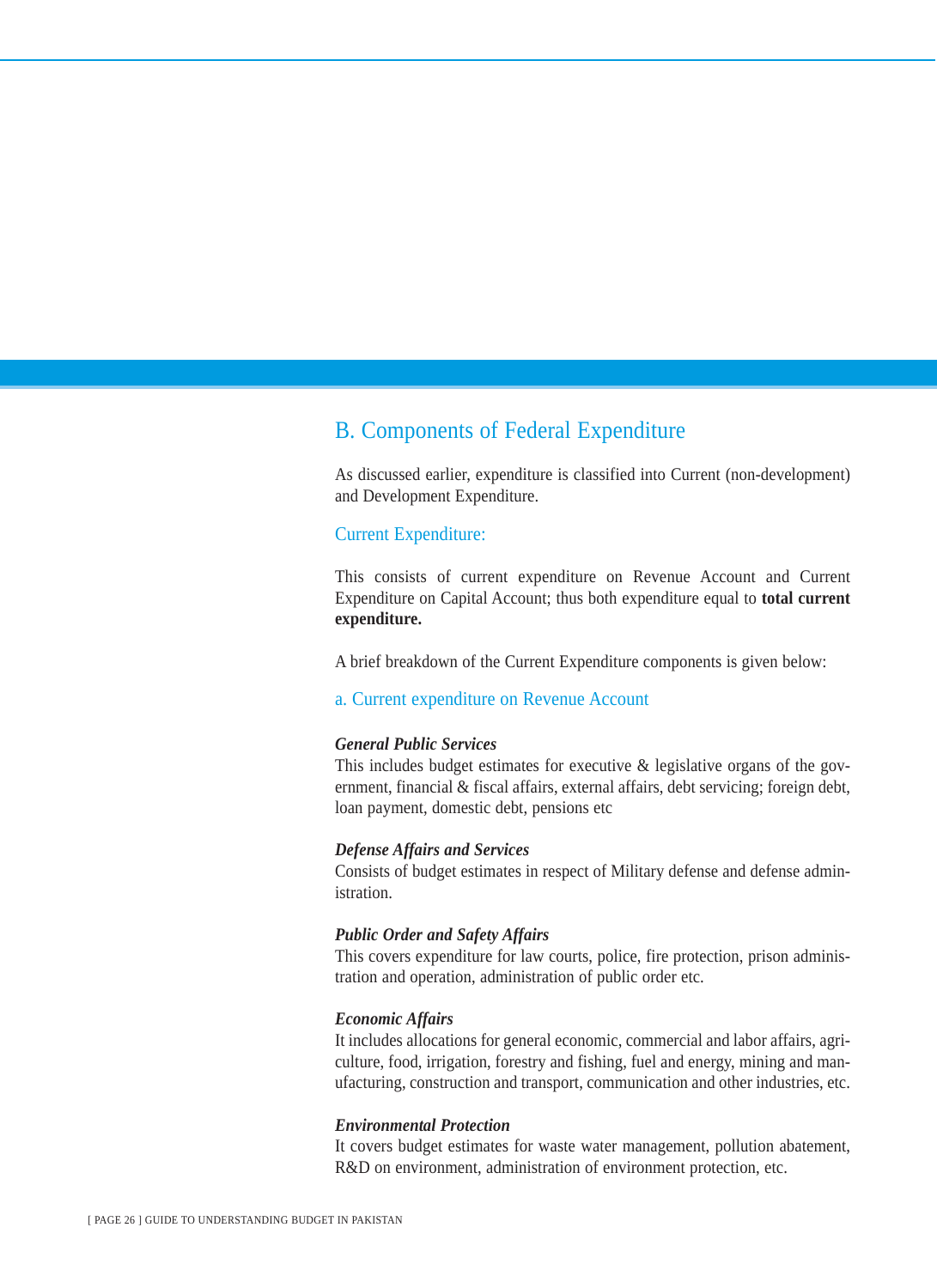#### *Housing and Community Amenities*

It includes allocations for the housing department, community development and water supply.

#### *Health*

This includes allocations for medical products, appliances, and equipment, hospital services, public health services, research and development in health and health administration.

#### *Recreation, Culture and Religion*

This includes budget estimates in respect of recreational and sporting services, cultural services, broadcasting and publishing, religious affairs and administration of information, recreation, and culture.

#### *Education Affairs and Services*

This covers for pre-primary/primary education affair and services, secondary education affairs and services, education sector reforms, tertiary education affairs and services, education services, subsidiary services to education, administration, education affairs and services not classified elsewhere.

#### *Social Protection*

Includes allocations for administration and others.

#### b. Current expenditure on Capital Account

Current expenditure on Capital Account consists of repayment of short term foreign credits (transfers-investments, loans and advances) and other expenditure on general economic, commercial and labor affairs, agriculture, food, irrigation, forestry and fishing etc.

#### **Development Expenditure:**

This consists of development expenditure on Revenue Account and development expenditure on Capital Account; thus both expenditures equal to **total development expenditure.**

**Total expenditure** equals total current expenditure and total development expenditure.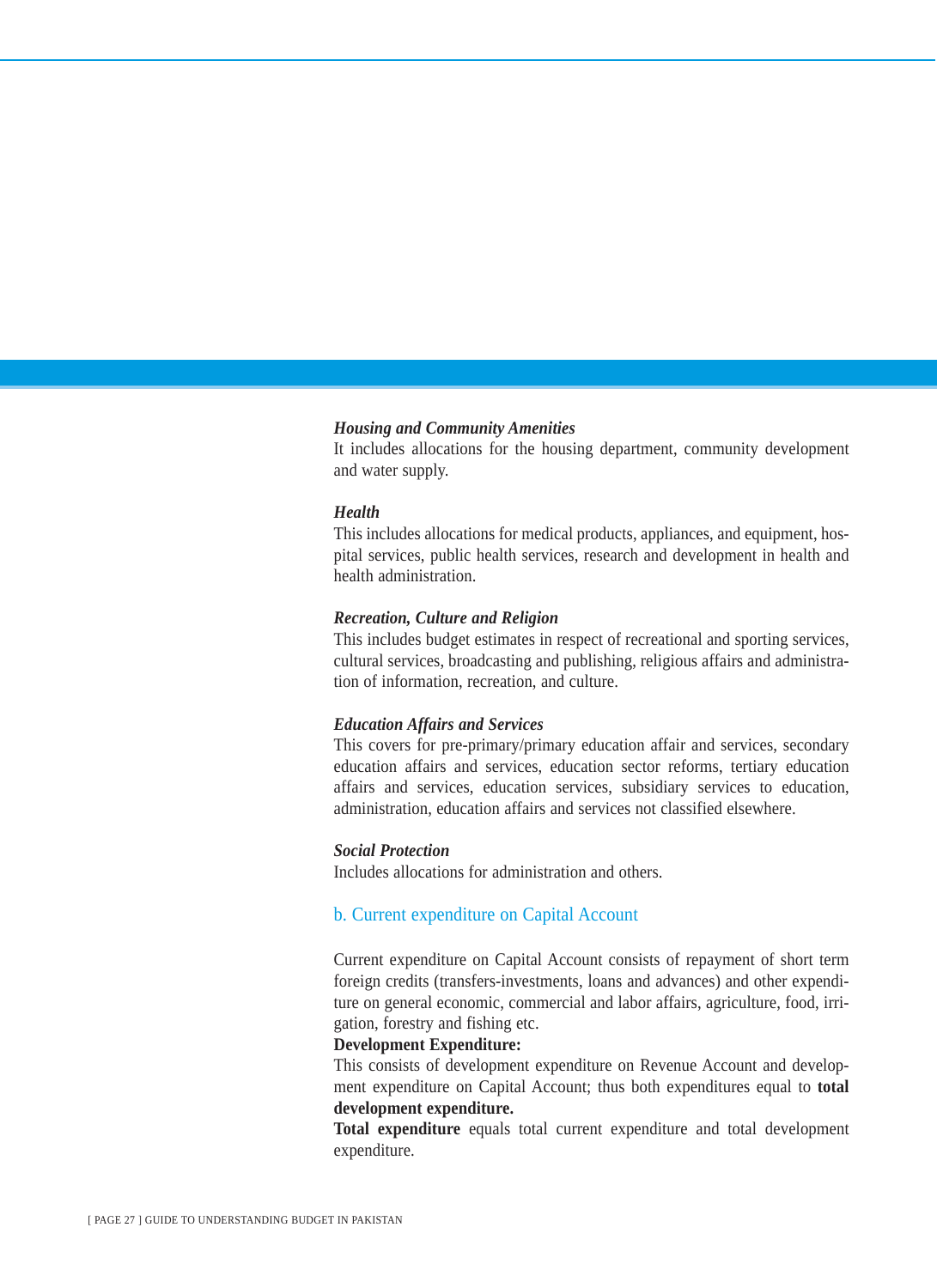### c. Development Expenditure on Revenue Account and Capital Account

Development Expenditure on Revenue Account refers to expenditure on proposed and ongoing development projects/schemes which is being financed from receipts from normal government operations. Similarly, development expenditure on capital account consists of expenditure on development projects, the funding for which is financed from loans, grants and other financing sources.

| <b>RECEIPTS</b>                                                                                                                                                                                                                                                                                                                                                                                                                                                                                                                                                                                                                                                                                                                                                                                                                                                             | <b>EXPENDITURE</b>                                                                                                                                                                                                                                                                                                                                                                                                                                                                                                                                                                                                                                                                                                                                                                                   |
|-----------------------------------------------------------------------------------------------------------------------------------------------------------------------------------------------------------------------------------------------------------------------------------------------------------------------------------------------------------------------------------------------------------------------------------------------------------------------------------------------------------------------------------------------------------------------------------------------------------------------------------------------------------------------------------------------------------------------------------------------------------------------------------------------------------------------------------------------------------------------------|------------------------------------------------------------------------------------------------------------------------------------------------------------------------------------------------------------------------------------------------------------------------------------------------------------------------------------------------------------------------------------------------------------------------------------------------------------------------------------------------------------------------------------------------------------------------------------------------------------------------------------------------------------------------------------------------------------------------------------------------------------------------------------------------------|
| Federal Consolidated Fund (5+6)                                                                                                                                                                                                                                                                                                                                                                                                                                                                                                                                                                                                                                                                                                                                                                                                                                             | <b>Current Expenditure on Revenue Account</b>                                                                                                                                                                                                                                                                                                                                                                                                                                                                                                                                                                                                                                                                                                                                                        |
| <b>Tax Revenue Receipts</b><br>1.<br><b>Direct Taxes</b><br><b>Indirect Taxes</b><br><b>Non-Tax Receipts</b><br>2.<br>Income from Property<br>Receipt from Civil Administration<br>Miscellaneous Receipts<br>Total Revenue Receipts $(1+2)$<br>3.<br>$\overline{4}$ .<br><b>Capital Receipts</b><br>Recovery of Investment<br>Recovery of Loans and Advances<br>Domestic Debt Receipts (net)<br>Total Internal Receipts (3+4)<br>5.<br><b>External Receipts</b><br>6.<br>Loans<br>Grants<br>7. Public Account Receipts (net)<br>Deferred Liabilities (net)<br>Deposits and Reserves (net)<br>Gross Federal Resources (5+6+7)<br>8.<br>9. Less Provincial Share in Federal Taxes<br>10. Net Federal Resources (8-9)<br>11. Cash Balances built up by the Provinces<br><b>12. Privatization Proceeds</b><br>13. Credit from Banking Sector<br>Total Resources $(10+11+12+13)$ | 1.<br>General public service<br>Defense Affairs and Services<br>2.<br>3.<br>Public Order Safety Affairs<br><b>Economic Affairs</b><br>$\mathbf{4}$<br>5 <sub>1</sub><br><b>Environment Protection</b><br>Housing and Community<br>6.<br><b>Health Affairs and Services</b><br>7.<br>8.<br>Recreational, Culture Service<br><b>Education Affairs Services</b><br>9 <sub>1</sub><br>10. Social Protection<br><b>Current Expenditure on Revenue Account</b><br>$a_{\cdot}$<br><b>Current Expenditure on Capital Account</b><br>$\mathbf{b}$ .<br><b>Development Expenditure on Revenue</b><br>$c_{\bullet}$<br><b>Account</b><br><b>Development Expenditure on Capital</b><br>d.<br><b>Account</b><br>Total Expenditure (a+b+c+d)<br><b>Breakup of Expenditure</b><br><b>Revenue Account</b><br>Capital |
| <b>TOTAL RESOURCES</b>                                                                                                                                                                                                                                                                                                                                                                                                                                                                                                                                                                                                                                                                                                                                                                                                                                                      | <b>TOTAL EXPENDITURE</b>                                                                                                                                                                                                                                                                                                                                                                                                                                                                                                                                                                                                                                                                                                                                                                             |

#### **TABLE 1: FEDERAL BUDGET - SUMMARY OF RECEIPTS & EXPENDITURE**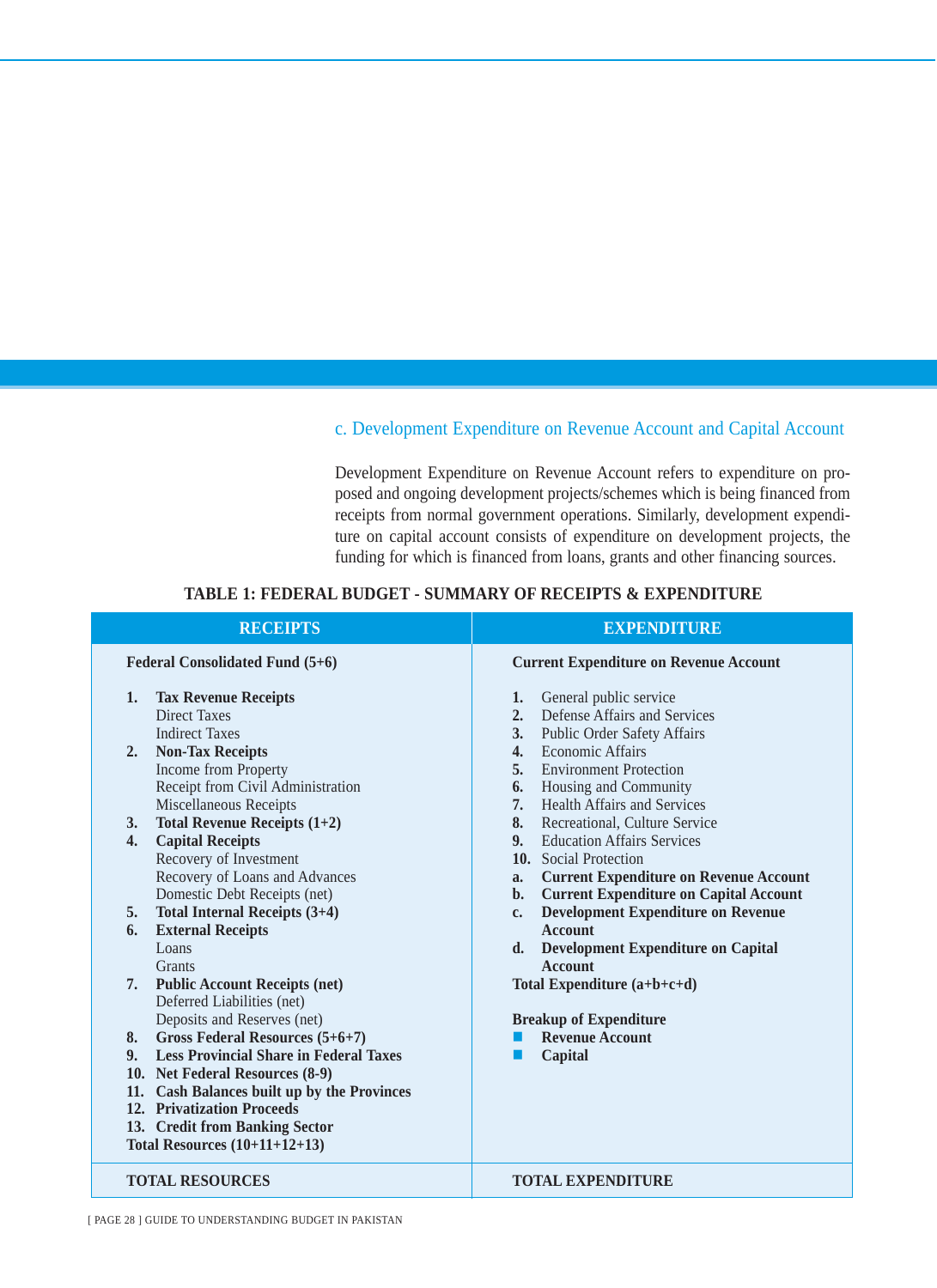### Description of Provincial Receipts & Expenditure

Many of the Provincial Budget components are similar to those of the Federal Budget. Some receipt heads are specific to provincial budgeting, examples include; Property Tax, Interest on Loans to District Governments/Tehsil Munical Administrations (TMAs), etc. Similarly, almost all expenditure heads are similar to those of the Federal Budget with the exception of only a few, e.g. Defense related expenditure which is not accounted for in the federal budget etc.

Some of the receipt components specific to the provinces are mentioned below:

#### **Federal Transfers**

Federal Transfers refer to transfer of share out of divisible resources under the National Finance Award. (See more details in Section 4 of this Guide).

#### **Property Tax**

Property tax is collected by Provincial Governments on commercial, residential and other properties and constitute important source of taxes which are collected by the respective provincial governments.

#### ■ Interest on Loans to district governments/TMAs

These represent interest on loans and advances to respective district governments of the provinces.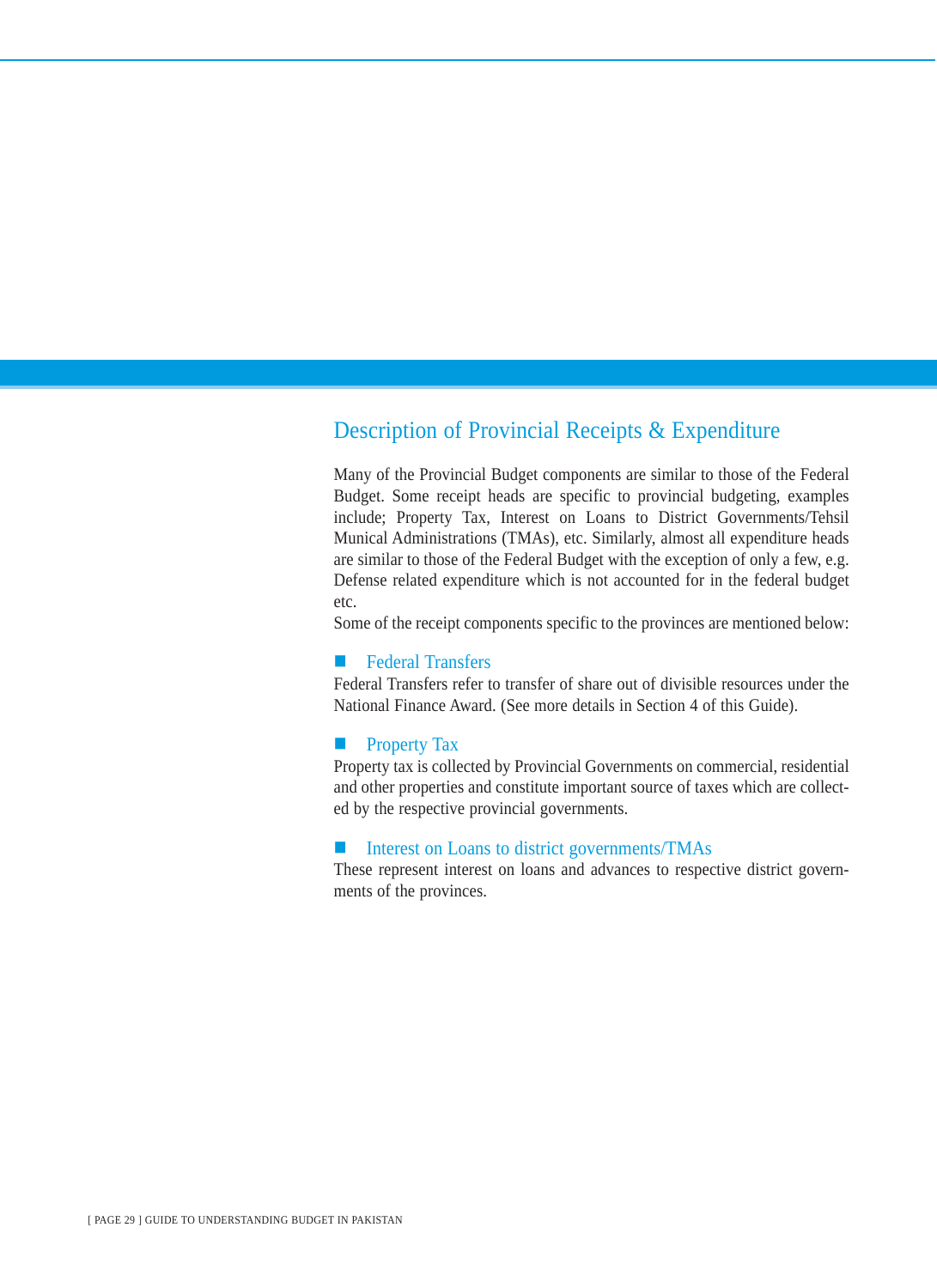#### **TABLE 2: PROVINCIAL BUDGET - SUMMARY OF RECEIPT & EXPENDITURE**

| <b>RECEIPTS</b>                                                                                                                                                                                                                                                                                                                                                                                     | <b>EXPENDITURE</b>                                                                                                                                                                                                                                                                                                                                                                                                                                                                                                                                                                             |
|-----------------------------------------------------------------------------------------------------------------------------------------------------------------------------------------------------------------------------------------------------------------------------------------------------------------------------------------------------------------------------------------------------|------------------------------------------------------------------------------------------------------------------------------------------------------------------------------------------------------------------------------------------------------------------------------------------------------------------------------------------------------------------------------------------------------------------------------------------------------------------------------------------------------------------------------------------------------------------------------------------------|
| 1. General/Current Revenue Receipts<br>Federal Tax Assignment / Federal Transfers<br>Provincial Tax Revenue<br>Provincial Non-Tax Revenue<br>Grants<br>2. Total General Revenue Receipts<br>3. Total Development Revenue Receipts<br><b>4. Total General Capital Receipts</b><br><b>5. Total Development Receipts</b><br><b>6. Public Account Receipts (Net)</b><br>TOTAL RESOURCES $(1+2+3+4+5+6)$ | A. Current Revenue Expenditure<br>Current Expenditure on Revenue Account -<br>Charged & Voted (separately)<br>General public service<br><b>Public Order Safety Affairs</b><br>2.<br>Economic Affairs<br>3.<br><b>Environment Protection</b><br>4.<br>Housing and Community<br>5.<br><b>Health Affairs and Services</b><br>6.<br>7. Recreational, Culture Service<br><b>EDUCATION AFFAIRS SERVICES</b><br>8.<br><b>9.</b> Social Protection<br><b>B. Current Capital Expenditure</b><br>C. Development Revenue Expenditure<br>D. Development Capital Expenditure<br>TOTAL EXPENDITURE (A+B+C+D) |
| <b>TOTAL PROVINCIAL RESOURCES</b>                                                                                                                                                                                                                                                                                                                                                                   | <b>TOTAL EXPENDITURE</b>                                                                                                                                                                                                                                                                                                                                                                                                                                                                                                                                                                       |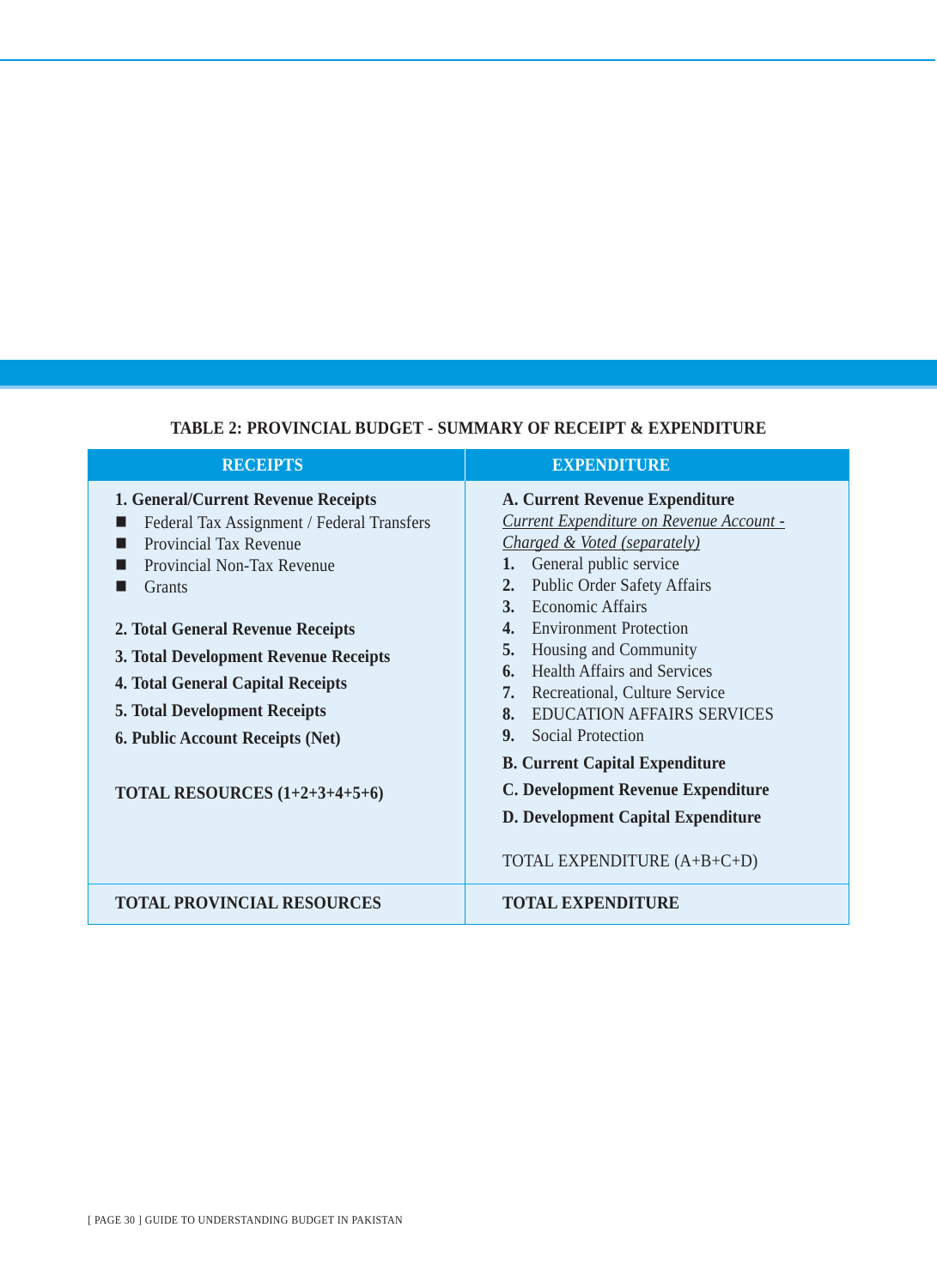## 5. Basis of Resource Transfer to Provinces

*This Section gives an overview of the basis for resource transfer between Federation and Provinces. .* 

### National Finance Commission (NFC) Award

The most important component of provincial budgetary receipts is transfers from the Federal Government every year. These represent the share of the provinces in direct and indirect taxes and duties levied and collected by the Federal Government. Taxes and duties which are subject to distribution between the Federal Government and the Provinces include:

- 1. Taxes on Income
- 2. Wealth Tax
- 3. Capital Value Tax
- 4. Tax on Sales and Purchase of Goods
- 5. Export Duty on Cotton
- 6. Customs Duty
- 7. Federal Excise Duty (excluding the Excise Duty on Gas charged at wellhead)
- 8. Any other tax which may be levied by the Federal Government

The revenue distribution between the Federation and Provinces is made under the National Finance Commission Awards. The basis of distribution currently in force is governed by "Distribution of Revenue and Grant-in-Aid Amendment Order 2006" which has amended the NFC Award 1997. Under this Order, the year-wise share of provinces is shown in Table 3:

#### Allocation of Share to the Provincial Governments

Out of the sum assigned to the Provincial Governments, an amount equal to the net proceeds of 1/6th of Sales Tax will be distributed amongst the provinces at the following ratio and the provincial governments are required to further transfer the whole of such amount to the District governments and cantonment boards and the balance will be distributed as noted in Table 4:

The amended 6th NFC award will remain in force for five years, or until the provinces come up with a consensus to formulate the 7th award.

#### TABLE 3

| <b>Financial Year</b> | Percentage<br>share |
|-----------------------|---------------------|
| $2006 - 07$           | 41.50%              |
| 2007-08               | 42.50%              |
| 2008-09               | 43.75%              |
| 2009-10               | 45%                 |
| $2010 - 11$ onwards   | 46.25%              |

#### TABLE 4

| <b>Province</b>    | <b>Percentage</b><br>share |
|--------------------|----------------------------|
| The Punjab         | 57.36%                     |
| Sindh              | 23.71%                     |
| <b>NWFP</b>        | 13.82%                     |
| <b>Balochistan</b> | 5.11%                      |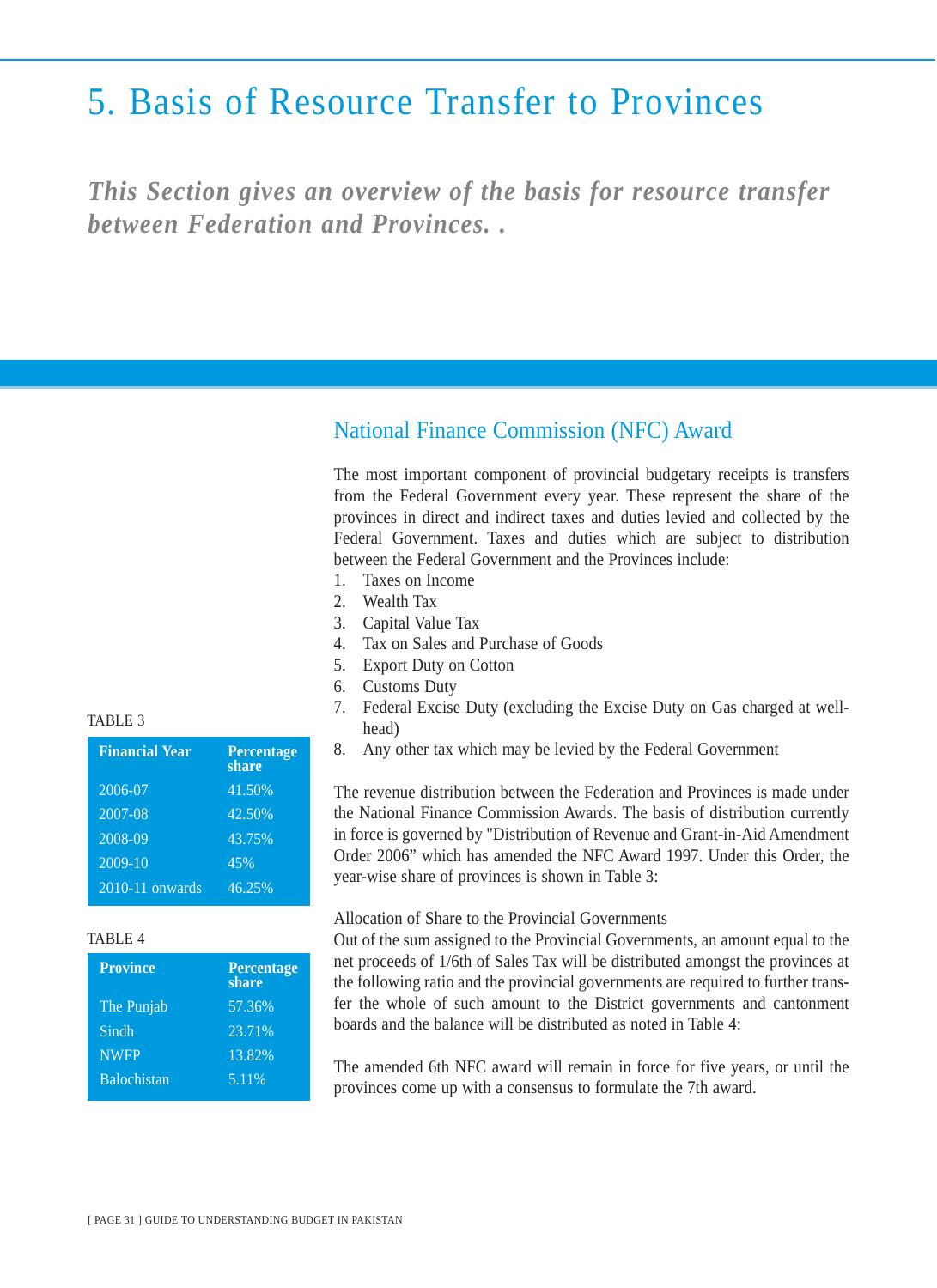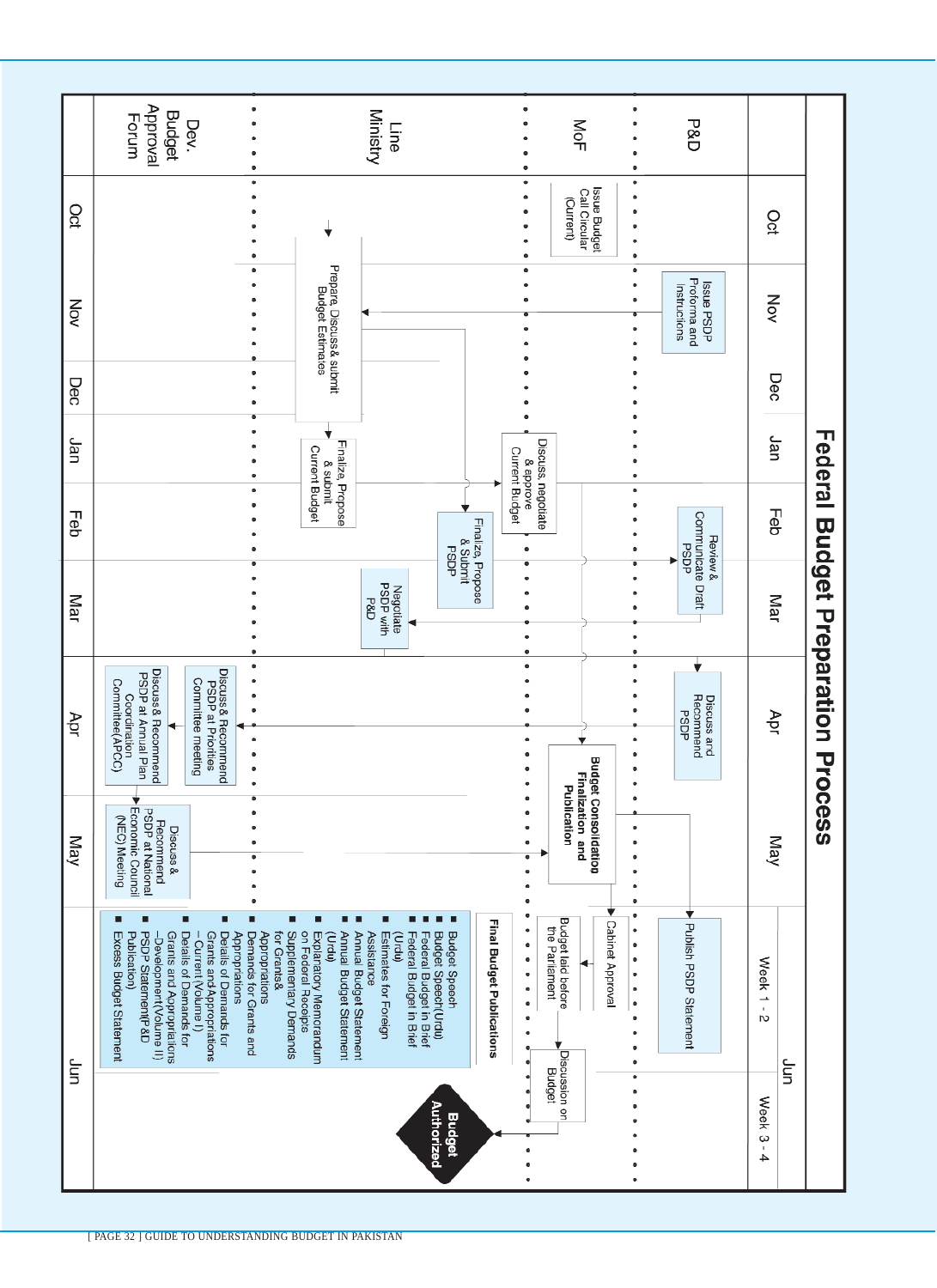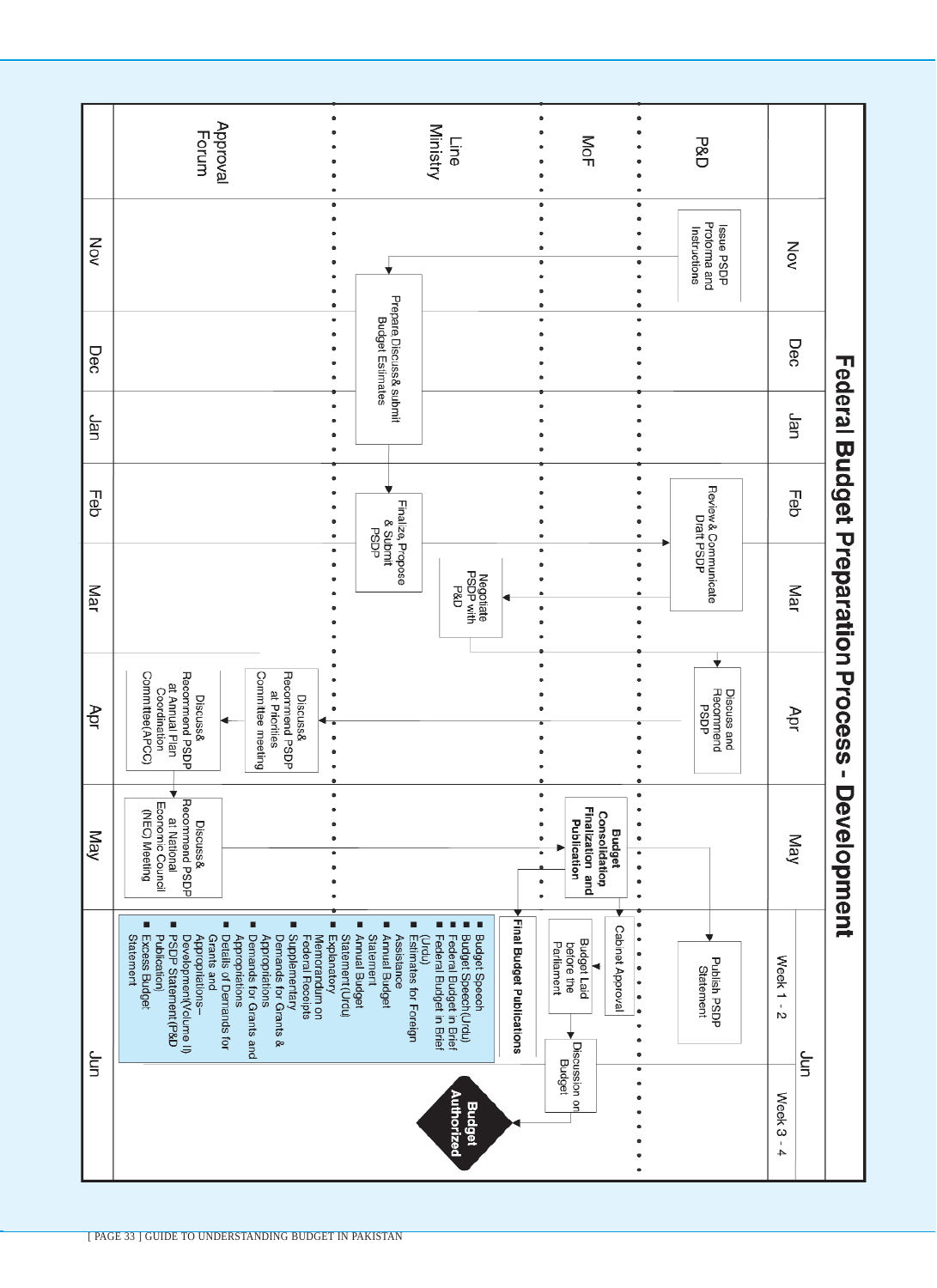![](_page_36_Figure_0.jpeg)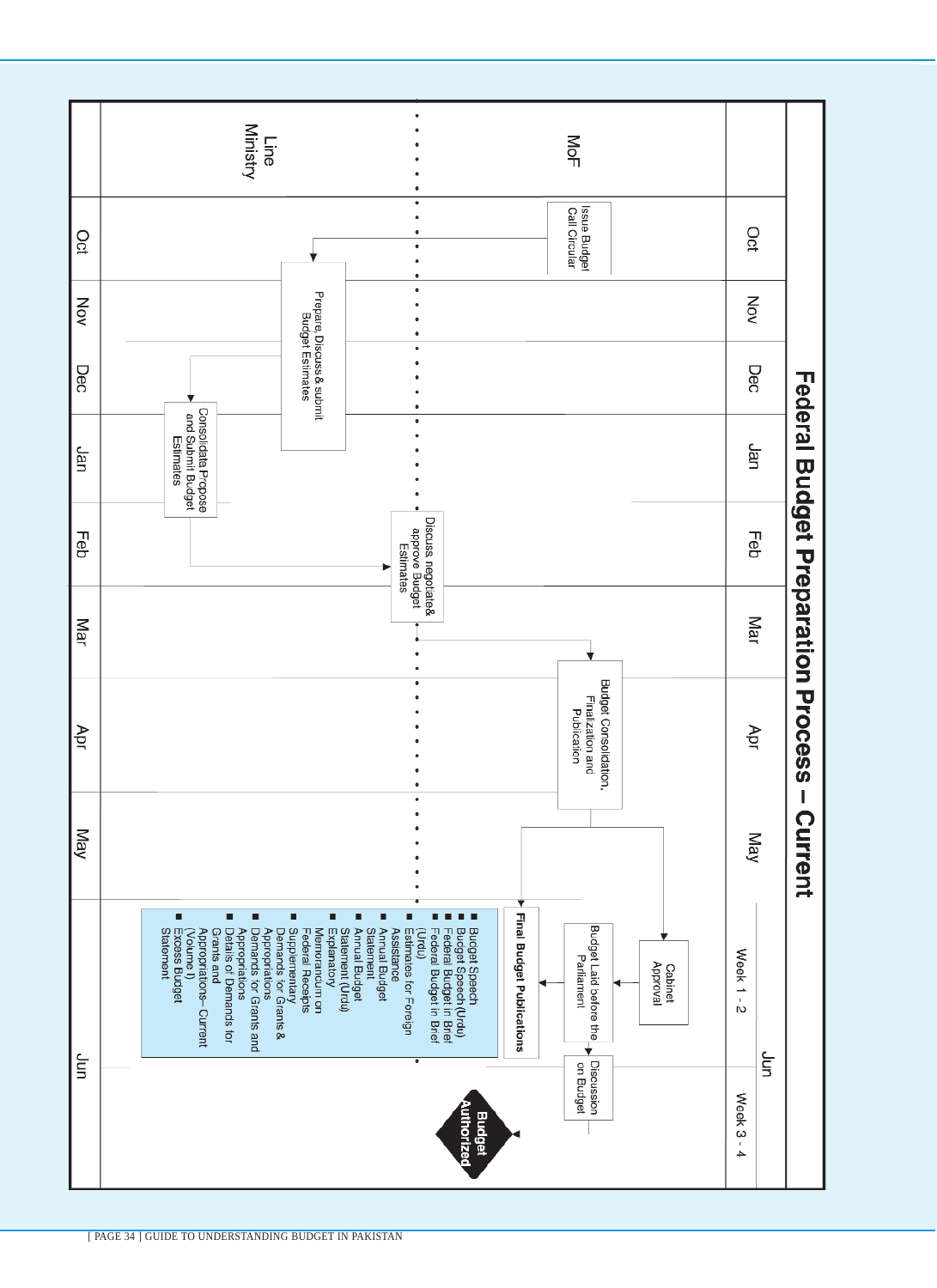![](_page_37_Figure_0.jpeg)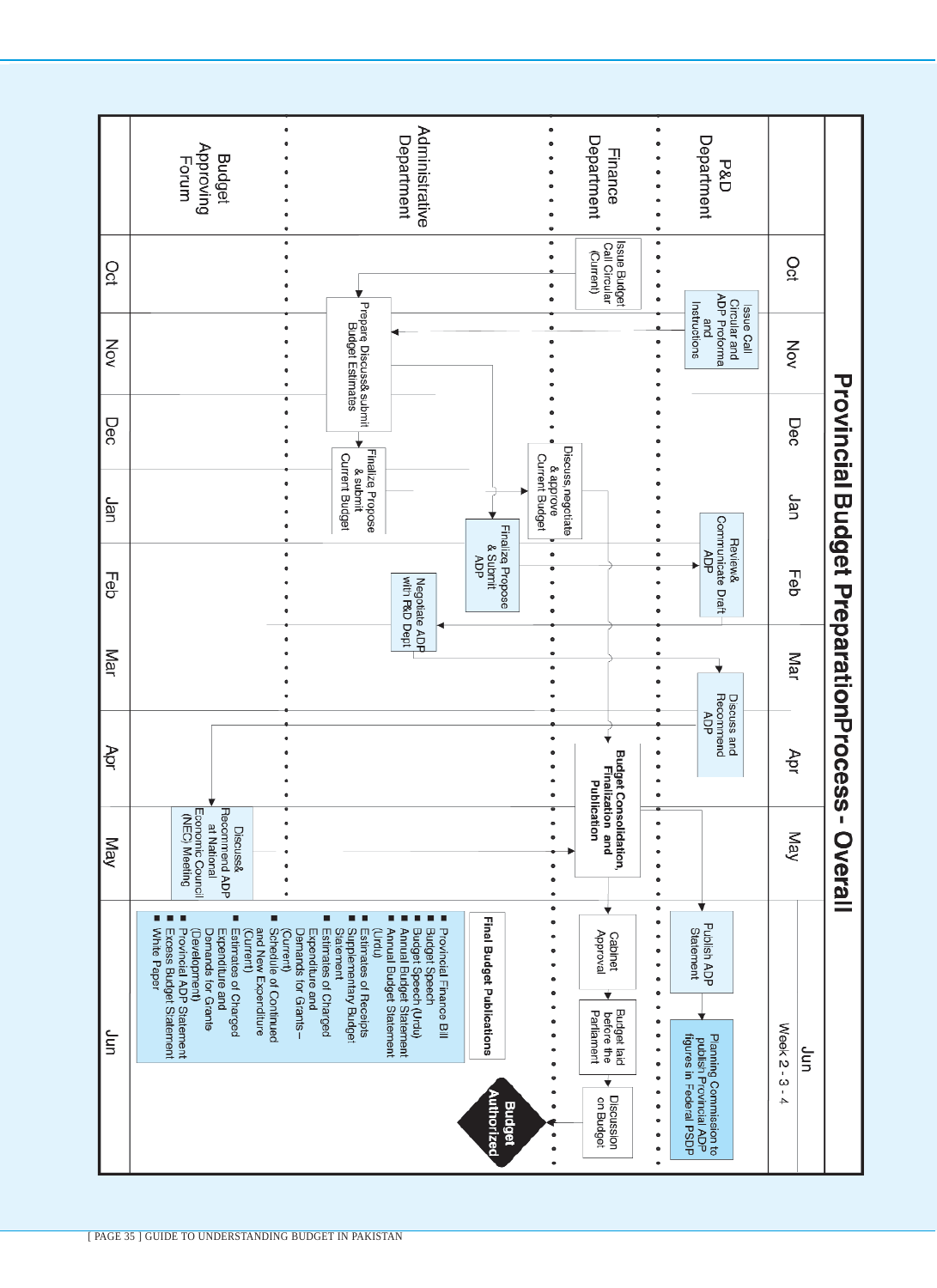|     | Approving<br><b>Budget</b><br>Forum                                                                                                                                  |                                                                                                                               | Administrative<br>Department                                                        | ۰<br>۰<br>Department<br>$\bullet$<br>Finance<br>$\bullet$<br>٠<br>۰<br>$\bullet$<br>$\bullet$<br>۰                                                                                                                                                           | Department<br><b>P&amp;D</b>                                                                                         |                      |                                               |
|-----|----------------------------------------------------------------------------------------------------------------------------------------------------------------------|-------------------------------------------------------------------------------------------------------------------------------|-------------------------------------------------------------------------------------|--------------------------------------------------------------------------------------------------------------------------------------------------------------------------------------------------------------------------------------------------------------|----------------------------------------------------------------------------------------------------------------------|----------------------|-----------------------------------------------|
| Nov | ۰                                                                                                                                                                    | $\bullet$<br>▼                                                                                                                |                                                                                     | $\bullet$<br>$\bullet$                                                                                                                                                                                                                                       | Issue Call<br>Circular along<br>with ADP Pro<br>Instructions<br>forma and                                            | Nov                  |                                               |
| Dec | ė                                                                                                                                                                    | Prepare, Discuss& submit<br>Budget Estimates                                                                                  |                                                                                     |                                                                                                                                                                                                                                                              |                                                                                                                      | Dec                  |                                               |
| Jan |                                                                                                                                                                      |                                                                                                                               |                                                                                     |                                                                                                                                                                                                                                                              |                                                                                                                      | Jan                  |                                               |
| 공   |                                                                                                                                                                      | Finalize, Propose &<br>Submit<br>$\overline{d}$                                                                               |                                                                                     | $\bullet$                                                                                                                                                                                                                                                    |                                                                                                                      | 공                    |                                               |
| Mar |                                                                                                                                                                      |                                                                                                                               | with P&D Dept<br>Negotiate ADP                                                      |                                                                                                                                                                                                                                                              | Review & Communicate<br>Draft ADP                                                                                    | Mar                  |                                               |
| Apr |                                                                                                                                                                      |                                                                                                                               |                                                                                     |                                                                                                                                                                                                                                                              | Discuss and<br>Recommend<br>ADP                                                                                      | Apr                  | <b>Provincial Budget Preparation Process-</b> |
| May | Economic Council<br>Recommend ADP<br>(NEC) Meeting<br>at National<br>Discuss&                                                                                        |                                                                                                                               |                                                                                     | and Publication<br>Consolidation<br>Finalization<br>۰<br><b>Budget</b><br>۰<br>$\bullet$<br>$\bullet$<br>$\bullet$<br>۰<br>٠                                                                                                                                 |                                                                                                                      | KeM                  | Development                                   |
| ηr  | Excess Budget Statement<br>White Paper<br>Estimates of Receipts<br>Annual Development<br>(Development)<br>Expenditure and<br>Demands for Grants<br>Program Statement | Estimates of Charged<br>Annual Budget Statement<br>(npur)<br>Annual Budget Statement<br>Budget Speech<br>Budget Speech (Urdu) | Final Budget Publications<br>Provincial Finance Bill<br>Authorized<br><b>Budget</b> | ۰<br>Approval<br>$\bullet$<br>Cabinet<br>۰<br>$\bullet$<br>٠<br>÷<br>$\bullet$<br><b>Budget Laid</b><br>before the<br>Parliament<br>۰<br>۰<br>$\bullet$<br>$\bullet$<br>Discussion on<br>٠<br><b>Budget</b><br>$\bullet$<br>۰<br>$\bullet$<br>$\bullet$<br>۰ | <b>Publish ADP</b><br>Statement<br>publish Provincial<br>Commission to<br>ADP figures in<br>Federal PSDP<br>Planning | Week 2-3-<br>ηr<br>4 |                                               |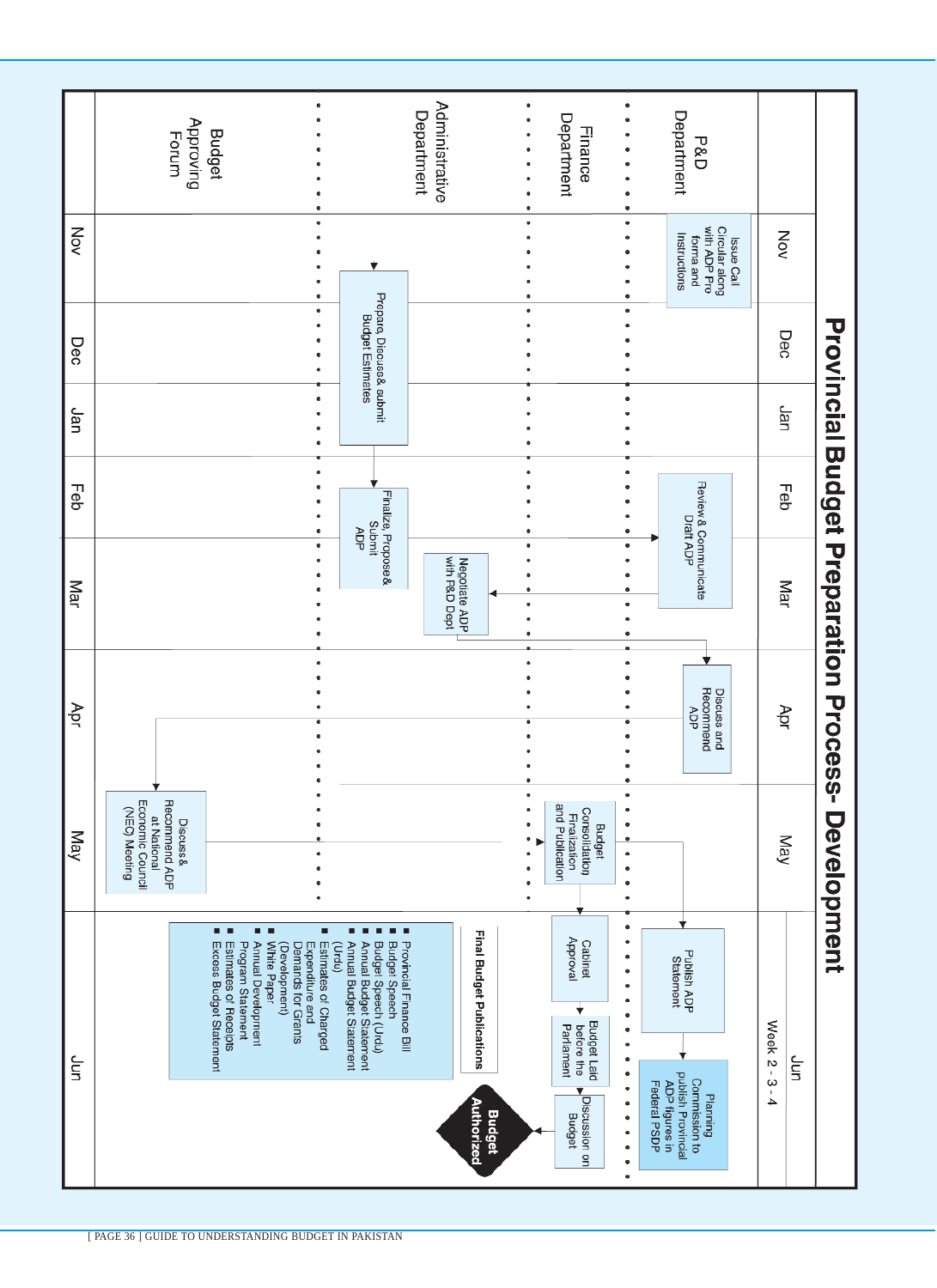![](_page_39_Figure_0.jpeg)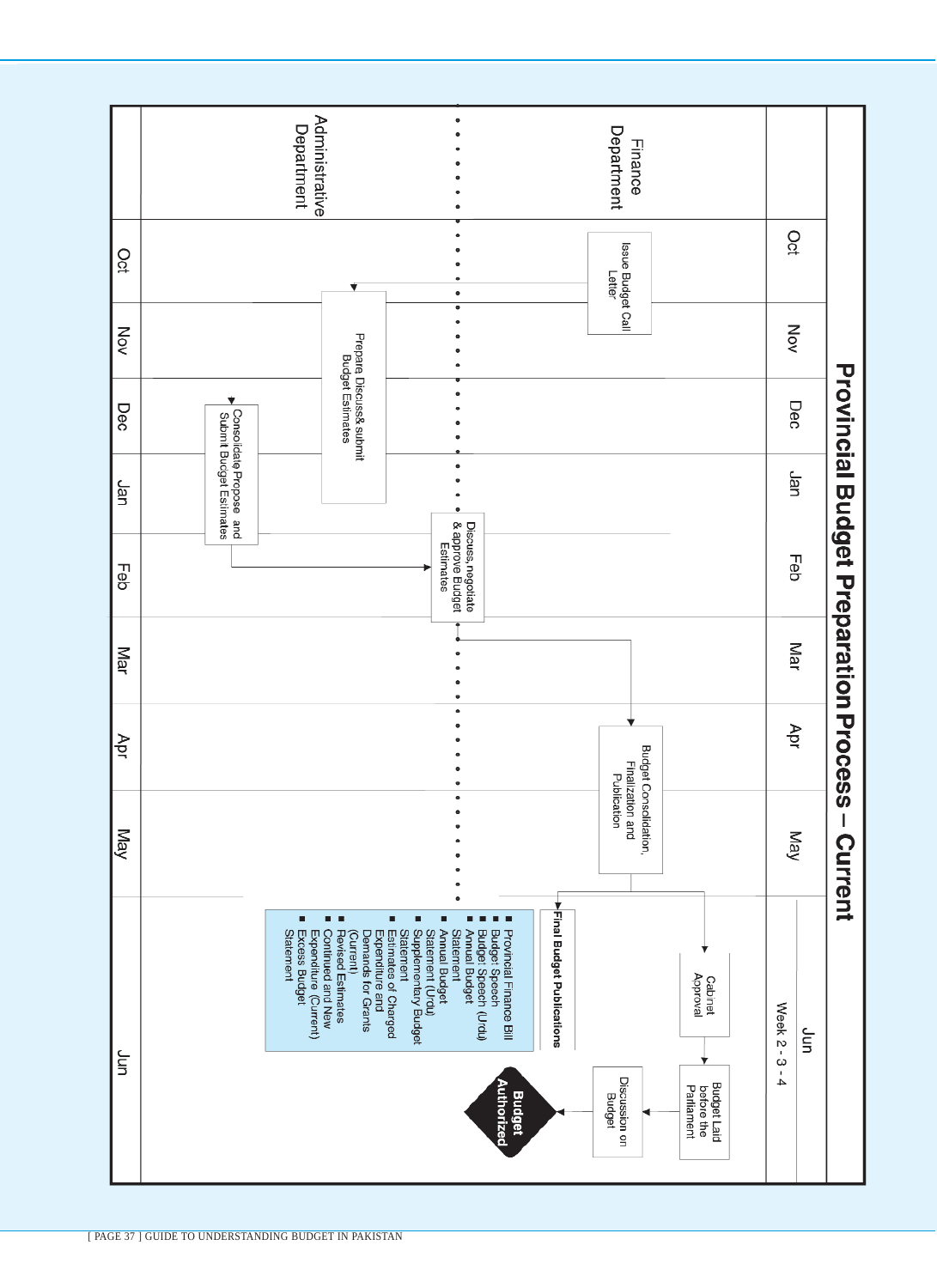### Appendix

## Walking Through the Budget Books

*(Budget Estimates and Page Numbers of the Budget Books in the following Example are those of Federal Budget Books for 2006-07)*

**Example: A Parliamentarian is looking for Health Allocations (Current Expenditure) for 2006-07 and has the following questions in mind:** 

1. Which Budget Book will give overall Summary for Health allocations in respect of Current Revenue Expenditure?

2. What is % change from last year's allocation and which other Book can provide further break up?

3. Is there any further breakup available? And what is ministry wise split of this Allocation?

4. Which Book can provide institution-wise detail of budget? E.g. how can Current Budget in respect of "Poliy Clinic Hospital" be traced?

**Solution** The Steps given below are suggested to be followed for answers of the above questions:

#### **Step : 1**

Locate Health Allocations (Current) in Annual Budget Statement (ABS). Go to page 8 for summary. Health Allocation appears on this page against Function Code **"07". Total Allocation: 4,728 (Rs. In Million)**

#### **Step : 2**

Now to look for further break up with % change from last year, get another book called "Federal Budget in Brief" and go to page 26. **This gives brief commentary of Health Allocation Change from last year and further breakup of Allocation.** 

#### **Step : 3**

Now to find out how this allocation is split between various ministries, get "Demands for Grants and Appropriations" Book. Allocations between different ministries can be identified by Health Function code/description, as given below: (Note) Health Function code is **"07" {page 333 and 334 of "Demands for Grants and Appropriations" give Demand-cum-Function-wise detail of required information} Illustartion in Table 5**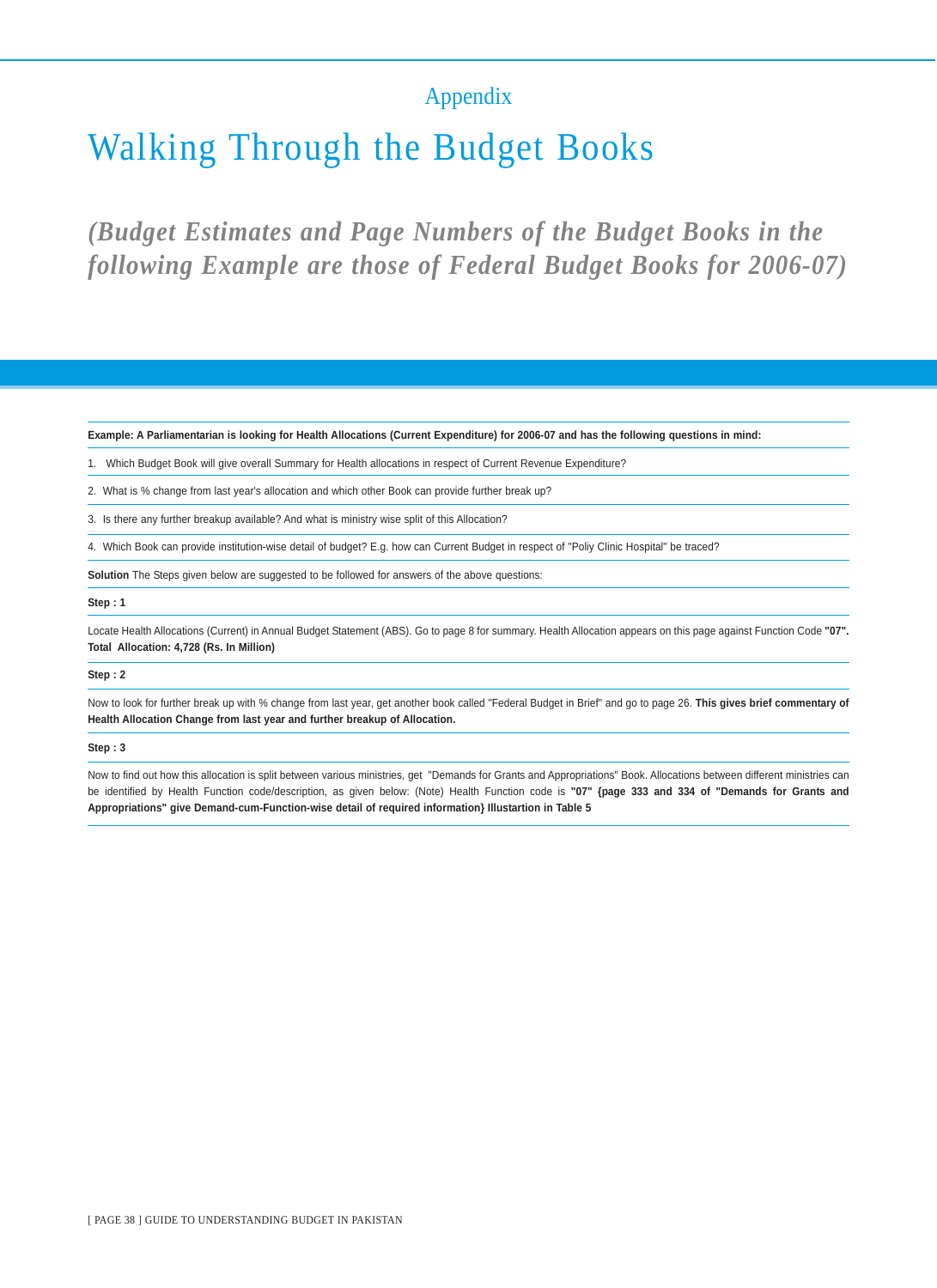|                                      | Demand<br>No.  | Table 5: Function wise Budget Allocation (Rs. In Million)          |                             |                                            |                                           |                                     |                                                           |                       |                                           |
|--------------------------------------|----------------|--------------------------------------------------------------------|-----------------------------|--------------------------------------------|-------------------------------------------|-------------------------------------|-----------------------------------------------------------|-----------------------|-------------------------------------------|
|                                      |                | 071                                                                | 073                         | 074                                        | 075                                       | 076                                 | <b>Budget</b><br><b>Allocation</b><br>(Rs.<br>In Million) | Page<br>Ref.<br>(ABS) | Page Ref.<br>Demand<br>No. (Pink<br>Book) |
| Demand Type /<br><b>Ministry</b>     |                | <b>Medical</b><br>Products,<br><b>Appliances</b><br>&<br>Equipment | Hospital<br><b>Services</b> | <b>Public</b><br>Health<br><b>Services</b> | Research<br>&<br>Developme<br>nt - Health | <b>Health</b><br>Administr<br>ation |                                                           |                       |                                           |
| Cabinet Sectt.<br>(Cabinet Division) | $\overline{4}$ |                                                                    | 2 4 9                       |                                            |                                           |                                     | 249                                                       | $\overline{7}$        |                                           |
| Cabinet - Total                      |                |                                                                    |                             |                                            |                                           |                                     | 249                                                       |                       |                                           |
|                                      |                |                                                                    |                             |                                            |                                           |                                     |                                                           |                       |                                           |
| Heath                                | 55             | 68                                                                 | 3                           | 9                                          |                                           | 118                                 | 198                                                       | 74                    |                                           |
| Heath                                | 56             |                                                                    | 3,014                       |                                            | $\overline{2}$                            | 12                                  | 3,028                                                     | 75                    |                                           |
| Heath                                | 57             | 26                                                                 |                             | 202                                        |                                           |                                     | 228                                                       | 76                    |                                           |
| Health - Total                       |                |                                                                    |                             |                                            |                                           |                                     | 3,453                                                     |                       |                                           |
|                                      |                |                                                                    |                             |                                            |                                           |                                     |                                                           |                       |                                           |
| Interior                             | 72             |                                                                    |                             |                                            |                                           | 26                                  | 26                                                        | 97                    |                                           |
| Interior                             | 74             |                                                                    |                             | 11                                         |                                           |                                     | 11                                                        | 99                    |                                           |
| Interior - Total                     |                |                                                                    |                             |                                            |                                           |                                     | 37                                                        |                       |                                           |
|                                      |                |                                                                    |                             |                                            |                                           |                                     |                                                           |                       |                                           |
| <b>KANA</b>                          | 80             |                                                                    | $\mathbf{1}$                |                                            |                                           | 8                                   | 9                                                         | 107                   |                                           |
| <b>KANA</b>                          | 81             |                                                                    |                             |                                            |                                           | 353                                 | 353                                                       | 108                   |                                           |
| KANA - Total                         |                |                                                                    |                             |                                            |                                           |                                     | 362                                                       |                       |                                           |
| Religious Affairs,<br>Zakat & Ushr   | 104            |                                                                    | 11                          | 36                                         |                                           |                                     | 47                                                        | 148                   |                                           |
| Religious Affairs - Total            |                |                                                                    |                             |                                            |                                           |                                     | 47                                                        |                       |                                           |
|                                      |                |                                                                    |                             |                                            |                                           |                                     |                                                           |                       |                                           |
| <b>SAFRON</b>                        | 111            |                                                                    | 606                         | 15                                         |                                           | 3                                   | 624                                                       | 160                   |                                           |
| SAFRON - Total                       |                |                                                                    |                             |                                            |                                           |                                     | 624                                                       |                       |                                           |
|                                      |                |                                                                    |                             |                                            |                                           |                                     |                                                           |                       |                                           |
| <b>Gross Total</b>                   |                | 94                                                                 | 3,884                       | 272                                        | $\overline{\mathbf{2}}$                   | 520                                 | 4,772                                                     |                       |                                           |
| <b>Recoveries</b>                    |                | (44)                                                               |                             | ÷,                                         | ä,                                        |                                     | (44)                                                      | 74                    | 959                                       |
| <b>Net Total</b>                     |                | 50                                                                 | 3,884                       | 272                                        | $\overline{\mathbf{2}}$                   | 520                                 | 4,728                                                     |                       |                                           |
| Setp 4:                              |                |                                                                    |                             |                                            |                                           |                                     |                                                           |                       |                                           |

Get "Details of Demands for Grants and Appropriations" - Current Expenditure (Volume 1). This will give spending unit wise BudgetAllocations for each Deman deparately. Budget for "Poly Clinic" is covered under Demand No. 56. Go to page 961 for Demand Description and then go to page 962 for Poliy Clinic Hospital Budget (Current Budget).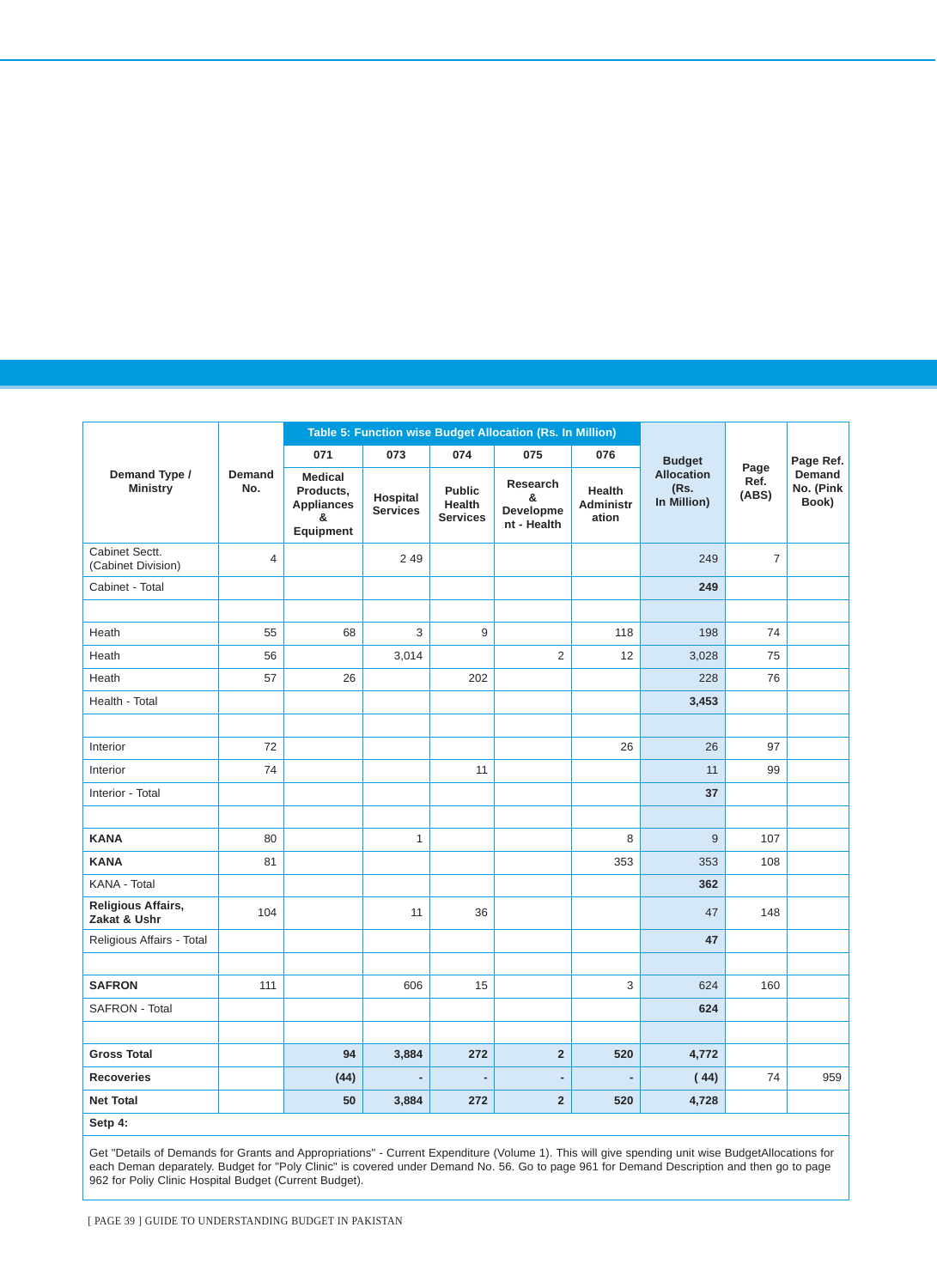## **Sequence and Relationship of Federal Budget Books**

![](_page_42_Figure_1.jpeg)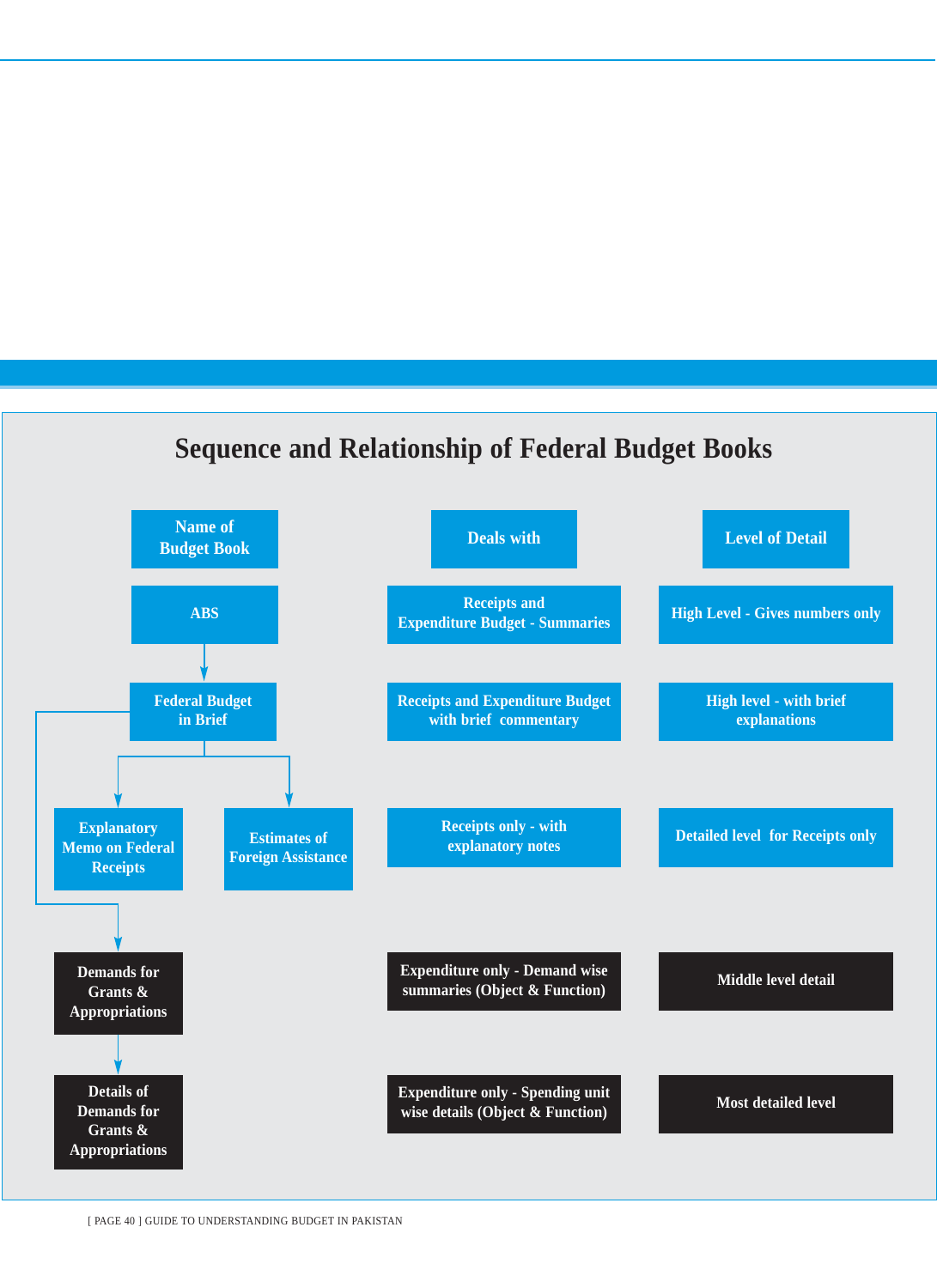## **Purpose & Relationship of Provincial Budget Books**

![](_page_43_Figure_1.jpeg)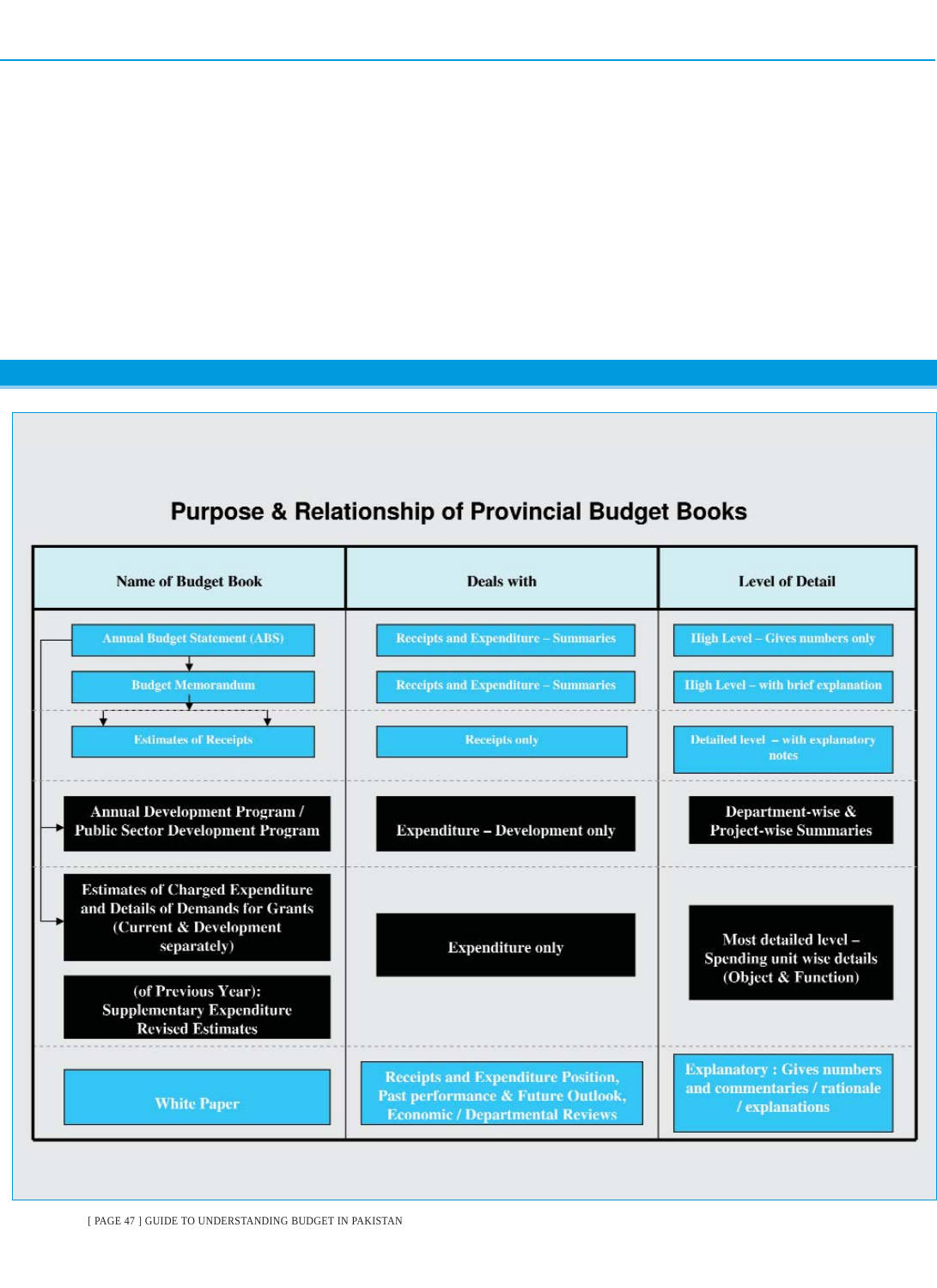| <b>Budget Analyzer</b>                                                                                                                                                                                                         |               |         |  |  |  |
|--------------------------------------------------------------------------------------------------------------------------------------------------------------------------------------------------------------------------------|---------------|---------|--|--|--|
| The purpose of this Budget is to assist Parliamentarians to<br>performing high level budget analysis and to contribute towards<br>their knowledge and preparations for raising focused questions<br>during budget session.     |               |         |  |  |  |
| I<br><b>Resource Availability</b>                                                                                                                                                                                              | Rs. (Billion) | Example |  |  |  |
| Total Budget Outlay (A)                                                                                                                                                                                                        |               | 1200    |  |  |  |
| Less:                                                                                                                                                                                                                          |               | 450     |  |  |  |
| Debt Servicing<br>Defence spending                                                                                                                                                                                             |               | 350     |  |  |  |
| Net Available for general administration, development activities, etc. (B)                                                                                                                                                     |               | 400     |  |  |  |
| $(B)$ as % of $(A)$ above                                                                                                                                                                                                      |               | 33%     |  |  |  |
| See if (B) above is higher or lower than last year's Net Available?<br><b>Related questions:</b>                                                                                                                               |               |         |  |  |  |
| Whether lower $(B)$ has caused any decline in allocations for other general administration & development<br>$\bullet$<br>activities?<br>Whether higher allocations have been made for interest / loan repayments?<br>$\bullet$ |               |         |  |  |  |
| Whether higher allocations have been made for defence related spending?<br>Whether any rescheduling of foreign / domestic debt has been carried out during the year / earlier years? If<br>$\bullet$                           |               |         |  |  |  |
| yes, to what extent?<br>Are the revenue collection targets appear to be achievable?<br>$\bullet$                                                                                                                               |               |         |  |  |  |
| <b>Supplementary Demands for Grants</b><br>П                                                                                                                                                                                   | Rs. (Billion) | Example |  |  |  |
| On-going year's original budget estimates                                                                                                                                                                                      |               | 1000    |  |  |  |
| Add: Supplementary Budget Estimates as tabled                                                                                                                                                                                  |               | 300     |  |  |  |
| Total (Original + Supplementary)                                                                                                                                                                                               |               | 1300    |  |  |  |
| % of Supplementary Budget Estimates to Original Budget Estimates<br><b>Related questions:</b>                                                                                                                                  | $\%$          | 30%     |  |  |  |
| What are significant items in Supplementary Budget Schedules?<br>$\bullet$                                                                                                                                                     |               |         |  |  |  |
| <b>Other Key Considerations:</b><br>Ш                                                                                                                                                                                          |               |         |  |  |  |
| What is budget deficit / surplus estimated to be?<br>$\bullet$                                                                                                                                                                 |               |         |  |  |  |
| B56What is current year's budget deficit likely to be?<br>$\bullet$                                                                                                                                                            |               |         |  |  |  |
| Is it a growth-led budget?<br>$\bullet$                                                                                                                                                                                        |               |         |  |  |  |
| Consider government's ability to collect proposed taxes, manage budget deficit, honor debt repayments,                                                                                                                         |               |         |  |  |  |
| maintain exchange rate and control interest rates in the wake of likely higher trade deficit.                                                                                                                                  |               |         |  |  |  |
| What happended to Privatization Proceeds collected during the year? Where were they utilized?<br>$\bullet$                                                                                                                     |               |         |  |  |  |
| [ PAGE 48 ] GUIDE TO UNDERSTANDING BUDGET IN PAKISTAN                                                                                                                                                                          |               |         |  |  |  |

- Whether lower **(B)** has caused any decline in allocations for other general administration & development activities?
- Whether higher allocations have been made for interest / loan repayments?
- Whether higher allocations have been made for defence related spending?
- Whether any rescheduling of foreign / domestic debt has been carried out during the year / earlier years? If yes, to what extent?
- Are the revenue collection targets appear to be achievable?

| <b>Supplementary Demands for Grants</b>                          |
|------------------------------------------------------------------|
| On-going year's original budget estimates                        |
| Add: Supplementary Budget Estimates as tabled                    |
| Total (Original + Supplementary)                                 |
| % of Supplementary Budget Estimates to Original Budget Estimates |
| <b>Related questions:</b>                                        |
| What are significant items in Supplementary Budget Schedules?    |
|                                                                  |

#### III Other Key Considerations:

- What is budget deficit / surplus estimated to be?
- **•** B56What is *current year's* budget deficit likely to be?
- $\bullet$  Is it a growth-led budget?
- Consider government's ability to collect proposed taxes, manage budget deficit, honor debt repayments, maintain exchange rate and control interest rates in the wake of likely higher trade deficit.
- What happended to Privatization Proceeds collected during the year? Where were they utilized?

| Rs. (Billion) | Example |
|---------------|---------|
|               | 1000    |
|               | 300     |
|               | 1300    |
|               | 30%     |
|               |         |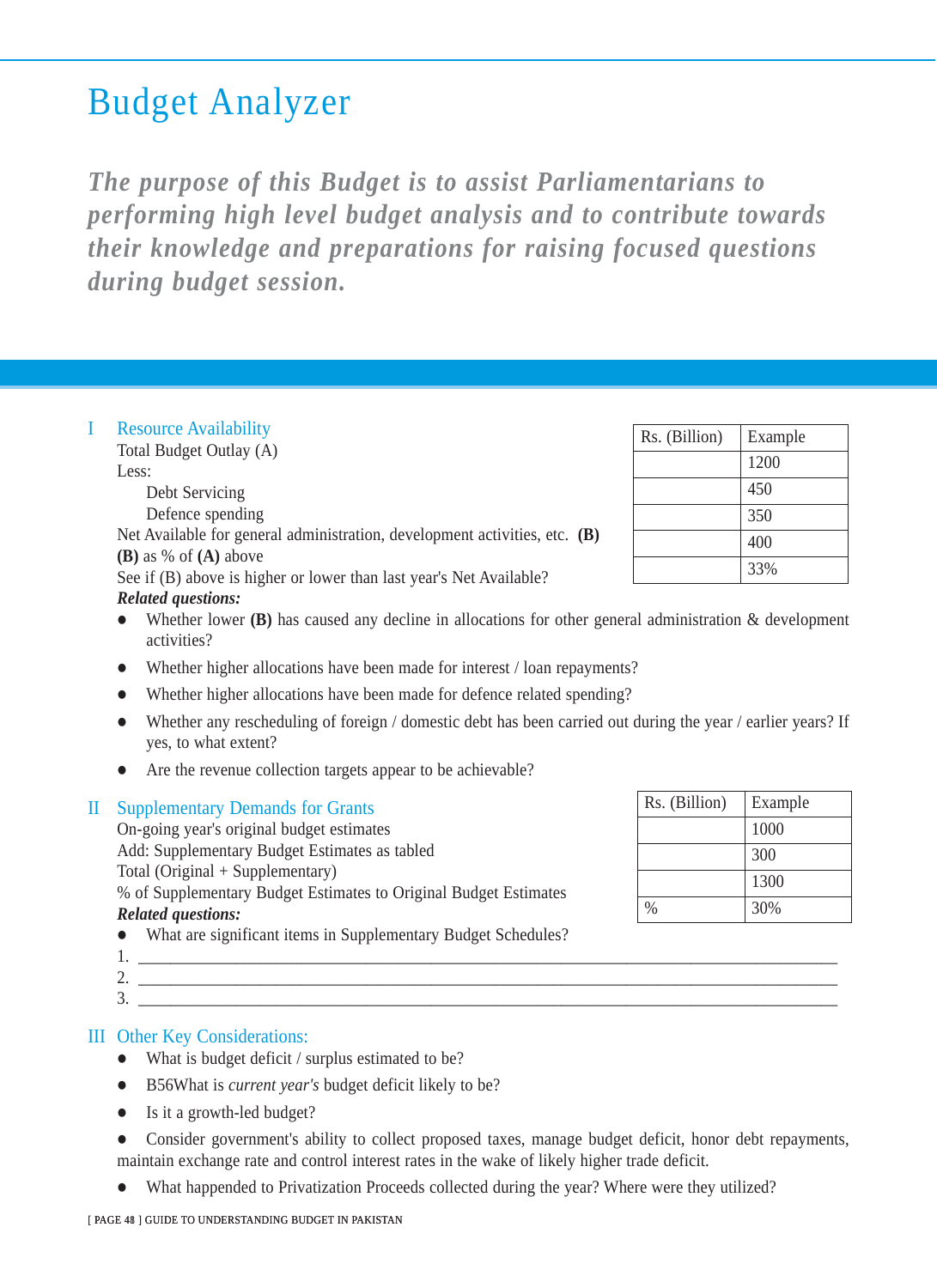- Are there significant 'Lump Provisions' / un-explained expenditure in the Budget Books?
- Is the debt-servicing or debt-repayment position improving or deteriorating?
- Are investment and growth rates rising or falling?
- What measures have been taken to reduce proverty and increase employment?
- Are poverty and unemployment rates rising or falling?
- Are socio-economic indicators improving or deteriorating?
- What is the impact of tax proposals likely to be?
- What is current year's budget performance vis-à-vis the next year's budget proposals?
- See if SBP's treasury / market operations have helped maintaining a stable interest rate in the country?
- Are government's savings schemes providing adequate return to pensioners / account holders?
- Has government borrowed from banking sector in excess of its targets?
- What has the performance of Relief Funds been? Where has the money been spent?
- Consider actual spending versus budget allocations for key sectors.
- Other: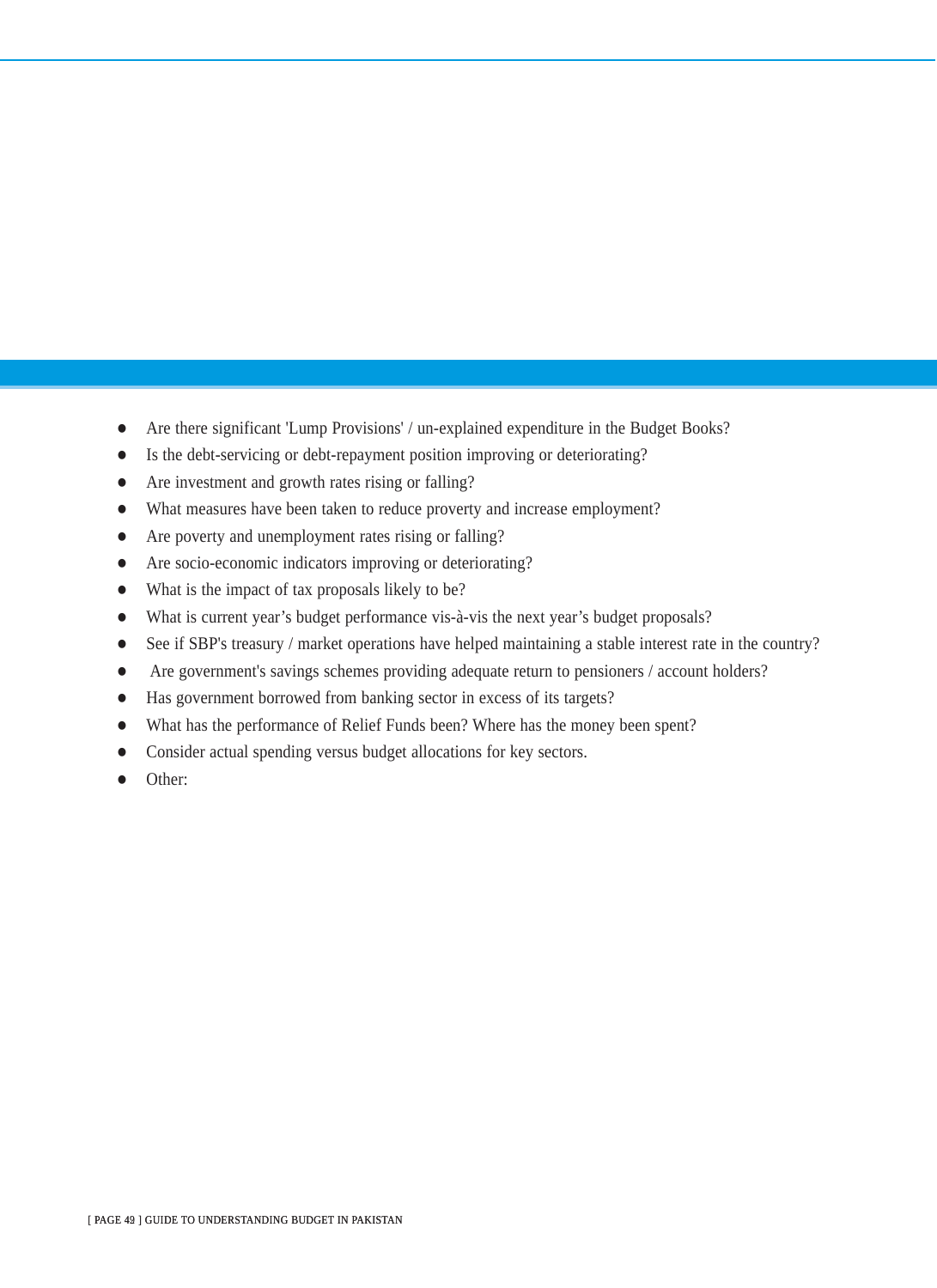[ PAGE 50 ] GUIDE TO UNDERSTANDING BUDGET IN PAKISTAN